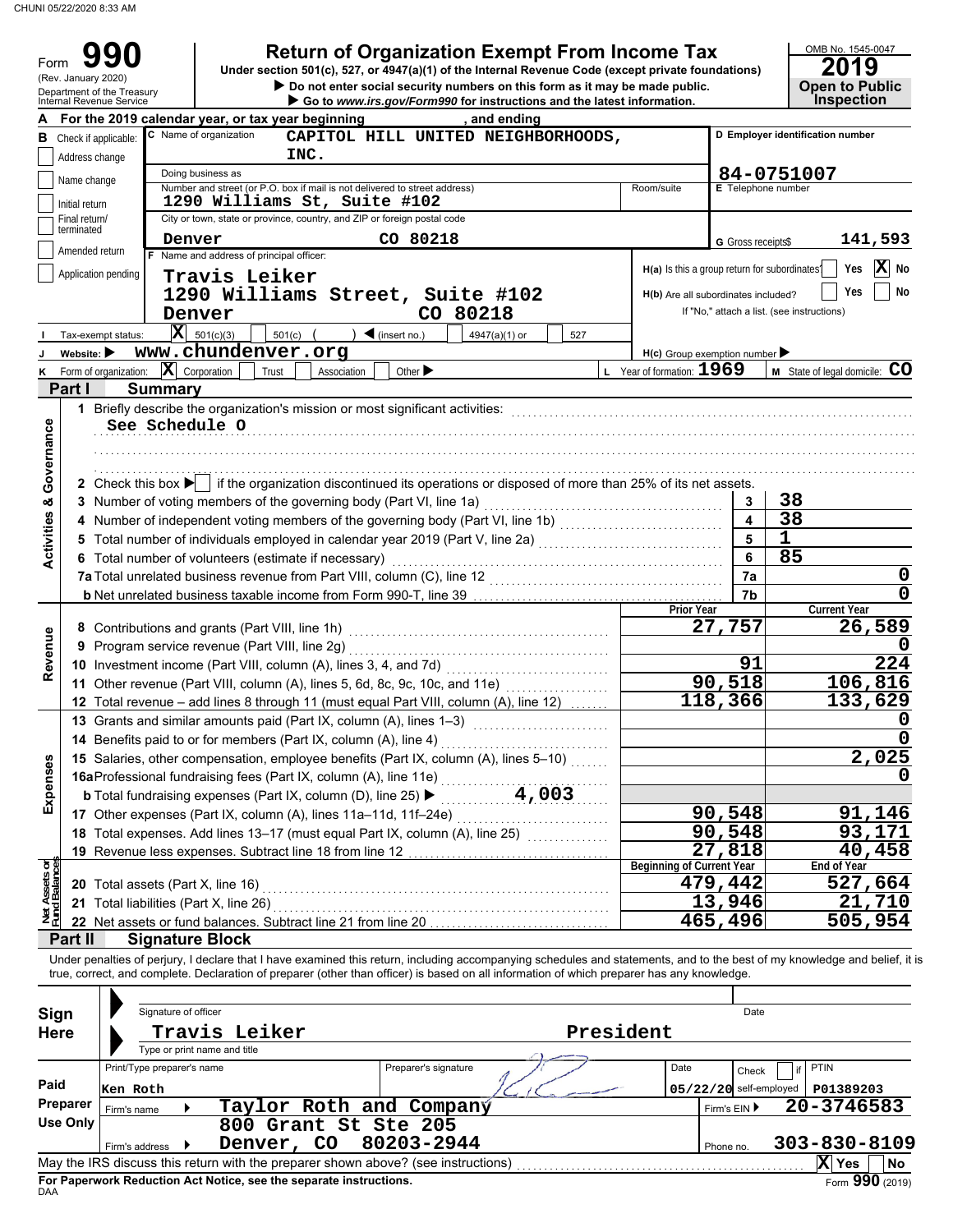| Form 990 (2019) CAPITOL HILL UNITED NEIGHBORHOODS, 84-0751007                                                                |                                 |                       |                                                                                                                                | Page 2                       |
|------------------------------------------------------------------------------------------------------------------------------|---------------------------------|-----------------------|--------------------------------------------------------------------------------------------------------------------------------|------------------------------|
| <b>Statement of Program Service Accomplishments</b><br>Part III                                                              |                                 |                       |                                                                                                                                |                              |
|                                                                                                                              |                                 |                       |                                                                                                                                | $\mathbf{x}$                 |
| 1 Briefly describe the organization's mission:                                                                               |                                 |                       |                                                                                                                                |                              |
| See Schedule O                                                                                                               |                                 |                       |                                                                                                                                |                              |
|                                                                                                                              |                                 |                       |                                                                                                                                |                              |
|                                                                                                                              |                                 |                       |                                                                                                                                |                              |
|                                                                                                                              |                                 |                       |                                                                                                                                |                              |
| Did the organization undertake any significant program services during the year which were not listed on the<br>$\mathbf{2}$ |                                 |                       |                                                                                                                                |                              |
| prior Form 990 or 990-EZ?                                                                                                    |                                 |                       |                                                                                                                                | $\Box$ Yes $\overline{X}$ No |
| If "Yes," describe these new services on Schedule O.                                                                         |                                 |                       |                                                                                                                                |                              |
| Did the organization cease conducting, or make significant changes in how it conducts, any program<br>3                      |                                 |                       |                                                                                                                                |                              |
| services?                                                                                                                    |                                 |                       |                                                                                                                                | Yes $\overline{X}$ No        |
| If "Yes," describe these changes on Schedule O.                                                                              |                                 |                       |                                                                                                                                |                              |
| 4                                                                                                                            |                                 |                       | Describe the organization's program service accomplishments for each of its three largest program services, as measured by     |                              |
|                                                                                                                              |                                 |                       | expenses. Section 501(c)(3) and 501(c)(4) organizations are required to report the amount of grants and allocations to others, |                              |
| the total expenses, and revenue, if any, for each program service reported.                                                  |                                 |                       |                                                                                                                                |                              |
|                                                                                                                              |                                 |                       |                                                                                                                                |                              |
| 4a (Code:                                                                                                                    |                                 |                       | $(1)$ (Expenses \$ 72,603 including grants of \$ ) (Revenue \$                                                                 |                              |
| See Schedule O                                                                                                               |                                 |                       |                                                                                                                                |                              |
|                                                                                                                              |                                 |                       |                                                                                                                                |                              |
|                                                                                                                              |                                 |                       |                                                                                                                                |                              |
|                                                                                                                              |                                 |                       |                                                                                                                                |                              |
|                                                                                                                              |                                 |                       |                                                                                                                                |                              |
|                                                                                                                              |                                 |                       |                                                                                                                                |                              |
|                                                                                                                              |                                 |                       |                                                                                                                                |                              |
|                                                                                                                              |                                 |                       |                                                                                                                                |                              |
|                                                                                                                              |                                 |                       |                                                                                                                                |                              |
|                                                                                                                              |                                 |                       |                                                                                                                                |                              |
|                                                                                                                              |                                 |                       |                                                                                                                                |                              |
|                                                                                                                              |                                 |                       |                                                                                                                                |                              |
|                                                                                                                              |                                 |                       |                                                                                                                                |                              |
|                                                                                                                              |                                 |                       |                                                                                                                                |                              |
|                                                                                                                              |                                 |                       |                                                                                                                                |                              |
| N/A                                                                                                                          |                                 |                       |                                                                                                                                |                              |
|                                                                                                                              |                                 |                       |                                                                                                                                |                              |
|                                                                                                                              |                                 |                       |                                                                                                                                |                              |
|                                                                                                                              |                                 |                       |                                                                                                                                |                              |
|                                                                                                                              |                                 |                       |                                                                                                                                |                              |
|                                                                                                                              |                                 |                       |                                                                                                                                |                              |
|                                                                                                                              |                                 |                       |                                                                                                                                |                              |
|                                                                                                                              |                                 |                       |                                                                                                                                |                              |
|                                                                                                                              |                                 |                       |                                                                                                                                |                              |
|                                                                                                                              |                                 |                       |                                                                                                                                |                              |
|                                                                                                                              |                                 |                       |                                                                                                                                |                              |
|                                                                                                                              |                                 |                       |                                                                                                                                |                              |
|                                                                                                                              |                                 |                       |                                                                                                                                |                              |
| 4c (Code:<br>) (Expenses \$                                                                                                  |                                 | including grants of\$ | ) (Revenue \$                                                                                                                  |                              |
| N/A                                                                                                                          |                                 |                       |                                                                                                                                |                              |
|                                                                                                                              |                                 |                       |                                                                                                                                |                              |
|                                                                                                                              |                                 |                       |                                                                                                                                |                              |
|                                                                                                                              |                                 |                       |                                                                                                                                |                              |
|                                                                                                                              |                                 |                       |                                                                                                                                |                              |
|                                                                                                                              |                                 |                       |                                                                                                                                |                              |
|                                                                                                                              |                                 |                       |                                                                                                                                |                              |
|                                                                                                                              |                                 |                       |                                                                                                                                |                              |
|                                                                                                                              |                                 |                       |                                                                                                                                |                              |
|                                                                                                                              |                                 |                       |                                                                                                                                |                              |
|                                                                                                                              |                                 |                       |                                                                                                                                |                              |
|                                                                                                                              |                                 |                       |                                                                                                                                |                              |
| 4d Other program services (Describe on Schedule O.)                                                                          |                                 |                       |                                                                                                                                |                              |
| (Expenses \$                                                                                                                 | including grants of\$<br>72,603 |                       | (Revenue \$                                                                                                                    |                              |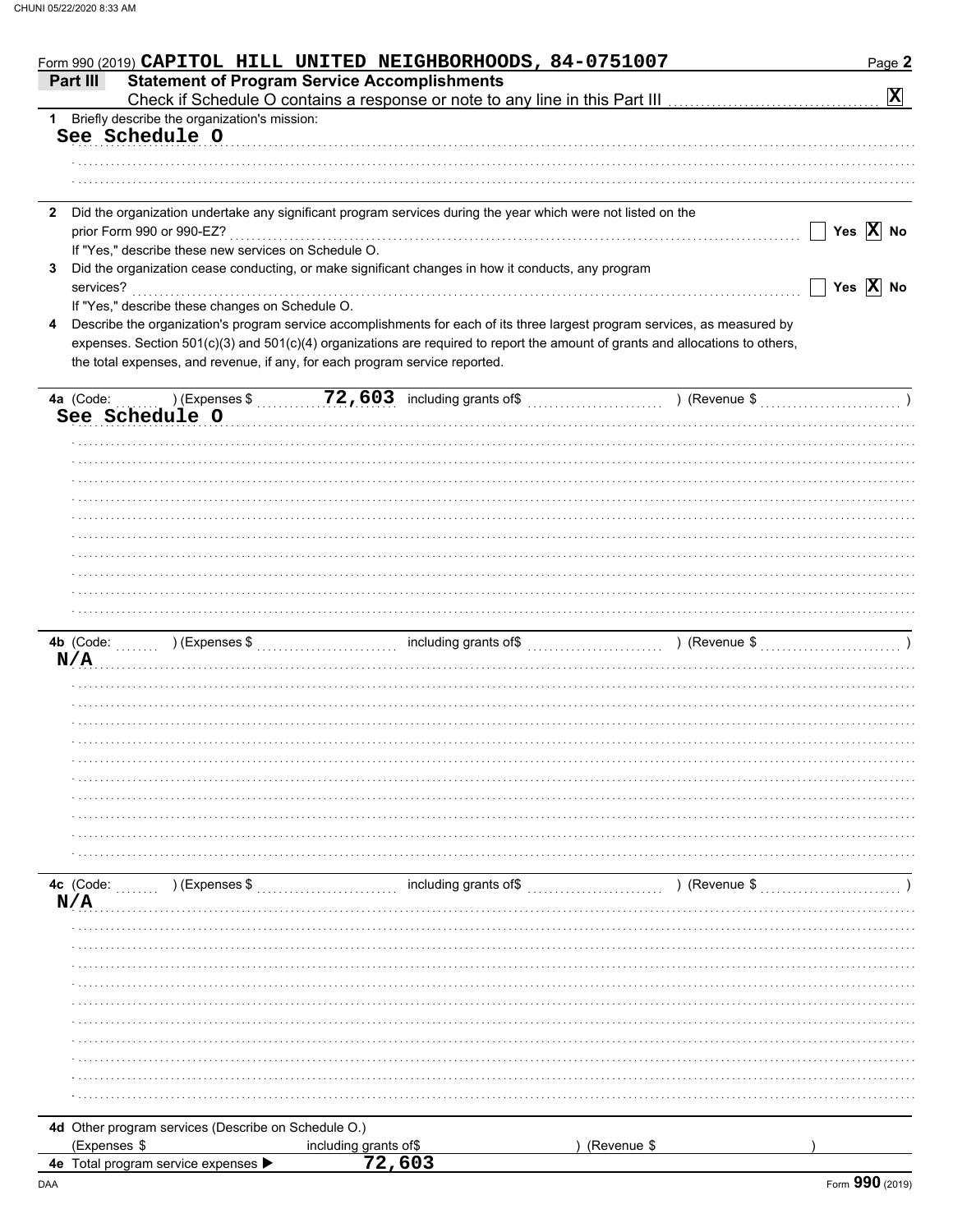### **Part IV Checklist of Required Schedules** Form 990 (2019) **CAPITOL HILL UNITED NEIGHBORHOODS, 84-0751007** Page 3

|     |                                                                                                                                                                                                                                        |                 | Yes         | No          |
|-----|----------------------------------------------------------------------------------------------------------------------------------------------------------------------------------------------------------------------------------------|-----------------|-------------|-------------|
| 1   | Is the organization described in section $501(c)(3)$ or $4947(a)(1)$ (other than a private foundation)? If "Yes,"                                                                                                                      |                 |             |             |
|     | complete Schedule A                                                                                                                                                                                                                    | 1               | $\mathbf X$ |             |
| 2   | Is the organization required to complete Schedule B, Schedule of Contributors (see instructions)?                                                                                                                                      | $\overline{2}$  |             | X           |
| 3   | Did the organization engage in direct or indirect political campaign activities on behalf of or in opposition to                                                                                                                       |                 |             |             |
|     | candidates for public office? If "Yes," complete Schedule C, Part I                                                                                                                                                                    | 3               |             | X           |
| 4   | Section 501(c)(3) organizations. Did the organization engage in lobbying activities, or have a section 501(h)                                                                                                                          |                 |             | $\mathbf X$ |
|     | election in effect during the tax year? If "Yes," complete Schedule C, Part II                                                                                                                                                         | 4               |             |             |
| 5   | Is the organization a section $501(c)(4)$ , $501(c)(5)$ , or $501(c)(6)$ organization that receives membership dues,<br>assessments, or similar amounts as defined in Revenue Procedure 98-19? If "Yes," complete Schedule C, Part III | 5               |             | X           |
| 6   | Did the organization maintain any donor advised funds or any similar funds or accounts for which donors                                                                                                                                |                 |             |             |
|     | have the right to provide advice on the distribution or investment of amounts in such funds or accounts? If                                                                                                                            |                 |             |             |
|     | "Yes," complete Schedule D, Part I                                                                                                                                                                                                     | 6               |             | X           |
| 7   | Did the organization receive or hold a conservation easement, including easements to preserve open space,                                                                                                                              |                 |             |             |
|     | the environment, historic land areas, or historic structures? If "Yes," complete Schedule D, Part II                                                                                                                                   | 7               |             | X           |
| 8   | Did the organization maintain collections of works of art, historical treasures, or other similar assets? If "Yes,"                                                                                                                    |                 |             |             |
|     | complete Schedule D, Part III                                                                                                                                                                                                          | 8               |             | X           |
| 9   | Did the organization report an amount in Part X, line 21, for escrow or custodial account liability, serve as a                                                                                                                        |                 |             |             |
|     | custodian for amounts not listed in Part X; or provide credit counseling, debt management, credit repair, or                                                                                                                           |                 |             |             |
|     | debt negotiation services? If "Yes," complete Schedule D, Part IV                                                                                                                                                                      | 9               |             | X           |
| 10  | Did the organization, directly or through a related organization, hold assets in donor-restricted endowments                                                                                                                           |                 |             |             |
|     | or in quasi endowments? If "Yes," complete Schedule D, Part V                                                                                                                                                                          | 10              |             | X           |
| 11  | If the organization's answer to any of the following questions is "Yes," then complete Schedule D, Parts VI,                                                                                                                           |                 |             |             |
|     | VII, VIII, IX, or X as applicable.                                                                                                                                                                                                     |                 |             |             |
|     | a Did the organization report an amount for land, buildings, and equipment in Part X, line 10? If "Yes,"                                                                                                                               |                 |             |             |
|     | complete Schedule D, Part VI                                                                                                                                                                                                           | 11a             | X           |             |
|     | <b>b</b> Did the organization report an amount for investments—other securities in Part X, line 12, that is 5% or more                                                                                                                 | 11b             |             | X           |
|     | of its total assets reported in Part X, line 16? If "Yes," complete Schedule D, Part VII<br>c Did the organization report an amount for investments—program related in Part X, line 13, that is 5% or more                             |                 |             |             |
|     | of its total assets reported in Part X, line 16? If "Yes," complete Schedule D, Part VIII                                                                                                                                              | 11c             |             | X           |
|     | d Did the organization report an amount for other assets in Part X, line 15, that is 5% or more of its total assets                                                                                                                    |                 |             |             |
|     | reported in Part X, line 16? If "Yes," complete Schedule D, Part IX                                                                                                                                                                    | 11d             |             | X           |
|     | e Did the organization report an amount for other liabilities in Part X, line 25? If "Yes," complete Schedule D, Part X                                                                                                                | 11e             | X           |             |
| f   | Did the organization's separate or consolidated financial statements for the tax year include a footnote that addresses                                                                                                                |                 |             |             |
|     | the organization's liability for uncertain tax positions under FIN 48 (ASC 740)? If "Yes," complete Schedule D, Part X                                                                                                                 | 11f             |             | X           |
|     | 12a Did the organization obtain separate, independent audited financial statements for the tax year? If "Yes," complete                                                                                                                |                 |             |             |
|     |                                                                                                                                                                                                                                        | 12a             |             | X           |
| b   | Was the organization included in consolidated, independent audited financial statements for the tax year? If                                                                                                                           |                 |             |             |
|     | "Yes," and if the organization answered "No" to line 12a, then completing Schedule D, Parts XI and XII is optional                                                                                                                     | 12 <sub>b</sub> |             | X           |
| 13  |                                                                                                                                                                                                                                        | 13              |             | $\mathbf x$ |
| 14a | Did the organization maintain an office, employees, or agents outside of the United States?                                                                                                                                            | 14a             |             | $\mathbf X$ |
| b   | Did the organization have aggregate revenues or expenses of more than \$10,000 from grantmaking,                                                                                                                                       |                 |             |             |
|     | fundraising, business, investment, and program service activities outside the United States, or aggregate<br>foreign investments valued at \$100,000 or more? If "Yes," complete Schedule F, Parts I and IV                            | 14b             |             | X           |
| 15  | Did the organization report on Part IX, column (A), line 3, more than \$5,000 of grants or other assistance to or                                                                                                                      |                 |             |             |
|     | for any foreign organization? If "Yes," complete Schedule F, Parts II and IV                                                                                                                                                           | 15              |             | X           |
| 16  | Did the organization report on Part IX, column (A), line 3, more than \$5,000 of aggregate grants or other                                                                                                                             |                 |             |             |
|     | assistance to or for foreign individuals? If "Yes," complete Schedule F, Parts III and IV                                                                                                                                              | 16              |             | X           |
| 17  | Did the organization report a total of more than \$15,000 of expenses for professional fundraising services on                                                                                                                         |                 |             |             |
|     |                                                                                                                                                                                                                                        | 17              |             | X           |
| 18  | Did the organization report more than \$15,000 total of fundraising event gross income and contributions on                                                                                                                            |                 |             |             |
|     | Part VIII, lines 1c and 8a? If "Yes," complete Schedule G, Part II                                                                                                                                                                     | 18              | X           |             |
| 19  | Did the organization report more than \$15,000 of gross income from gaming activities on Part VIII, line 9a?                                                                                                                           |                 |             |             |
|     |                                                                                                                                                                                                                                        | 19              |             | X           |
| 20a | Did the organization operate one or more hospital facilities? If "Yes," complete Schedule H                                                                                                                                            | <b>20a</b>      |             | $\mathbf X$ |
| b   |                                                                                                                                                                                                                                        | 20b             |             |             |
| 21  | Did the organization report more than \$5,000 of grants or other assistance to any domestic organization or                                                                                                                            |                 |             | X           |
|     |                                                                                                                                                                                                                                        | 21              |             |             |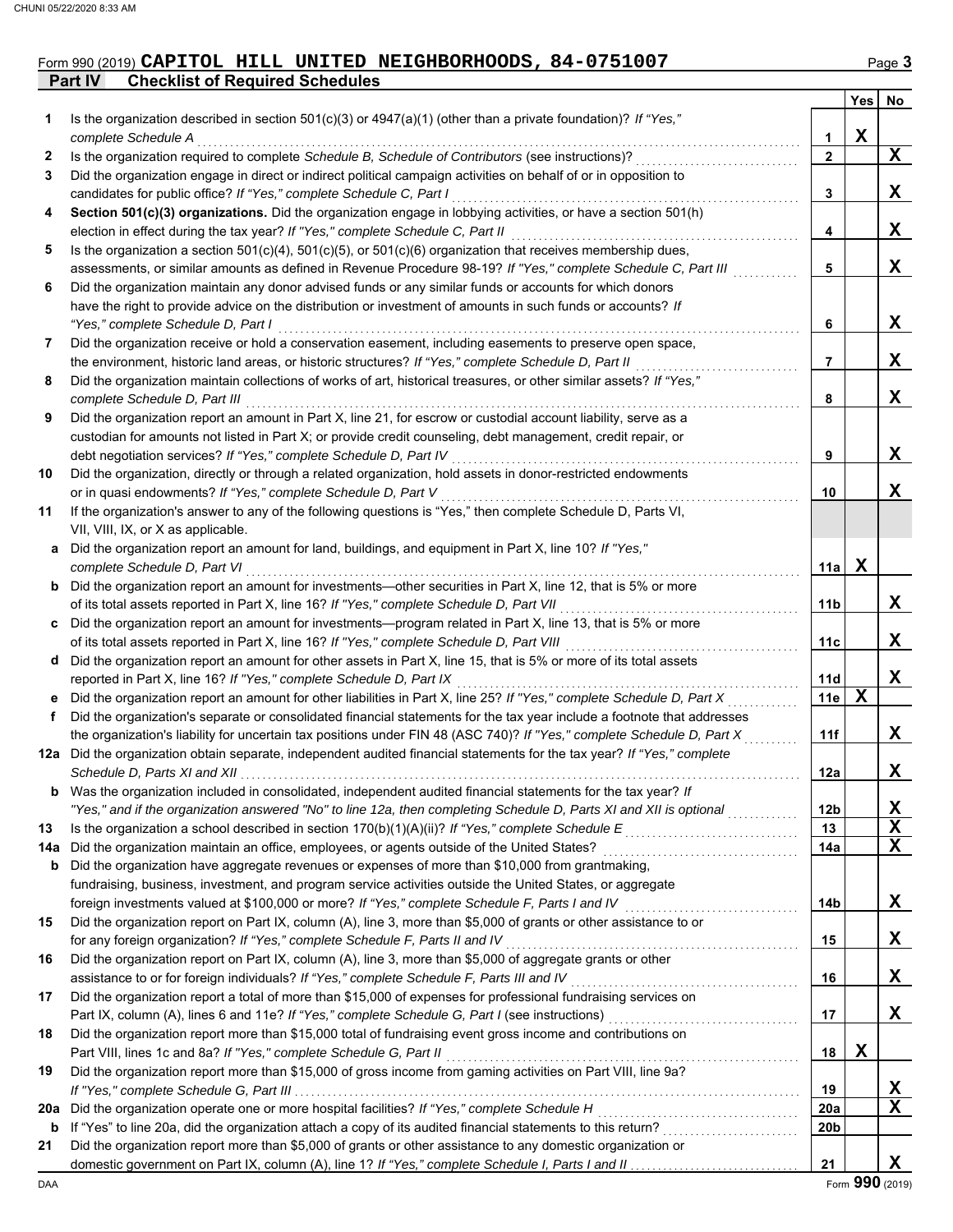#### Form 990 (2019) **CAPITOL HILL UNITED NEIGHBORHOODS, 84-0751007** Page 4 **Part IV Checklist of Required Schedules** *(continued)*

|     |                                                                                                                                                                                                                             |                |             |                 | Yes        | No                      |
|-----|-----------------------------------------------------------------------------------------------------------------------------------------------------------------------------------------------------------------------------|----------------|-------------|-----------------|------------|-------------------------|
| 22  | Did the organization report more than \$5,000 of grants or other assistance to or for domestic individuals on                                                                                                               |                |             |                 |            |                         |
|     | Part IX, column (A), line 2? If "Yes," complete Schedule I, Parts I and III                                                                                                                                                 |                |             | 22              |            | X                       |
| 23  | Did the organization answer "Yes" to Part VII, Section A, line 3, 4, or 5 about compensation of the<br>organization's current and former officers, directors, trustees, key employees, and highest compensated              |                |             |                 |            |                         |
|     | employees? If "Yes," complete Schedule J                                                                                                                                                                                    |                |             | 23              |            | X                       |
| 24a | Did the organization have a tax-exempt bond issue with an outstanding principal amount of more than                                                                                                                         |                |             |                 |            |                         |
|     | \$100,000 as of the last day of the year, that was issued after December 31, 2002? If "Yes," answer lines 24b                                                                                                               |                |             |                 |            |                         |
|     | through 24d and complete Schedule K. If "No," go to line 25a                                                                                                                                                                |                |             | 24a             |            | X                       |
| b   | Did the organization invest any proceeds of tax-exempt bonds beyond a temporary period exception?                                                                                                                           |                |             | 24 <sub>b</sub> |            |                         |
| c   | Did the organization maintain an escrow account other than a refunding escrow at any time during the year                                                                                                                   |                |             |                 |            |                         |
|     | to defease any tax-exempt bonds?                                                                                                                                                                                            |                |             | 24c             |            |                         |
| d   | Did the organization act as an "on behalf of" issuer for bonds outstanding at any time during the year?                                                                                                                     |                |             | 24d             |            |                         |
| 25а | Section 501(c)(3), 501(c)(4), and 501(c)(29) organizations. Did the organization engage in an excess benefit                                                                                                                |                |             |                 |            |                         |
|     | transaction with a disqualified person during the year? If "Yes," complete Schedule L, Part I                                                                                                                               |                |             | 25a             |            | X                       |
| b   | Is the organization aware that it engaged in an excess benefit transaction with a disqualified person in a prior                                                                                                            |                |             |                 |            |                         |
|     | year, and that the transaction has not been reported on any of the organization's prior Forms 990 or 990-EZ?                                                                                                                |                |             |                 |            |                         |
|     | If "Yes," complete Schedule L, Part I                                                                                                                                                                                       |                |             | 25 <sub>b</sub> |            | X                       |
| 26  | Did the organization report any amount on Part X, line 5 or 22, for receivables from or payables to any current                                                                                                             |                |             |                 |            |                         |
|     | or former officer, director, trustee, key employee, creator or founder, substantial contributor, or 35%                                                                                                                     |                |             |                 |            |                         |
|     | controlled entity or family member of any of these persons? If "Yes," complete Schedule L, Part II                                                                                                                          |                |             | 26              |            | X                       |
| 27  | Did the organization provide a grant or other assistance to any current or former officer, director, trustee, key<br>employee, creator or founder, substantial contributor or employee thereof, a grant selection committee |                |             |                 |            |                         |
|     | member, or to a 35% controlled entity (including an employee thereof) or family member of any of these                                                                                                                      |                |             |                 |            |                         |
|     | persons? If "Yes," complete Schedule L, Part III                                                                                                                                                                            |                |             | 27              |            | X                       |
| 28  | Was the organization a party to a business transaction with one of the following parties (see Schedule L, Part                                                                                                              |                |             |                 |            |                         |
|     | IV instructions, for applicable filing thresholds, conditions, and exceptions):                                                                                                                                             |                |             |                 |            |                         |
| а   | A current or former officer, director, trustee, key employee, creator or founder, or substantial contributor? If                                                                                                            |                |             |                 |            |                         |
|     | "Yes," complete Schedule L, Part IV                                                                                                                                                                                         |                |             | 28a             |            | X                       |
| b   | A family member of any individual described in line 28a? If "Yes," complete Schedule L, Part IV                                                                                                                             |                |             | 28b             |            | $\mathbf x$             |
| c   | A 35% controlled entity of one or more individuals and/or organizations described in lines 28a or 28b? If                                                                                                                   |                |             |                 |            |                         |
|     | "Yes," complete Schedule L, Part IV                                                                                                                                                                                         |                |             | 28c             |            | X                       |
| 29  | Did the organization receive more than \$25,000 in non-cash contributions? If "Yes," complete Schedule M                                                                                                                    |                |             | 29              |            | $\overline{\mathbf{x}}$ |
| 30  | Did the organization receive contributions of art, historical treasures, or other similar assets, or qualified                                                                                                              |                |             |                 |            |                         |
|     | conservation contributions? If "Yes," complete Schedule M                                                                                                                                                                   |                |             | 30              |            | X                       |
| 31  | Did the organization liquidate, terminate, or dissolve and cease operations? If "Yes," complete Schedule N, Part I                                                                                                          |                |             | 31              |            | $\mathbf X$             |
| 32  | Did the organization sell, exchange, dispose of, or transfer more than 25% of its net assets? If "Yes,"                                                                                                                     |                |             |                 |            | X                       |
|     | complete Schedule N, Part II                                                                                                                                                                                                |                |             | 32              |            |                         |
| 33  | Did the organization own 100% of an entity disregarded as separate from the organization under Regulations<br>sections 301.7701-2 and 301.7701-3? If "Yes," complete Schedule R, Part I                                     |                |             | 33              |            | X                       |
| 34  | Was the organization related to any tax-exempt or taxable entity? If "Yes," complete Schedule R, Part II, III,                                                                                                              |                |             |                 |            |                         |
|     | or IV, and Part V, line 1                                                                                                                                                                                                   |                |             | 34              |            | X                       |
| 35a | Did the organization have a controlled entity within the meaning of section 512(b)(13)?                                                                                                                                     |                |             | 35a             |            | $\mathbf x$             |
| b   | If "Yes" to line 35a, did the organization receive any payment from or engage in any transaction with a                                                                                                                     |                |             |                 |            |                         |
|     | controlled entity within the meaning of section 512(b)(13)? If "Yes," complete Schedule R, Part V, line 2                                                                                                                   |                |             | 35 <sub>b</sub> |            |                         |
| 36  | Section 501(c)(3) organizations. Did the organization make any transfers to an exempt non-charitable                                                                                                                        |                |             |                 |            |                         |
|     | related organization? If "Yes," complete Schedule R, Part V, line 2                                                                                                                                                         |                |             | 36              |            | X                       |
| 37  | Did the organization conduct more than 5% of its activities through an entity that is not a related organization                                                                                                            |                |             |                 |            |                         |
|     | and that is treated as a partnership for federal income tax purposes? If "Yes," complete Schedule R, Part VI                                                                                                                |                |             | 37              |            | X                       |
| 38  | Did the organization complete Schedule O and provide explanations in Schedule O for Part VI, lines 11b and                                                                                                                  |                |             |                 |            |                         |
|     | 19? Note: All Form 990 filers are required to complete Schedule O.                                                                                                                                                          |                |             | 38              | X          |                         |
|     | <b>Statements Regarding Other IRS Filings and Tax Compliance</b><br>Part V                                                                                                                                                  |                |             |                 |            |                         |
|     | Check if Schedule O contains a response or note to any line in this Part V.                                                                                                                                                 |                |             |                 | <b>Yes</b> | No                      |
| 1a  | Enter the number reported in Box 3 of Form 1096. Enter -0- if not applicable                                                                                                                                                | 1a             | 4           |                 |            |                         |
| b   | Enter the number of Forms W-2G included in line 1a. Enter -0- if not applicable                                                                                                                                             | 1 <sub>b</sub> | $\mathbf 0$ |                 |            |                         |
| c   | Did the organization comply with backup withholding rules for reportable payments to vendors and                                                                                                                            |                |             |                 |            |                         |
|     |                                                                                                                                                                                                                             |                |             | 1c              | X          |                         |
| DAA |                                                                                                                                                                                                                             |                |             |                 |            | Form 990 (2019)         |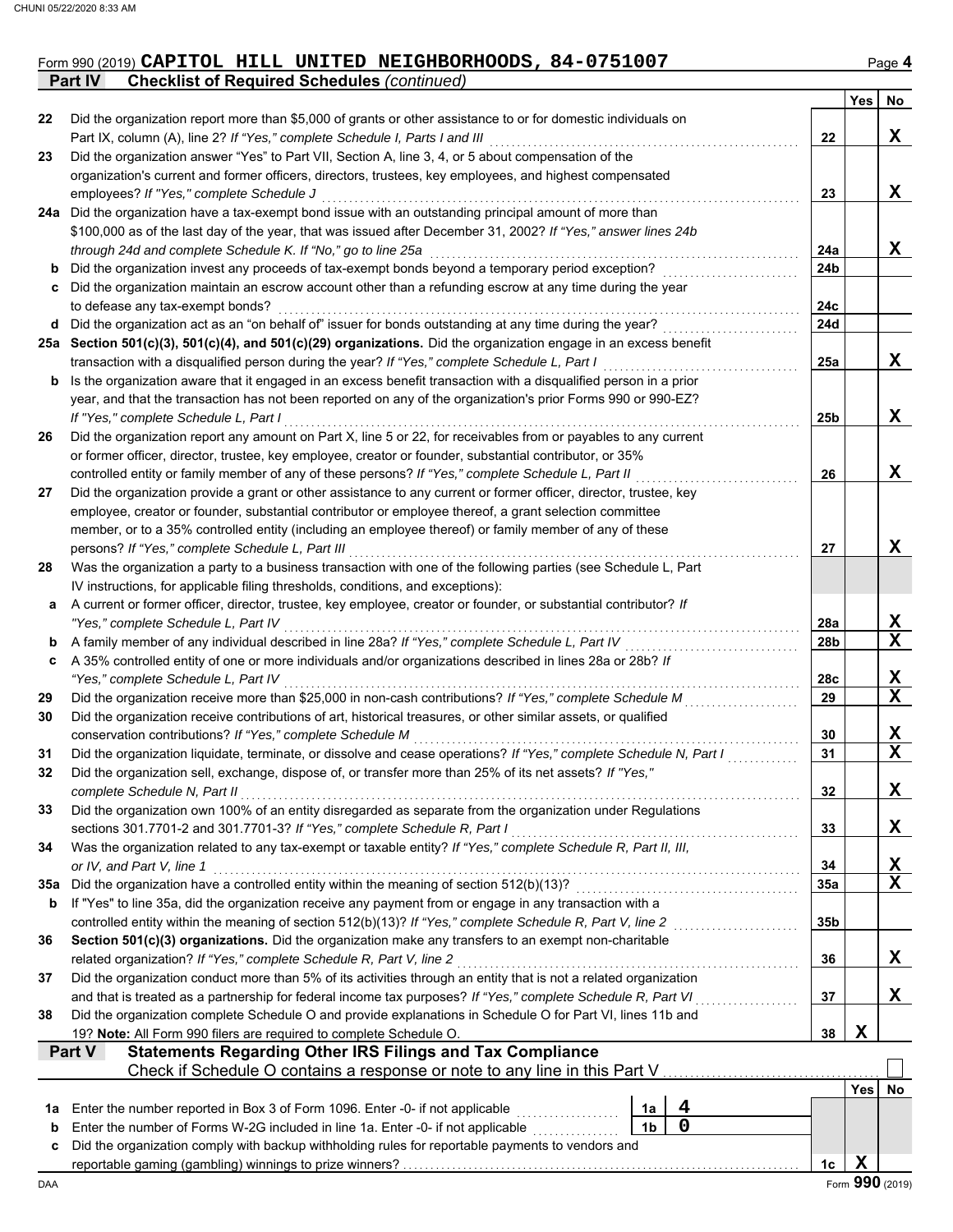|    | Form 990 (2019) CAPITOL HILL UNITED NEIGHBORHOODS, 84-0751007<br>Statements Regarding Other IRS Filings and Tax Compliance (continued)<br>Part V |                |     | Page 5                  |
|----|--------------------------------------------------------------------------------------------------------------------------------------------------|----------------|-----|-------------------------|
|    |                                                                                                                                                  |                | Yes | No                      |
|    | 2a Enter the number of employees reported on Form W-3, Transmittal of Wage and Tax                                                               |                |     |                         |
|    | 1<br>Statements, filed for the calendar year ending with or within the year covered by this return<br>2a                                         |                |     |                         |
| b  | If at least one is reported on line 2a, did the organization file all required federal employment tax returns?                                   | 2 <sub>b</sub> |     | $\mathbf x$             |
|    | Note: If the sum of lines 1a and 2a is greater than 250, you may be required to e-file (see instructions)                                        |                |     |                         |
| За | Did the organization have unrelated business gross income of \$1,000 or more during the year?                                                    | 3a             |     | X                       |
| b  | If "Yes," has it filed a Form 990-T for this year? If "No" to line 3b, provide an explanation on Schedule O                                      | 3b             |     |                         |
| 4a | At any time during the calendar year, did the organization have an interest in, or a signature or other authority over,                          |                |     |                         |
|    | a financial account in a foreign country (such as a bank account, securities account, or other financial account)?                               | 4a             |     | x                       |
| b  | If "Yes," enter the name of the foreign country ▶                                                                                                |                |     |                         |
|    | See instructions for filing requirements for FinCEN Form 114, Report of Foreign Bank and Financial Accounts (FBAR).                              |                |     |                         |
| 5a | Was the organization a party to a prohibited tax shelter transaction at any time during the tax year?                                            | 5a             |     | Х                       |
| b  | Did any taxable party notify the organization that it was or is a party to a prohibited tax shelter transaction?                                 | 5 <sub>b</sub> |     | $\overline{\mathbf{x}}$ |
| c  | If "Yes" to line 5a or 5b, did the organization file Form 8886-T?                                                                                | 5c             |     |                         |
| 6a | Does the organization have annual gross receipts that are normally greater than \$100,000, and did the                                           |                |     |                         |
|    | organization solicit any contributions that were not tax deductible as charitable contributions?                                                 | 6a             |     | X                       |
| b  | If "Yes," did the organization include with every solicitation an express statement that such contributions or                                   |                |     |                         |
|    | gifts were not tax deductible?                                                                                                                   | 6b             |     |                         |
| 7  | Organizations that may receive deductible contributions under section 170(c).                                                                    |                |     |                         |
| а  | Did the organization receive a payment in excess of \$75 made partly as a contribution and partly for goods                                      |                |     |                         |
|    | and services provided to the payor?                                                                                                              | 7а             |     | X                       |
| b  |                                                                                                                                                  | 7b             |     |                         |
| c  | Did the organization sell, exchange, or otherwise dispose of tangible personal property for which it was                                         |                |     |                         |
|    | required to file Form 8282?                                                                                                                      | 7c             |     | x                       |
| d  | <b>7d</b>                                                                                                                                        |                |     |                         |
| е  |                                                                                                                                                  | 7e             |     | X                       |
| f  | Did the organization, during the year, pay premiums, directly or indirectly, on a personal benefit contract?                                     | 7f             |     | $\mathbf x$             |
| g  | If the organization received a contribution of qualified intellectual property, did the organization file Form 8899 as required?                 | 7g             |     |                         |
| h  | If the organization received a contribution of cars, boats, airplanes, or other vehicles, did the organization file a Form 1098-C?               | 7h             |     |                         |
|    | Sponsoring organizations maintaining donor advised funds. Did a donor advised fund maintained by the                                             |                |     |                         |
|    |                                                                                                                                                  | 8              |     |                         |
|    | Sponsoring organizations maintaining donor advised funds.                                                                                        |                |     |                         |
| a  | Did the sponsoring organization make any taxable distributions under section 4966?                                                               | 9a             |     |                         |
| b  | Did the sponsoring organization make a distribution to a donor, donor advisor, or related person?                                                | 9b             |     |                         |
| 10 | Section 501(c)(7) organizations. Enter:                                                                                                          |                |     |                         |

**b** Gross receipts, included on Form 990, Part VIII, line 12, for public use of club facilities  $\ldots\ldots$ 

Initiation fees and capital contributions included on Part VIII, line 12

against amounts due or received from them.) . . . . . . . . . . . . . . . . . . . . . . . . . . . . . . . . . . . . . . . . . . . . . . . . . . . .

**13 Section 501(c)(29) qualified nonprofit health insurance issuers.**

If "Yes," see instructions and file Form 4720, Schedule N.

If "Yes," complete Form 4720, Schedule O.

**Section 501(c)(12) organizations.** Enter:

**a** Gross income from members or shareholders . . . . . . . . . . . . . . . . . . . . . . . . . . . . . . . . . . . . . . . . . . . . . . . . . . . .

Gross income from other sources (Do not net amounts due or paid to other sources

**b** Enter the amount of reserves the organization is required to maintain by the states in which

the organization is licensed to issue qualified health plans . . . . . . . . . . . . . . . . . . . . . . . . . . . . . . . . . . . . . . .

**b** If "Yes," enter the amount of tax-exempt interest received or accrued during the year . . . . . . . . . . **12b**

**Note:** See the instructions for additional information the organization must report on Schedule O.

Enter the amount of reserves on hand . . . . . . . . . . . . . . . . . . . . . . . . . . . . . . . . . . . . . . . . . . . . . . . . . . . . . . . . . . . . **c 13c**

**15** Is the organization subject to the section 4960 tax on payment(s) of more than \$1,000,000 in remuneration or

**16** Is the organization an educational institution subject to the section 4968 excise tax on net investment income?

**14a** Did the organization receive any payments for indoor tanning services during the tax year? . . . . . . . . .

**12a Section 4947(a)(1) non-exempt charitable trusts.** Is the organization filing Form 990 in lieu of Form 1041? <u>. . . . . . . . . . . . . . . .</u>

**a 13a** Is the organization licensed to issue qualified health plans in more than one state? . . . . . . . . . . . . . . . . . . . . . . . . . . . . . . . . . . . . . . . . . . . . .

**b 14b** If "Yes," has it filed a Form 720 to report these payments? *If "No," provide an explanation on Schedule O* . . . . . . . . . . . . . . . . . . . . . .

excess parachute payment(s) during the year? . . . . . . . . . . . . . . . . . . . . . . . . . . . . . . . . . . . . . . . . . . . . . . . . . . . . . . . . . . . . . . . . . . . . . . . . . . . . . . . . . . . **15**

**X**

**X**

**X**

**12a**

**14a**

**16**

**10a 10b**

**11a**

**11b**

**13b**

**a**

**11**

**b**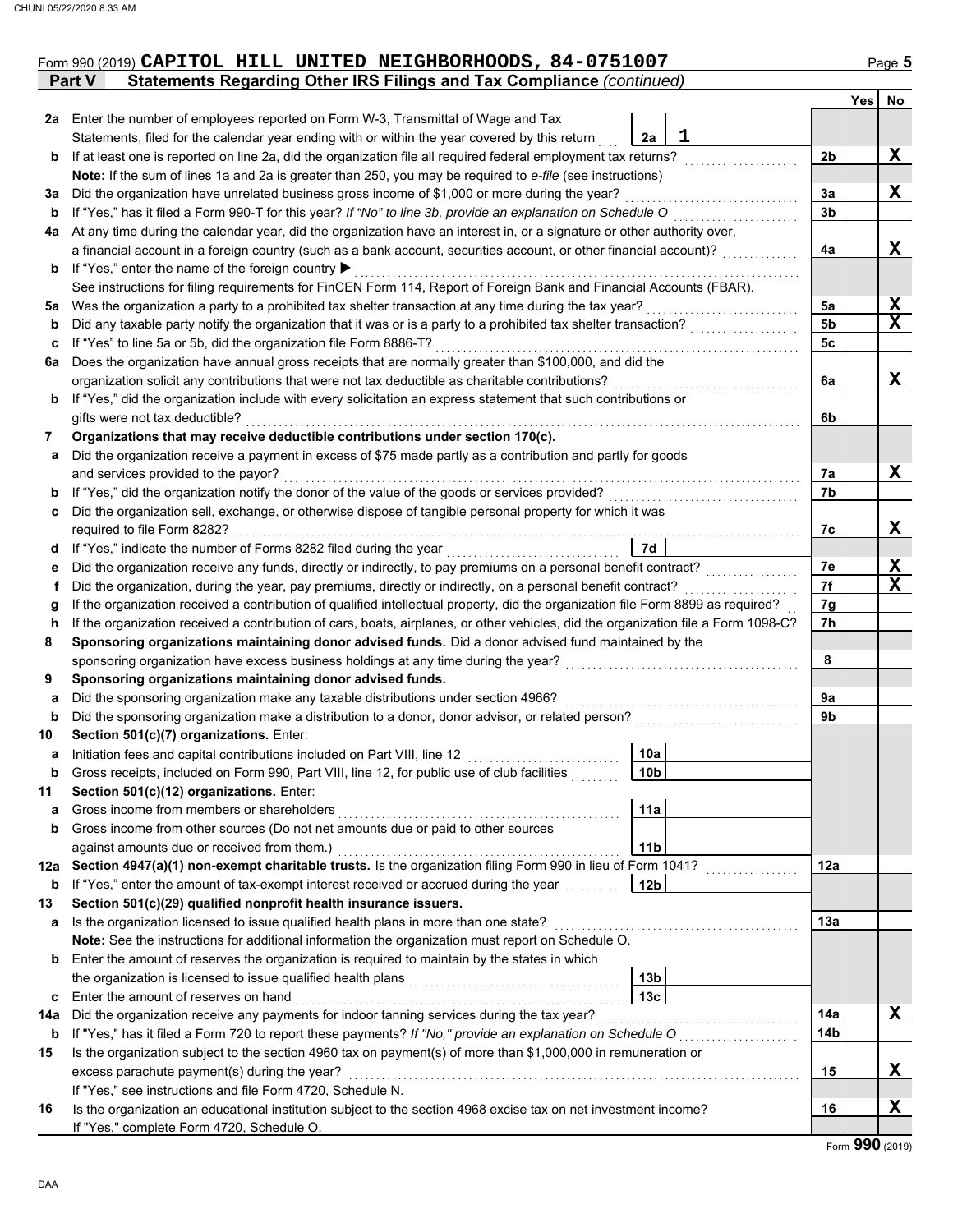# Form 990 (2019) Page **6 CAPITOL HILL UNITED NEIGHBORHOODS, 84-0751007**

| <b>Part VI</b> | Governance, Management, and Disclosure For each "Yes" response to lines 2 through 7b below, and for a "No"                |        |             |
|----------------|---------------------------------------------------------------------------------------------------------------------------|--------|-------------|
|                | response to line 8a, 8b, or 10b below, describe the circumstances, processes, or changes on Schedule O. See instructions. |        |             |
|                |                                                                                                                           |        | $ {\bf X} $ |
|                | Section A. Governing Body and Management                                                                                  |        |             |
|                |                                                                                                                           | Von No |             |

|          |                                                                                                                                                                                          |    |    |                 | Yes | No          |
|----------|------------------------------------------------------------------------------------------------------------------------------------------------------------------------------------------|----|----|-----------------|-----|-------------|
| 1а       | Enter the number of voting members of the governing body at the end of the tax year                                                                                                      | 1a | 38 |                 |     |             |
|          | If there are material differences in voting rights among members of the governing body, or                                                                                               |    |    |                 |     |             |
|          | if the governing body delegated broad authority to an executive committee or similar                                                                                                     |    |    |                 |     |             |
|          | committee, explain on Schedule O.                                                                                                                                                        |    |    |                 |     |             |
| b        | Enter the number of voting members included on line 1a, above, who are independent                                                                                                       | 1b | 38 |                 |     |             |
| 2        | Did any officer, director, trustee, or key employee have a family relationship or a business relationship with                                                                           |    |    |                 |     |             |
|          | any other officer, director, trustee, or key employee?                                                                                                                                   |    |    | 2               | x   |             |
| 3        | Did the organization delegate control over management duties customarily performed by or under the direct                                                                                |    |    |                 |     |             |
|          | supervision of officers, directors, trustees, or key employees to a management company or other person?                                                                                  |    |    | 3               |     | X           |
| 4        | Did the organization make any significant changes to its governing documents since the prior Form 990 was filed?                                                                         |    |    | 4               |     | $\mathbf X$ |
| 5        | Did the organization become aware during the year of a significant diversion of the organization's assets?                                                                               |    |    | 5               |     | $\mathbf x$ |
| 6        | Did the organization have members or stockholders?                                                                                                                                       |    |    | 6               | X   |             |
| 7а       | Did the organization have members, stockholders, or other persons who had the power to elect or appoint                                                                                  |    |    |                 |     |             |
|          | one or more members of the governing body?                                                                                                                                               |    |    | 7a              | X   |             |
| b        | Are any governance decisions of the organization reserved to (or subject to approval by) members,                                                                                        |    |    |                 |     |             |
|          | stockholders, or persons other than the governing body?                                                                                                                                  |    |    | 7b              |     | X.          |
| 8        | Did the organization contemporaneously document the meetings held or written actions undertaken during the year by the following:                                                        |    |    |                 |     |             |
| а        | The governing body?                                                                                                                                                                      |    |    | 8a              | X   |             |
| b        | Each committee with authority to act on behalf of the governing body?                                                                                                                    |    |    | 8b              | X   |             |
| 9        | Is there any officer, director, trustee, or key employee listed in Part VII, Section A, who cannot be reached at                                                                         |    |    |                 |     |             |
|          | the organization's mailing address? If "Yes," provide the names and addresses on Schedule O                                                                                              |    |    | 9               |     | x           |
|          | Section B. Policies (This Section B requests information about policies not required by the Internal Revenue Code.                                                                       |    |    |                 |     |             |
|          |                                                                                                                                                                                          |    |    |                 | Yes | No.         |
| 10a      | Did the organization have local chapters, branches, or affiliates?                                                                                                                       |    |    | 10a             |     | x           |
| b        | If "Yes," did the organization have written policies and procedures governing the activities of such chapters,                                                                           |    |    |                 |     |             |
|          | affiliates, and branches to ensure their operations are consistent with the organization's exempt purposes?                                                                              |    |    | 10 <sub>b</sub> |     |             |
| 11a      | Has the organization provided a complete copy of this Form 990 to all members of its governing body before filing the form?                                                              |    |    | 11a             | X   |             |
| b        | Describe in Schedule O the process, if any, used by the organization to review this Form 990.                                                                                            |    |    |                 |     |             |
| 12a      | Did the organization have a written conflict of interest policy? If "No," go to line 13                                                                                                  |    |    | 12a             | X   |             |
| b        | Were officers, directors, or trustees, and key employees required to disclose annually interests that could give rise to conflicts?                                                      |    |    | 12 <sub>b</sub> | X   |             |
| c        | Did the organization regularly and consistently monitor and enforce compliance with the policy? If "Yes,"                                                                                |    |    |                 |     |             |
|          | describe in Schedule O how this was done                                                                                                                                                 |    |    | 12c             | X   | X           |
| 13       | Did the organization have a written whistleblower policy?                                                                                                                                |    |    | 13<br>14        |     | х           |
| 14<br>15 | Did the organization have a written document retention and destruction policy?<br>Did the process for determining compensation of the following persons include a review and approval by |    |    |                 |     |             |
|          | independent persons, comparability data, and contemporaneous substantiation of the deliberation and decision?                                                                            |    |    |                 |     |             |
|          | The organization's CEO, Executive Director, or top management official                                                                                                                   |    |    | 15a             |     | X           |
|          | <b>b</b> Other officers or key employees of the organization                                                                                                                             |    |    | 15b             |     | $\mathbf x$ |
|          | If "Yes" to line 15a or 15b, describe the process in Schedule O (see instructions).                                                                                                      |    |    |                 |     |             |
| 16a      | Did the organization invest in, contribute assets to, or participate in a joint venture or similar arrangement                                                                           |    |    |                 |     |             |
|          | with a taxable entity during the year?                                                                                                                                                   |    |    | 16a             |     | X           |
|          | <b>b</b> If "Yes," did the organization follow a written policy or procedure requiring the organization to evaluate its                                                                  |    |    |                 |     |             |
|          | participation in joint venture arrangements under applicable federal tax law, and take steps to safeguard the                                                                            |    |    |                 |     |             |
|          |                                                                                                                                                                                          |    |    | 16 <sub>b</sub> |     |             |
|          | <b>Section C. Disclosure</b>                                                                                                                                                             |    |    |                 |     |             |
| 17       | List the states with which a copy of this Form 990 is required to be filed Mone                                                                                                          |    |    |                 |     |             |
|          |                                                                                                                                                                                          |    |    |                 |     |             |

|  | 18 Section 6104 requires an organization to make its Forms 1023 (1024 or 1024-A, if applicable), 990, and 990-T (Section 501(c) |  |  |  |  |
|--|---------------------------------------------------------------------------------------------------------------------------------|--|--|--|--|
|--|---------------------------------------------------------------------------------------------------------------------------------|--|--|--|--|

(3)s only) available for public inspection. Indicate how you made these available. Check all that apply.

Own website  $\[\]$  Another's website  $\[\mathbf{X}\]$  Upon request  $\[\]$  Other *(explain on Schedule O)* 

| 19 Describe on Schedule O whether (and if so, how) the organization made its governing documents, conflict of interest policy, and |
|------------------------------------------------------------------------------------------------------------------------------------|
| financial statements available to the public during the tax year.                                                                  |

**20** State the name, address, and telephone number of the person who possesses the organization's books and records ▶

**Francine Anderson 1290 Williams Street, Suite #102**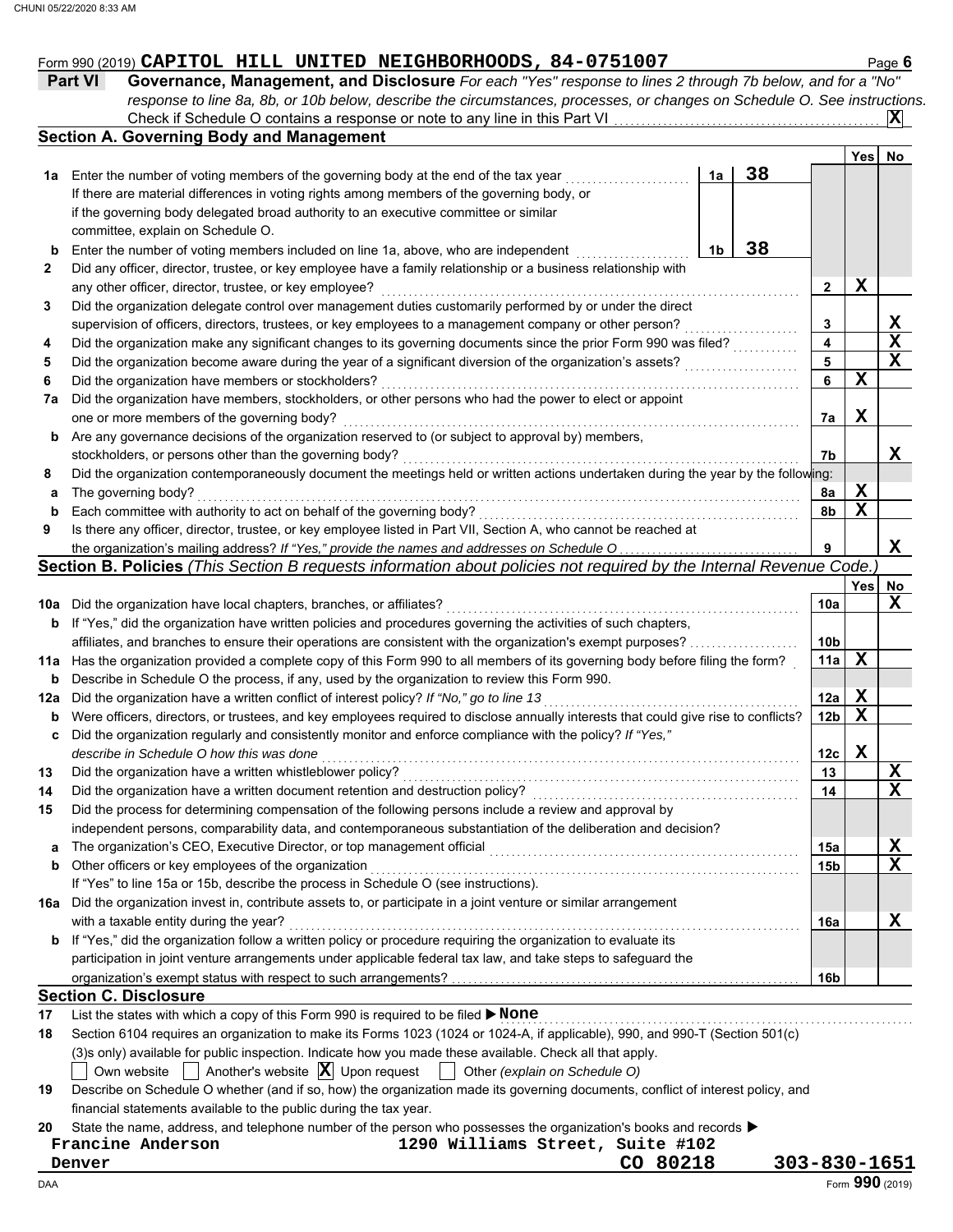### Form 990 (2019) **CAPITOL HILL UNITED NEIGHBORHOODS, 84-0751007** Page **7**

| Part VII Compensation of Officers, Directors, Trustees, Key Employees, Highest Compensated Employees, and |  |  |  |  |
|-----------------------------------------------------------------------------------------------------------|--|--|--|--|
| <b>Independent Contractors</b>                                                                            |  |  |  |  |

Check if Schedule O contains a response or note to any line in this Part VII

#### **Section A. Officers, Directors, Trustees, Key Employees, and Highest Compensated Employees**

**1a** Complete this table for all persons required to be listed. Report compensation for the calendar year ending with or within the organization's tax year.

■ List all of the organization's **current** officers, directors, trustees (whether individuals or organizations), regardless of amount of compensation. Enter -0- in columns (D), (E), and (F) if no compensation was paid.

List all of the organization's **current** key employees, if any. See instructions for definition of "key employee."

■ List all of the organization's **current** key employees, if any. See instructions for definition of "key employee."<br>■ List the organization's five **current** highest compensated employees (other than an officer, director,

who received reportable compensation (Box 5 of Form W-2 and/or Box 7 of Form 1099-MISC) of more than \$100,000 from the organization and any related organizations.

• List all of the organization's **former** officers, key employees, and highest compensated employees who received more than<br>00,000 of reportable compensation from the organization and any related erganizations. \$100,000 of reportable compensation from the organization and any related organizations.

• List all of the organization's **former directors or trustees** that received, in the capacity as a former director or trustee of the anization more than \$10,000 of reportable compensation from the organization and any rel organization, more than \$10,000 of reportable compensation from the organization and any related organizations. See instructions for the order in which to list the persons above.

Check this box if neither the organization nor any related organization compensated any current officer, director, or trustee. **X**

| (A)<br>Name and title                   | (B)<br>Average<br>hours<br>per week<br>(list any               |                                   |                             |             | (C)<br>Position | (do not check more than one<br>box, unless person is both an<br>officer and a director/trustee) |        | (D)<br>Reportable<br>compensation<br>from the<br>organization | (E)<br>Reportable<br>compensation<br>from related<br>organizations<br>(W-2/1099-MISC) | (F)<br>Estimated amount<br>of other<br>compensation<br>from the<br>organization and |
|-----------------------------------------|----------------------------------------------------------------|-----------------------------------|-----------------------------|-------------|-----------------|-------------------------------------------------------------------------------------------------|--------|---------------------------------------------------------------|---------------------------------------------------------------------------------------|-------------------------------------------------------------------------------------|
|                                         | hours for<br>related<br>organizations<br>below<br>dotted line) | Individual trustee<br>or director | <b>Istitutional trustee</b> | Officer     | Key employee    | Highest compensated<br>employee                                                                 | Former | (W-2/1099-MISC)                                               |                                                                                       | related organizations                                                               |
| (1) Travis Leiker                       |                                                                |                                   |                             |             |                 |                                                                                                 |        |                                                               |                                                                                       |                                                                                     |
| President                               | 25.00<br>0.00                                                  | $\mathbf x$                       |                             | $\mathbf X$ |                 |                                                                                                 |        | 0                                                             | $\mathbf 0$                                                                           | 0                                                                                   |
| (2) Mark Cossin                         |                                                                |                                   |                             |             |                 |                                                                                                 |        |                                                               |                                                                                       |                                                                                     |
| Ex-Officio                              | 2.00<br>0.00                                                   | $\mathbf x$                       |                             | $\mathbf X$ |                 |                                                                                                 |        | 0                                                             | 0                                                                                     | $\mathbf 0$                                                                         |
| (3) Bill DeMaio                         |                                                                |                                   |                             |             |                 |                                                                                                 |        |                                                               |                                                                                       |                                                                                     |
| CoVP Tears McFarlane                    | 2.00<br>0.00                                                   | $\mathbf x$                       |                             | $\mathbf x$ |                 |                                                                                                 |        | 0                                                             | 0                                                                                     | $\mathbf 0$                                                                         |
| (4) Rod Mullins                         |                                                                |                                   |                             |             |                 |                                                                                                 |        |                                                               |                                                                                       |                                                                                     |
| CoVP Tears McFarlane                    | 2.00<br>0.00                                                   | $\mathbf x$                       |                             | $\mathbf X$ |                 |                                                                                                 |        | 0                                                             | 0                                                                                     | $\mathbf 0$                                                                         |
| (5) Georgia Burleson                    |                                                                |                                   |                             |             |                 |                                                                                                 |        |                                                               |                                                                                       |                                                                                     |
|                                         | 2.00                                                           |                                   |                             |             |                 |                                                                                                 |        |                                                               |                                                                                       |                                                                                     |
| VP Membership                           | 0.00                                                           | $\mathbf x$                       |                             | $\mathbf x$ |                 |                                                                                                 |        | 0                                                             | 0                                                                                     | $\mathbf 0$                                                                         |
| (6) Karen Van Haaften<br>VP Comm Engage | 2.00<br>0.00                                                   | $\mathbf x$                       |                             | $\mathbf x$ |                 |                                                                                                 |        | 0                                                             | 0                                                                                     | $\mathbf 0$                                                                         |
| (7) Molly Williams                      |                                                                |                                   |                             |             |                 |                                                                                                 |        |                                                               |                                                                                       |                                                                                     |
|                                         | 2.00                                                           |                                   |                             |             |                 |                                                                                                 |        |                                                               |                                                                                       |                                                                                     |
| VP Fundraising                          | 0.00                                                           | $\mathbf x$                       |                             | $\mathbf X$ |                 |                                                                                                 |        | 0                                                             | 0                                                                                     | $\mathbf 0$                                                                         |
| (8) Andrea Hamilton                     | 2.00                                                           |                                   |                             |             |                 |                                                                                                 |        |                                                               |                                                                                       |                                                                                     |
| Secretary                               | 0.00                                                           | $\mathbf x$                       |                             | $\mathbf X$ |                 |                                                                                                 |        | 0                                                             | 0                                                                                     | $\mathbf 0$                                                                         |
| (9) Richard Wilson                      |                                                                |                                   |                             |             |                 |                                                                                                 |        |                                                               |                                                                                       |                                                                                     |
|                                         | 2.00                                                           |                                   |                             |             |                 |                                                                                                 |        |                                                               |                                                                                       |                                                                                     |
| Treasurer<br>(10) Charles Nusbaum       | 0.00                                                           | $\mathbf x$                       |                             | $\mathbf x$ |                 |                                                                                                 |        | 0                                                             | 0                                                                                     | $\mathbf 0$                                                                         |
|                                         | 2.00                                                           |                                   |                             |             |                 |                                                                                                 |        |                                                               |                                                                                       |                                                                                     |
| Director                                | 0.00                                                           | X                                 |                             |             |                 |                                                                                                 |        | 0                                                             | 0                                                                                     | $\mathbf 0$                                                                         |
| (11) Donny Boulanger                    |                                                                |                                   |                             |             |                 |                                                                                                 |        |                                                               |                                                                                       |                                                                                     |
| Director                                | 2.00<br>0.00                                                   | $\mathbf x$                       |                             |             |                 |                                                                                                 |        | $\mathbf 0$                                                   | 0                                                                                     | $\mathbf 0$                                                                         |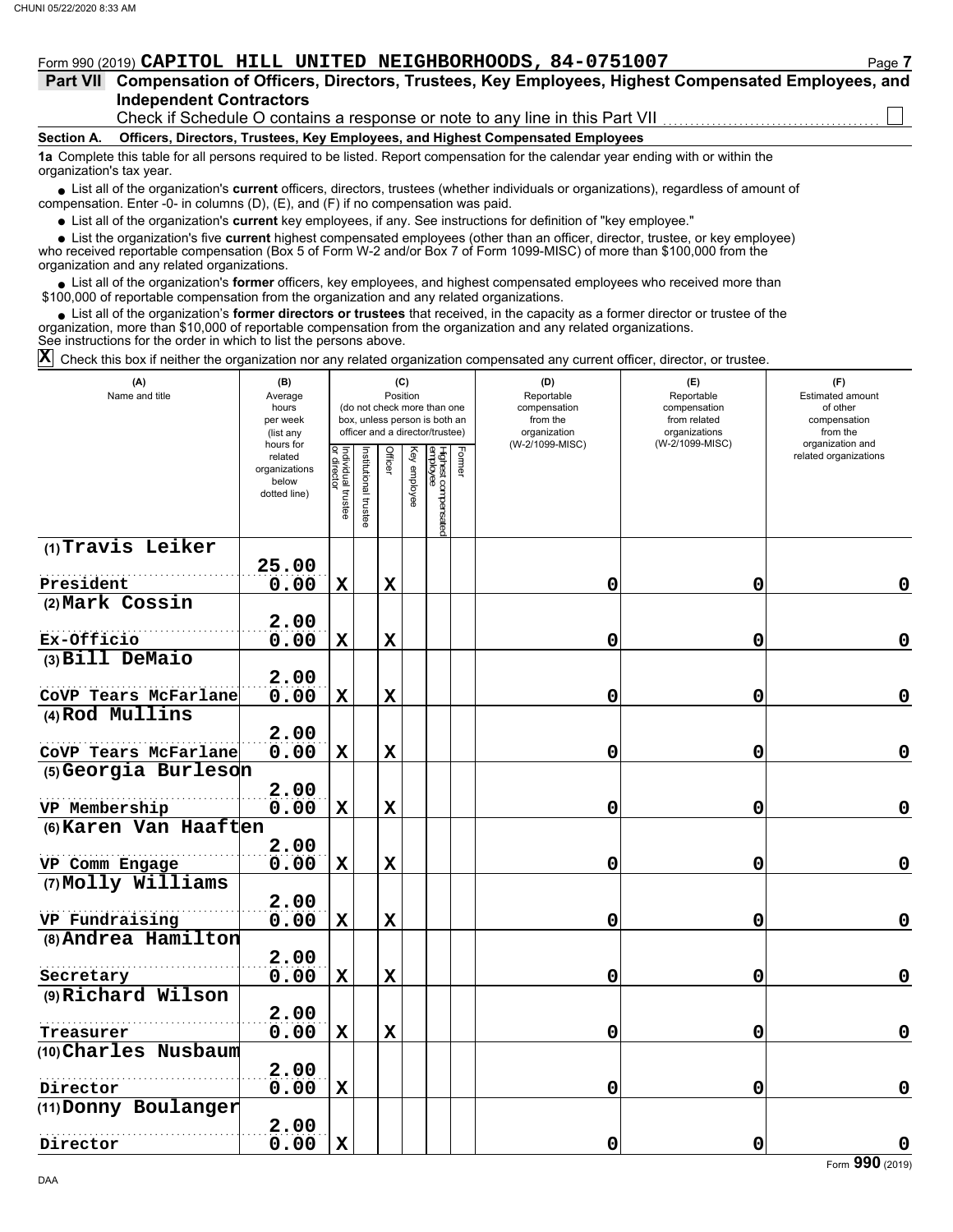| Form 990 (2019) CAPITOL HILL UNITED NEIGHBORHOODS, 84-0751007                                                                                                                                                                                                                                                                                                                                                     |                                                               |                                   |                      |         |                 |                                                                                                 |                                                                                                        |                                                                                       | Page 8                                                                              |
|-------------------------------------------------------------------------------------------------------------------------------------------------------------------------------------------------------------------------------------------------------------------------------------------------------------------------------------------------------------------------------------------------------------------|---------------------------------------------------------------|-----------------------------------|----------------------|---------|-----------------|-------------------------------------------------------------------------------------------------|--------------------------------------------------------------------------------------------------------|---------------------------------------------------------------------------------------|-------------------------------------------------------------------------------------|
| <b>Part VII</b>                                                                                                                                                                                                                                                                                                                                                                                                   |                                                               |                                   |                      |         |                 |                                                                                                 | Section A. Officers, Directors, Trustees, Key Employees, and Highest Compensated Employees (continued) |                                                                                       |                                                                                     |
| (A)<br>Name and title                                                                                                                                                                                                                                                                                                                                                                                             | (B)<br>Average<br>hours<br>per week<br>(list any<br>hours for |                                   |                      |         | (C)<br>Position | (do not check more than one<br>box, unless person is both an<br>officer and a director/trustee) | (D)<br>Reportable<br>compensation<br>from the<br>organization<br>(W-2/1099-MISC)                       | (E)<br>Reportable<br>compensation<br>from related<br>organizations<br>(W-2/1099-MISC) | (F)<br>Estimated amount<br>of other<br>compensation<br>from the<br>organization and |
|                                                                                                                                                                                                                                                                                                                                                                                                                   | related<br>organizations<br>below<br>dotted line)             | Individual trustee<br>or director | nstitutional trustee | Officer | Ķey<br>employee | Highest compensatec<br>employee                                                                 |                                                                                                        |                                                                                       | related organizations                                                               |
| Amy Alleman<br>(12)                                                                                                                                                                                                                                                                                                                                                                                               | 2.00                                                          |                                   |                      |         |                 |                                                                                                 |                                                                                                        |                                                                                       |                                                                                     |
| Director                                                                                                                                                                                                                                                                                                                                                                                                          | 0.00                                                          | $\mathbf X$                       |                      |         |                 |                                                                                                 | 0                                                                                                      | 0                                                                                     | 0                                                                                   |
| (13) Lindsay Burleson                                                                                                                                                                                                                                                                                                                                                                                             |                                                               |                                   |                      |         |                 |                                                                                                 |                                                                                                        |                                                                                       |                                                                                     |
|                                                                                                                                                                                                                                                                                                                                                                                                                   | 2.00                                                          |                                   |                      |         |                 |                                                                                                 |                                                                                                        |                                                                                       |                                                                                     |
| Director                                                                                                                                                                                                                                                                                                                                                                                                          | 0.00                                                          | $\mathbf X$                       |                      |         |                 |                                                                                                 | 0                                                                                                      | 0                                                                                     | 0                                                                                   |
| Jessica Caouette<br>(14)                                                                                                                                                                                                                                                                                                                                                                                          | 2.00                                                          |                                   |                      |         |                 |                                                                                                 |                                                                                                        |                                                                                       |                                                                                     |
| Director                                                                                                                                                                                                                                                                                                                                                                                                          | 0.00                                                          | $\mathbf X$                       |                      |         |                 |                                                                                                 | 0                                                                                                      | 0                                                                                     | 0                                                                                   |
| (15) Boris Jonica                                                                                                                                                                                                                                                                                                                                                                                                 |                                                               |                                   |                      |         |                 |                                                                                                 |                                                                                                        |                                                                                       |                                                                                     |
|                                                                                                                                                                                                                                                                                                                                                                                                                   | 2.00                                                          |                                   |                      |         |                 |                                                                                                 |                                                                                                        |                                                                                       |                                                                                     |
| Director<br>(16) Vickie Berkley                                                                                                                                                                                                                                                                                                                                                                                   | 0.00                                                          | $\mathbf X$                       |                      |         |                 |                                                                                                 | 0                                                                                                      | 0                                                                                     | 0                                                                                   |
|                                                                                                                                                                                                                                                                                                                                                                                                                   | 2.00                                                          |                                   |                      |         |                 |                                                                                                 |                                                                                                        |                                                                                       |                                                                                     |
| Director                                                                                                                                                                                                                                                                                                                                                                                                          | 0.00                                                          | $\mathbf X$                       |                      |         |                 |                                                                                                 | 0                                                                                                      | 0                                                                                     | 0                                                                                   |
| (17) Doug Goldman                                                                                                                                                                                                                                                                                                                                                                                                 |                                                               |                                   |                      |         |                 |                                                                                                 |                                                                                                        |                                                                                       |                                                                                     |
| Director                                                                                                                                                                                                                                                                                                                                                                                                          | 2.00<br>0.00                                                  | $\mathbf X$                       |                      |         |                 |                                                                                                 | 0                                                                                                      | 0                                                                                     | 0                                                                                   |
| Rachel Griffin<br>(18)                                                                                                                                                                                                                                                                                                                                                                                            |                                                               |                                   |                      |         |                 |                                                                                                 |                                                                                                        |                                                                                       |                                                                                     |
|                                                                                                                                                                                                                                                                                                                                                                                                                   | 2.00                                                          |                                   |                      |         |                 |                                                                                                 |                                                                                                        |                                                                                       |                                                                                     |
| Director<br>(19) Brian Henderson                                                                                                                                                                                                                                                                                                                                                                                  | 0.00                                                          | $\mathbf X$                       |                      |         |                 |                                                                                                 | 0                                                                                                      | 0                                                                                     | 0                                                                                   |
|                                                                                                                                                                                                                                                                                                                                                                                                                   | 2.00                                                          |                                   |                      |         |                 |                                                                                                 |                                                                                                        |                                                                                       |                                                                                     |
| Director                                                                                                                                                                                                                                                                                                                                                                                                          | 0.00                                                          | $\mathbf x$                       |                      |         |                 |                                                                                                 | 0                                                                                                      | 0                                                                                     | 0                                                                                   |
| 1b Subtotal<br>c Total from continuation sheets to Part VII, Section A                                                                                                                                                                                                                                                                                                                                            |                                                               |                                   |                      |         |                 |                                                                                                 |                                                                                                        |                                                                                       |                                                                                     |
|                                                                                                                                                                                                                                                                                                                                                                                                                   |                                                               |                                   |                      |         |                 |                                                                                                 |                                                                                                        |                                                                                       |                                                                                     |
| Total number of individuals (including but not limited to those listed above) who received more than \$100,000 of<br>2<br>reportable compensation from the organization $\bigtriangledown 0$                                                                                                                                                                                                                      |                                                               |                                   |                      |         |                 |                                                                                                 |                                                                                                        |                                                                                       |                                                                                     |
| Did the organization list any former officer, director, trustee, key employee, or highest compensated<br>3<br>employee on line 1a? If "Yes," complete Schedule J for such individual<br>For any individual listed on line 1a, is the sum of reportable compensation and other compensation from the<br>4<br>organization and related organizations greater than \$150,000? If "Yes," complete Schedule J for such |                                                               |                                   |                      |         |                 |                                                                                                 |                                                                                                        |                                                                                       | Yes<br>No<br>X<br>3                                                                 |
| individual<br>Did any person listed on line 1a receive or accrue compensation from any unrelated organization or individual<br>5                                                                                                                                                                                                                                                                                  |                                                               |                                   |                      |         |                 |                                                                                                 |                                                                                                        |                                                                                       | X<br>4                                                                              |
| for services rendered to the organization? If "Yes," complete Schedule J for such person                                                                                                                                                                                                                                                                                                                          |                                                               |                                   |                      |         |                 |                                                                                                 |                                                                                                        |                                                                                       | X<br>5                                                                              |
| <b>Section B. Independent Contractors</b>                                                                                                                                                                                                                                                                                                                                                                         |                                                               |                                   |                      |         |                 |                                                                                                 |                                                                                                        |                                                                                       |                                                                                     |
| Complete this table for your five highest compensated independent contractors that received more than \$100,000 of<br>1<br>compensation from the organization. Report compensation for the calendar year ending with or within the organization's tax year.                                                                                                                                                       |                                                               |                                   |                      |         |                 |                                                                                                 |                                                                                                        |                                                                                       |                                                                                     |
|                                                                                                                                                                                                                                                                                                                                                                                                                   | (A)<br>Name and business address                              |                                   |                      |         |                 |                                                                                                 |                                                                                                        | (B)<br>Description of services                                                        | (C)<br>Compensation                                                                 |
|                                                                                                                                                                                                                                                                                                                                                                                                                   |                                                               |                                   |                      |         |                 |                                                                                                 |                                                                                                        |                                                                                       |                                                                                     |
|                                                                                                                                                                                                                                                                                                                                                                                                                   |                                                               |                                   |                      |         |                 |                                                                                                 |                                                                                                        |                                                                                       |                                                                                     |
|                                                                                                                                                                                                                                                                                                                                                                                                                   |                                                               |                                   |                      |         |                 |                                                                                                 |                                                                                                        |                                                                                       |                                                                                     |
|                                                                                                                                                                                                                                                                                                                                                                                                                   |                                                               |                                   |                      |         |                 |                                                                                                 |                                                                                                        |                                                                                       |                                                                                     |
|                                                                                                                                                                                                                                                                                                                                                                                                                   |                                                               |                                   |                      |         |                 |                                                                                                 |                                                                                                        |                                                                                       |                                                                                     |
|                                                                                                                                                                                                                                                                                                                                                                                                                   |                                                               |                                   |                      |         |                 |                                                                                                 |                                                                                                        |                                                                                       |                                                                                     |
|                                                                                                                                                                                                                                                                                                                                                                                                                   |                                                               |                                   |                      |         |                 |                                                                                                 |                                                                                                        |                                                                                       |                                                                                     |
| Total number of independent contractors (including but not limited to those listed above) who<br>2<br>received more than \$100,000 of compensation from the organization ▶                                                                                                                                                                                                                                        |                                                               |                                   |                      |         |                 |                                                                                                 |                                                                                                        | 0                                                                                     |                                                                                     |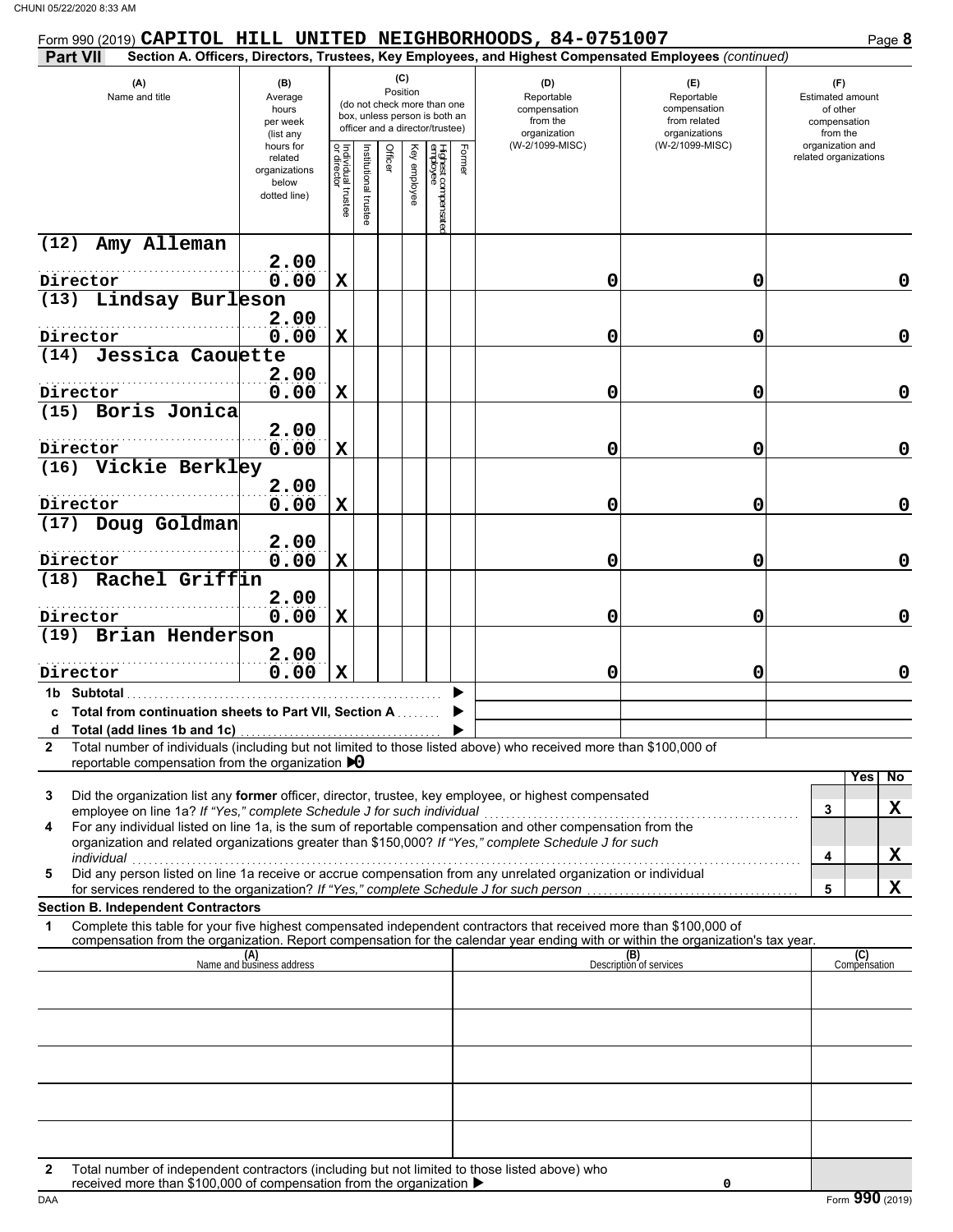# Form 990 (2019) Page **9 CAPITOL HILL UNITED NEIGHBORHOODS, 84-0751007**

#### **Part VIII Statement of Revenue**

|                                                                  |     |                                                       |    |                |                | Check if Schedule O contains a response or note to any line in this Part VIII |                      |                                              |                                      |                                                               |
|------------------------------------------------------------------|-----|-------------------------------------------------------|----|----------------|----------------|-------------------------------------------------------------------------------|----------------------|----------------------------------------------|--------------------------------------|---------------------------------------------------------------|
|                                                                  |     |                                                       |    |                |                |                                                                               | (A)<br>Total revenue | (B)<br>Related or exempt<br>function revenue | (C)<br>Unrelated<br>business revenue | (D)<br>Revenue excluded<br>from tax under<br>sections 512-514 |
|                                                                  |     |                                                       |    |                | 1a             |                                                                               |                      |                                              |                                      |                                                               |
| <b>Contributions, Gifts, Grants</b><br>and Other Similar Amounts |     | <b>b</b> Membership dues                              |    |                | 1b             | 20,357                                                                        |                      |                                              |                                      |                                                               |
|                                                                  |     | c Fundraising events                                  |    |                | 1 <sub>c</sub> |                                                                               |                      |                                              |                                      |                                                               |
|                                                                  |     | d Related organizations                               |    |                | 1d             |                                                                               |                      |                                              |                                      |                                                               |
|                                                                  |     | <b>e</b> Government grants (contributions)            |    |                | 1e             |                                                                               |                      |                                              |                                      |                                                               |
|                                                                  |     | f All other contributions, gifts, grants,             |    |                |                |                                                                               |                      |                                              |                                      |                                                               |
|                                                                  |     | and similar amounts not included above                |    |                | 1f             | 6,232                                                                         |                      |                                              |                                      |                                                               |
|                                                                  |     | g Noncash contributions included in lines 1a-1f.      |    |                | $1g$ \$        |                                                                               |                      |                                              |                                      |                                                               |
|                                                                  |     |                                                       |    |                |                |                                                                               | 26,589               |                                              |                                      |                                                               |
|                                                                  |     |                                                       |    |                |                | <b>Business Code</b>                                                          |                      |                                              |                                      |                                                               |
|                                                                  | 2a  |                                                       |    |                |                |                                                                               |                      |                                              |                                      |                                                               |
| Program Service<br>Revenue                                       | b   |                                                       |    |                |                |                                                                               |                      |                                              |                                      |                                                               |
|                                                                  | c   |                                                       |    |                |                |                                                                               |                      |                                              |                                      |                                                               |
|                                                                  |     |                                                       |    |                |                |                                                                               |                      |                                              |                                      |                                                               |
|                                                                  |     |                                                       |    |                |                |                                                                               |                      |                                              |                                      |                                                               |
|                                                                  |     | f All other program service revenue                   |    |                |                |                                                                               |                      |                                              |                                      |                                                               |
|                                                                  |     |                                                       |    |                |                | ▶                                                                             |                      |                                              |                                      |                                                               |
|                                                                  | 3   | Investment income (including dividends, interest, and |    |                |                |                                                                               |                      |                                              |                                      |                                                               |
|                                                                  |     | other similar amounts)                                |    |                |                |                                                                               | 224                  |                                              |                                      | 224                                                           |
|                                                                  | 4   | Income from investment of tax-exempt bond proceeds    |    |                |                |                                                                               |                      |                                              |                                      |                                                               |
|                                                                  | 5   |                                                       |    |                |                |                                                                               |                      |                                              |                                      |                                                               |
|                                                                  |     |                                                       |    | (i) Real       |                | (ii) Personal                                                                 |                      |                                              |                                      |                                                               |
|                                                                  |     | 6a Gross rents                                        | 6a |                | 84,125         |                                                                               |                      |                                              |                                      |                                                               |
|                                                                  |     | <b>b</b> Less: rental expenses                        | 6b |                |                |                                                                               |                      |                                              |                                      |                                                               |
|                                                                  |     | <b>c</b> Rental inc. or (loss)                        | 6с |                | 84,125         |                                                                               |                      |                                              |                                      |                                                               |
|                                                                  |     |                                                       |    |                |                |                                                                               | 84,125               |                                              |                                      | 84,125                                                        |
|                                                                  |     | <b>7a</b> Gross amount from                           |    | (i) Securities |                | (ii) Other                                                                    |                      |                                              |                                      |                                                               |
|                                                                  |     | sales of assets<br>other than inventory               | 7а |                |                |                                                                               |                      |                                              |                                      |                                                               |
|                                                                  |     | <b>b</b> Less: cost or other                          |    |                |                |                                                                               |                      |                                              |                                      |                                                               |
| <b>Other Revenue</b>                                             |     | basis and sales exps.                                 | 7b |                |                |                                                                               |                      |                                              |                                      |                                                               |
|                                                                  |     | c Gain or (loss)                                      | 7c |                |                |                                                                               |                      |                                              |                                      |                                                               |
|                                                                  |     |                                                       |    |                |                |                                                                               |                      |                                              |                                      |                                                               |
|                                                                  |     | 8a Gross income from fundraising events               |    |                |                |                                                                               |                      |                                              |                                      |                                                               |
|                                                                  |     | (not including \$                                     |    |                |                |                                                                               |                      |                                              |                                      |                                                               |
|                                                                  |     | of contributions reported on line 1c).                |    |                |                |                                                                               |                      |                                              |                                      |                                                               |
|                                                                  |     | See Part IV, line 18                                  |    |                | 8а             | 30,585                                                                        |                      |                                              |                                      |                                                               |
|                                                                  |     | <b>b</b> Less: direct expenses                        |    |                | 8b             | 7,964                                                                         |                      |                                              |                                      |                                                               |
|                                                                  |     | c Net income or (loss) from fundraising events        |    |                |                |                                                                               | 22,621               |                                              |                                      |                                                               |
|                                                                  |     | 9a Gross income from gaming activities.               |    |                |                |                                                                               |                      |                                              |                                      |                                                               |
|                                                                  |     | See Part IV, line 19                                  |    |                | 9a             |                                                                               |                      |                                              |                                      |                                                               |
|                                                                  |     | <b>b</b> Less: direct expenses                        |    |                | 9b             |                                                                               |                      |                                              |                                      |                                                               |
|                                                                  |     | c Net income or (loss) from gaming activities         |    |                |                | .                                                                             |                      |                                              |                                      |                                                               |
|                                                                  |     | 10a Gross sales of inventory, less                    |    |                |                |                                                                               |                      |                                              |                                      |                                                               |
|                                                                  |     | returns and allowances                                |    | .              | 10a            |                                                                               |                      |                                              |                                      |                                                               |
|                                                                  |     | <b>b</b> Less: cost of goods sold                     |    |                | 10b            |                                                                               |                      |                                              |                                      |                                                               |
|                                                                  |     | <b>c</b> Net income or (loss) from sales of inventory |    |                |                |                                                                               |                      |                                              |                                      |                                                               |
|                                                                  |     |                                                       |    |                |                | <b>Business Code</b>                                                          |                      |                                              |                                      |                                                               |
| Miscellaneous<br>Revenue                                         | 11a | Miscellaneous Income                                  |    |                |                | 900099                                                                        | 70                   | 70                                           |                                      |                                                               |
|                                                                  | b   |                                                       |    |                |                |                                                                               |                      |                                              |                                      |                                                               |
|                                                                  | c   |                                                       |    |                |                |                                                                               |                      |                                              |                                      |                                                               |
|                                                                  |     |                                                       |    |                |                |                                                                               |                      |                                              |                                      |                                                               |
|                                                                  |     |                                                       |    |                |                | ▶                                                                             | 70                   |                                              |                                      |                                                               |
|                                                                  | 12  | Total revenue. See instructions                       |    |                |                |                                                                               | 133,629              | 70                                           | 0                                    | 84,349                                                        |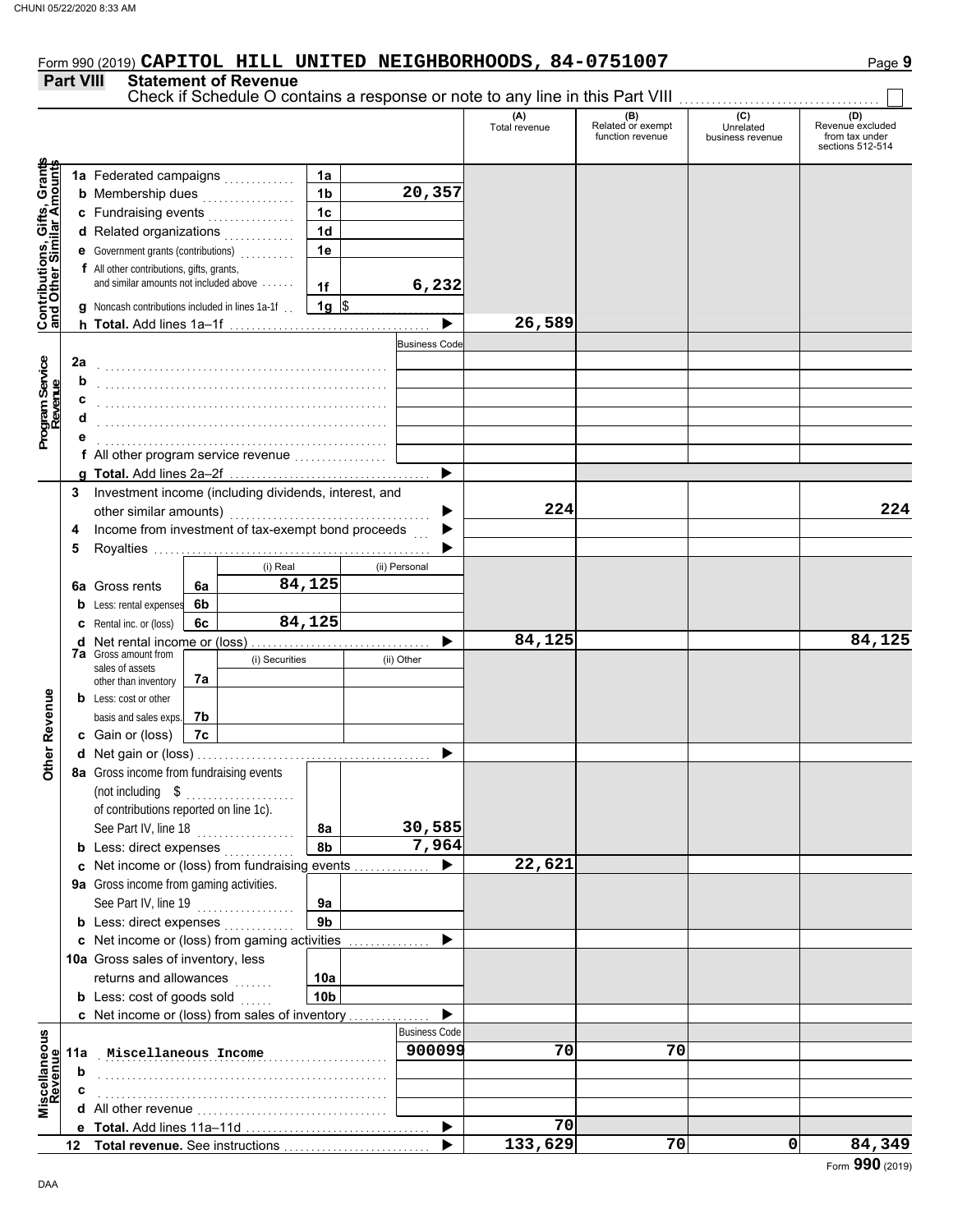#### **Part IX Statement of Functional Expenses** Form 990 (2019) **CAPITOL HILL UNITED NEIGHBORHOODS, 84-0751007** Page 10

|    | Check if Schedule O contains a response or note to any line in this Part IX                                                                |                       |                        |                       |                    |
|----|--------------------------------------------------------------------------------------------------------------------------------------------|-----------------------|------------------------|-----------------------|--------------------|
|    | Do not include amounts reported on lines 6b,                                                                                               | (A)<br>Total expenses | (B)<br>Program service | (C)<br>Management and | (D)<br>Fundraising |
|    | 7b, 8b, 9b, and 10b of Part VIII.                                                                                                          |                       | expenses               | general expenses      | expenses           |
| 1  | Grants and other assistance to domestic organizations                                                                                      |                       |                        |                       |                    |
|    | and domestic governments. See Part IV, line 21                                                                                             |                       |                        |                       |                    |
| 2  | Grants and other assistance to domestic                                                                                                    |                       |                        |                       |                    |
|    | individuals. See Part IV, line 22                                                                                                          |                       |                        |                       |                    |
| 3  | Grants and other assistance to foreign                                                                                                     |                       |                        |                       |                    |
|    | organizations, foreign governments, and foreign                                                                                            |                       |                        |                       |                    |
|    | individuals. See Part IV, lines 15 and 16                                                                                                  |                       |                        |                       |                    |
| 4  | Benefits paid to or for members<br>.                                                                                                       |                       |                        |                       |                    |
| 5  | Compensation of current officers, directors,                                                                                               |                       |                        |                       |                    |
|    | trustees, and key employees                                                                                                                |                       |                        |                       |                    |
| 6  | Compensation not included above to disqualified                                                                                            |                       |                        |                       |                    |
|    | persons (as defined under section 4958(f)(1)) and                                                                                          |                       |                        |                       |                    |
|    | persons described in section 4958(c)(3)(B)                                                                                                 |                       |                        |                       |                    |
| 7  | Other salaries and wages                                                                                                                   | 1,870                 | 1,598                  | 178                   | 94                 |
| 8  | Pension plan accruals and contributions (include                                                                                           |                       |                        |                       |                    |
|    | section 401(k) and 403(b) employer contributions)                                                                                          |                       |                        |                       |                    |
| 9  | Other employee benefits                                                                                                                    |                       |                        |                       |                    |
| 10 | Payroll taxes                                                                                                                              | 155                   | 132                    | 15                    | 8                  |
| 11 | Fees for services (nonemployees):                                                                                                          |                       |                        |                       |                    |
| a  | Management                                                                                                                                 |                       |                        |                       |                    |
| b  |                                                                                                                                            | 1,901                 |                        | 1,901                 |                    |
|    |                                                                                                                                            | 6,240                 |                        | 6, 240                |                    |
| d  | Lobbying                                                                                                                                   |                       |                        |                       |                    |
|    | e Professional fundraising services. See Part IV, line 17                                                                                  |                       |                        |                       |                    |
| f  | Investment management fees                                                                                                                 |                       |                        |                       |                    |
|    | g Other. (If line 11g amount exceeds 10% of line 25, column                                                                                |                       |                        |                       |                    |
|    | (A) amount, list line 11g expenses on Schedule O.)                                                                                         | 8,909                 | 7,618                  | 846                   | 445                |
| 12 | Advertising and promotion [1] [1] Advertising and promotion                                                                                | 456                   | 390                    | 43                    | 23                 |
| 13 |                                                                                                                                            | 12,505                | 9,991                  | 1,931                 | 583                |
| 14 |                                                                                                                                            |                       |                        |                       |                    |
| 15 |                                                                                                                                            |                       |                        |                       |                    |
| 16 |                                                                                                                                            | 24,997                | 21,373                 | 2,374                 | 1,250              |
| 17 | Travel                                                                                                                                     |                       |                        |                       |                    |
| 18 |                                                                                                                                            |                       |                        |                       |                    |
|    | Payments of travel or entertainment expenses<br>for any federal, state, or local public officials                                          |                       |                        |                       |                    |
|    |                                                                                                                                            | 1,772                 | 1,515                  | 168                   | 89                 |
| 19 | Conferences, conventions, and meetings                                                                                                     |                       |                        |                       |                    |
| 20 | Interest                                                                                                                                   |                       |                        |                       |                    |
| 21 | Payments to affiliates [11] contains a set of the set of the set of the set of the set of the set of the set o                             |                       |                        |                       |                    |
| 22 | Depreciation, depletion, and amortization                                                                                                  | 15,305                | 13,086                 | 1,454                 | 765                |
| 23 | Insurance <b>Manual</b>                                                                                                                    | 10,141                | 8,671                  | 963                   | 507                |
| 24 | Other expenses. Itemize expenses not covered                                                                                               |                       |                        |                       |                    |
|    | above (List miscellaneous expenses on line 24e. If                                                                                         |                       |                        |                       |                    |
|    | line 24e amount exceeds 10% of line 25, column                                                                                             |                       |                        |                       |                    |
|    | (A) amount, list line 24e expenses on Schedule O.)                                                                                         |                       |                        |                       |                    |
| a  | Donations                                                                                                                                  | 4,171                 | 4,171                  |                       |                    |
| b  | Dues                                                                                                                                       | 2,238                 | 1,913                  | 213                   | 112                |
| c  | Miscellaneous                                                                                                                              | 2,010                 | 1,718                  | 191                   | 101                |
| d  | Fees and permits                                                                                                                           | 251                   | 214                    | 24                    | 13                 |
| е  | All other expenses                                                                                                                         | 250                   | 213                    | 24                    | $\overline{13}$    |
| 25 | Total functional expenses. Add lines 1 through 24e                                                                                         | 93,171                | 72,603                 | 16,565                | 4,003              |
| 26 | Joint costs. Complete this line only if the<br>organization reported in column (B) joint costs<br>from a combined educational campaign and |                       |                        |                       |                    |
|    | fundraising solicitation. Check here $\blacktriangleright$   if<br>following SOP 98-2 (ASC 958-720)                                        |                       |                        |                       |                    |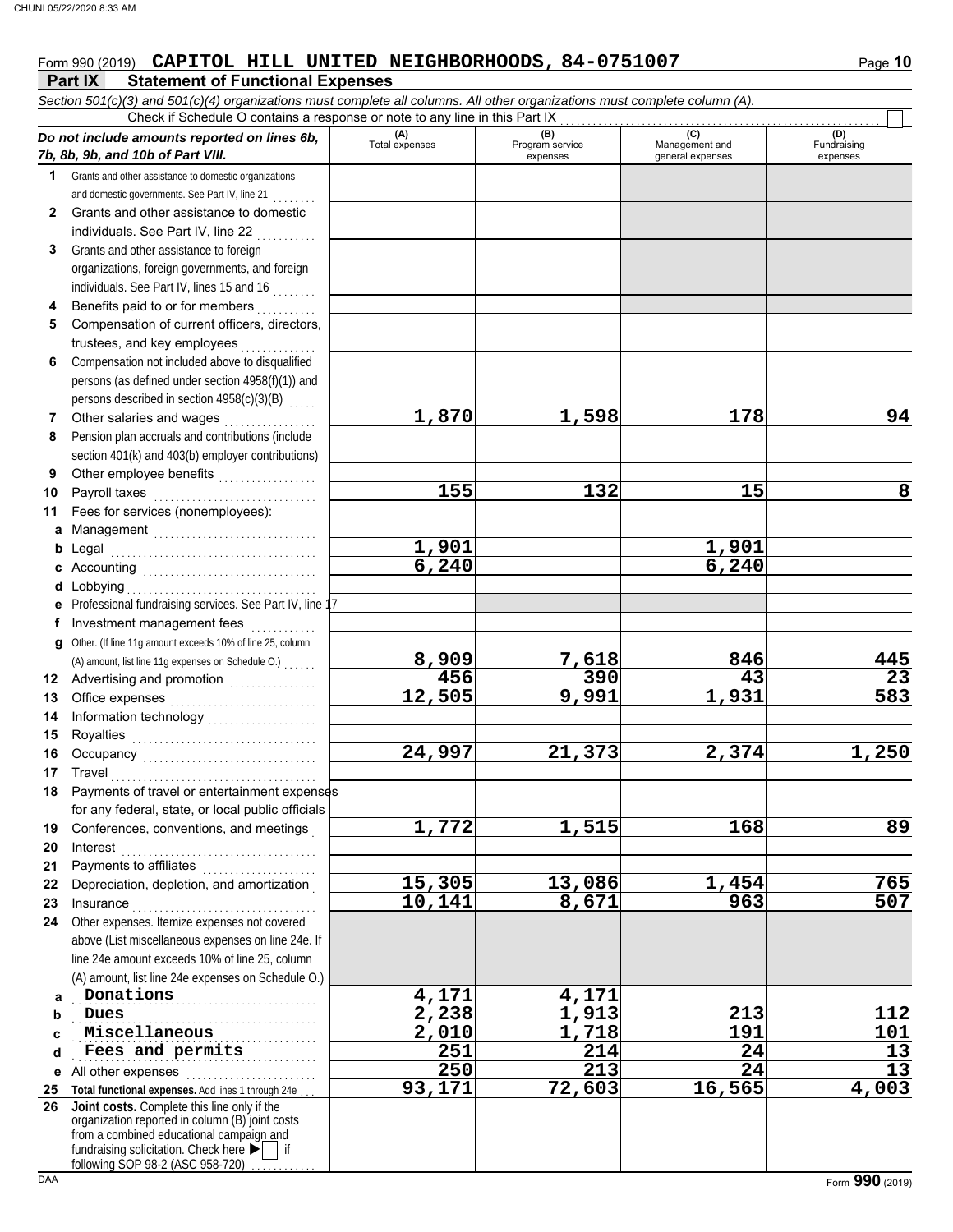#### Form 990 (2019) **CAPITOL HILL UNITED NEIGHBORHOODS, 84-0751007** Page 11 **CAPITOL HILL UNITED NEIGHBORHOODS, 84-0751007**

| Check if Schedule O contains a response or note to any line in this Part X<br>(A)<br>(B)<br>Beginning of year<br>End of year<br>$\overline{50}$ , 405<br>115,853<br>1<br>Cash-non-interest-bearing<br>1<br>37,886<br>$\mathbf{2}$<br>2<br>3<br>3<br>1,106<br>4<br>Accounts receivable, net<br>4<br>Loans and other receivables from any current or former officer, director,<br>5<br>trustee, key employee, creator or founder, substantial contributor, or 35%<br>controlled entity or family member of any of these persons<br>5<br>Loans and other receivables from other disqualified persons (as defined<br>6<br>under section 4958(f)(1)), and persons described in section 4958(c)(3)(B)<br>6<br>Assets<br>$\overline{7}$<br>Notes and loans receivable, net <b>consider the constant of the constant of the set of the constant of the constant of the constant of the constant of the constant of the constant of the constant of the constant of the const</b><br>7<br>8<br>Inventories for sale or use<br>8<br>1,040<br>9<br>Prepaid expenses and deferred charges<br>9<br>10a Land, buildings, and equipment: cost or other<br>602,374<br>basis. Complete Part VI of Schedule D<br>10a<br>228,673<br>389,005<br>10 <sub>b</sub><br>Less: accumulated depreciation<br>10 <sub>c</sub><br>b<br>.<br>Investments-publicly traded securities<br>11<br>11<br>12<br>12<br>13<br>13<br>Intangible assets<br>14<br>14<br>15<br>Other assets. See Part IV. line 11<br>15<br>527,664<br>479,442<br>16<br>16<br>3,025<br>7,368<br>17<br>17<br>Accounts payable and accrued expenses [[11] [11] Accounts payable and accrued expenses [[11] Accounts are not<br>18<br>Grants payable<br>18<br>1,530<br>19<br>Deferred revenue<br>19<br>20<br>20<br>Tax-exempt bond liabilities<br>21<br>21<br>Escrow or custodial account liability. Complete Part IV of Schedule D<br>22<br>Loans and other payables to any current or former officer, director,<br>Liabilities<br>trustee, key employee, creator or founder, substantial contributor, or 35%<br>controlled entity or family member of any of these persons<br>22<br>23<br>23<br>24<br>Unsecured notes and loans payable to unrelated third parties<br>24<br>Other liabilities (including federal income tax, payables to related third<br>25<br>parties, and other liabilities not included on lines 17-24). Complete Part X<br>10,921<br>12,812<br>25<br>of Schedule D<br>21,710<br>13,946 26<br>26<br>Organizations that follow FASB ASC 958, check here $\vert \overline{\mathrm{X}} \vert$<br>Net Assets or Fund Balances<br>and complete lines 27, 28, 32, and 33.<br>465,496<br>505,954<br>Net assets without donor restrictions<br>27<br>27<br>Net assets with donor restrictions<br>28<br>28<br>Organizations that do not follow FASB ASC 958, check here ▶<br>and complete lines 29 through 33.<br>Capital stock or trust principal, or current funds<br>29<br>29<br>Paid-in or capital surplus, or land, building, or equipment fund<br>30<br>30<br>Retained earnings, endowment, accumulated income, or other funds<br>31<br>31<br>465,496<br>505,954<br>Total net assets or fund balances<br>32<br>32<br>$479, 442$ 33<br>33 | Part X | <b>Balance Sheet</b> |  |  |         |
|--------------------------------------------------------------------------------------------------------------------------------------------------------------------------------------------------------------------------------------------------------------------------------------------------------------------------------------------------------------------------------------------------------------------------------------------------------------------------------------------------------------------------------------------------------------------------------------------------------------------------------------------------------------------------------------------------------------------------------------------------------------------------------------------------------------------------------------------------------------------------------------------------------------------------------------------------------------------------------------------------------------------------------------------------------------------------------------------------------------------------------------------------------------------------------------------------------------------------------------------------------------------------------------------------------------------------------------------------------------------------------------------------------------------------------------------------------------------------------------------------------------------------------------------------------------------------------------------------------------------------------------------------------------------------------------------------------------------------------------------------------------------------------------------------------------------------------------------------------------------------------------------------------------------------------------------------------------------------------------------------------------------------------------------------------------------------------------------------------------------------------------------------------------------------------------------------------------------------------------------------------------------------------------------------------------------------------------------------------------------------------------------------------------------------------------------------------------------------------------------------------------------------------------------------------------------------------------------------------------------------------------------------------------------------------------------------------------------------------------------------------------------------------------------------------------------------------------------------------------------------------------------------------------------------------------------------------------------------------------------------------------------------------------------------------------------------------------------------------------------------------------------------------------------------------------------|--------|----------------------|--|--|---------|
|                                                                                                                                                                                                                                                                                                                                                                                                                                                                                                                                                                                                                                                                                                                                                                                                                                                                                                                                                                                                                                                                                                                                                                                                                                                                                                                                                                                                                                                                                                                                                                                                                                                                                                                                                                                                                                                                                                                                                                                                                                                                                                                                                                                                                                                                                                                                                                                                                                                                                                                                                                                                                                                                                                                                                                                                                                                                                                                                                                                                                                                                                                                                                                                            |        |                      |  |  |         |
|                                                                                                                                                                                                                                                                                                                                                                                                                                                                                                                                                                                                                                                                                                                                                                                                                                                                                                                                                                                                                                                                                                                                                                                                                                                                                                                                                                                                                                                                                                                                                                                                                                                                                                                                                                                                                                                                                                                                                                                                                                                                                                                                                                                                                                                                                                                                                                                                                                                                                                                                                                                                                                                                                                                                                                                                                                                                                                                                                                                                                                                                                                                                                                                            |        |                      |  |  |         |
|                                                                                                                                                                                                                                                                                                                                                                                                                                                                                                                                                                                                                                                                                                                                                                                                                                                                                                                                                                                                                                                                                                                                                                                                                                                                                                                                                                                                                                                                                                                                                                                                                                                                                                                                                                                                                                                                                                                                                                                                                                                                                                                                                                                                                                                                                                                                                                                                                                                                                                                                                                                                                                                                                                                                                                                                                                                                                                                                                                                                                                                                                                                                                                                            |        |                      |  |  |         |
|                                                                                                                                                                                                                                                                                                                                                                                                                                                                                                                                                                                                                                                                                                                                                                                                                                                                                                                                                                                                                                                                                                                                                                                                                                                                                                                                                                                                                                                                                                                                                                                                                                                                                                                                                                                                                                                                                                                                                                                                                                                                                                                                                                                                                                                                                                                                                                                                                                                                                                                                                                                                                                                                                                                                                                                                                                                                                                                                                                                                                                                                                                                                                                                            |        |                      |  |  | 38,110  |
|                                                                                                                                                                                                                                                                                                                                                                                                                                                                                                                                                                                                                                                                                                                                                                                                                                                                                                                                                                                                                                                                                                                                                                                                                                                                                                                                                                                                                                                                                                                                                                                                                                                                                                                                                                                                                                                                                                                                                                                                                                                                                                                                                                                                                                                                                                                                                                                                                                                                                                                                                                                                                                                                                                                                                                                                                                                                                                                                                                                                                                                                                                                                                                                            |        |                      |  |  |         |
|                                                                                                                                                                                                                                                                                                                                                                                                                                                                                                                                                                                                                                                                                                                                                                                                                                                                                                                                                                                                                                                                                                                                                                                                                                                                                                                                                                                                                                                                                                                                                                                                                                                                                                                                                                                                                                                                                                                                                                                                                                                                                                                                                                                                                                                                                                                                                                                                                                                                                                                                                                                                                                                                                                                                                                                                                                                                                                                                                                                                                                                                                                                                                                                            |        |                      |  |  |         |
|                                                                                                                                                                                                                                                                                                                                                                                                                                                                                                                                                                                                                                                                                                                                                                                                                                                                                                                                                                                                                                                                                                                                                                                                                                                                                                                                                                                                                                                                                                                                                                                                                                                                                                                                                                                                                                                                                                                                                                                                                                                                                                                                                                                                                                                                                                                                                                                                                                                                                                                                                                                                                                                                                                                                                                                                                                                                                                                                                                                                                                                                                                                                                                                            |        |                      |  |  |         |
|                                                                                                                                                                                                                                                                                                                                                                                                                                                                                                                                                                                                                                                                                                                                                                                                                                                                                                                                                                                                                                                                                                                                                                                                                                                                                                                                                                                                                                                                                                                                                                                                                                                                                                                                                                                                                                                                                                                                                                                                                                                                                                                                                                                                                                                                                                                                                                                                                                                                                                                                                                                                                                                                                                                                                                                                                                                                                                                                                                                                                                                                                                                                                                                            |        |                      |  |  |         |
|                                                                                                                                                                                                                                                                                                                                                                                                                                                                                                                                                                                                                                                                                                                                                                                                                                                                                                                                                                                                                                                                                                                                                                                                                                                                                                                                                                                                                                                                                                                                                                                                                                                                                                                                                                                                                                                                                                                                                                                                                                                                                                                                                                                                                                                                                                                                                                                                                                                                                                                                                                                                                                                                                                                                                                                                                                                                                                                                                                                                                                                                                                                                                                                            |        |                      |  |  |         |
|                                                                                                                                                                                                                                                                                                                                                                                                                                                                                                                                                                                                                                                                                                                                                                                                                                                                                                                                                                                                                                                                                                                                                                                                                                                                                                                                                                                                                                                                                                                                                                                                                                                                                                                                                                                                                                                                                                                                                                                                                                                                                                                                                                                                                                                                                                                                                                                                                                                                                                                                                                                                                                                                                                                                                                                                                                                                                                                                                                                                                                                                                                                                                                                            |        |                      |  |  |         |
|                                                                                                                                                                                                                                                                                                                                                                                                                                                                                                                                                                                                                                                                                                                                                                                                                                                                                                                                                                                                                                                                                                                                                                                                                                                                                                                                                                                                                                                                                                                                                                                                                                                                                                                                                                                                                                                                                                                                                                                                                                                                                                                                                                                                                                                                                                                                                                                                                                                                                                                                                                                                                                                                                                                                                                                                                                                                                                                                                                                                                                                                                                                                                                                            |        |                      |  |  |         |
|                                                                                                                                                                                                                                                                                                                                                                                                                                                                                                                                                                                                                                                                                                                                                                                                                                                                                                                                                                                                                                                                                                                                                                                                                                                                                                                                                                                                                                                                                                                                                                                                                                                                                                                                                                                                                                                                                                                                                                                                                                                                                                                                                                                                                                                                                                                                                                                                                                                                                                                                                                                                                                                                                                                                                                                                                                                                                                                                                                                                                                                                                                                                                                                            |        |                      |  |  |         |
|                                                                                                                                                                                                                                                                                                                                                                                                                                                                                                                                                                                                                                                                                                                                                                                                                                                                                                                                                                                                                                                                                                                                                                                                                                                                                                                                                                                                                                                                                                                                                                                                                                                                                                                                                                                                                                                                                                                                                                                                                                                                                                                                                                                                                                                                                                                                                                                                                                                                                                                                                                                                                                                                                                                                                                                                                                                                                                                                                                                                                                                                                                                                                                                            |        |                      |  |  |         |
|                                                                                                                                                                                                                                                                                                                                                                                                                                                                                                                                                                                                                                                                                                                                                                                                                                                                                                                                                                                                                                                                                                                                                                                                                                                                                                                                                                                                                                                                                                                                                                                                                                                                                                                                                                                                                                                                                                                                                                                                                                                                                                                                                                                                                                                                                                                                                                                                                                                                                                                                                                                                                                                                                                                                                                                                                                                                                                                                                                                                                                                                                                                                                                                            |        |                      |  |  |         |
|                                                                                                                                                                                                                                                                                                                                                                                                                                                                                                                                                                                                                                                                                                                                                                                                                                                                                                                                                                                                                                                                                                                                                                                                                                                                                                                                                                                                                                                                                                                                                                                                                                                                                                                                                                                                                                                                                                                                                                                                                                                                                                                                                                                                                                                                                                                                                                                                                                                                                                                                                                                                                                                                                                                                                                                                                                                                                                                                                                                                                                                                                                                                                                                            |        |                      |  |  |         |
|                                                                                                                                                                                                                                                                                                                                                                                                                                                                                                                                                                                                                                                                                                                                                                                                                                                                                                                                                                                                                                                                                                                                                                                                                                                                                                                                                                                                                                                                                                                                                                                                                                                                                                                                                                                                                                                                                                                                                                                                                                                                                                                                                                                                                                                                                                                                                                                                                                                                                                                                                                                                                                                                                                                                                                                                                                                                                                                                                                                                                                                                                                                                                                                            |        |                      |  |  |         |
|                                                                                                                                                                                                                                                                                                                                                                                                                                                                                                                                                                                                                                                                                                                                                                                                                                                                                                                                                                                                                                                                                                                                                                                                                                                                                                                                                                                                                                                                                                                                                                                                                                                                                                                                                                                                                                                                                                                                                                                                                                                                                                                                                                                                                                                                                                                                                                                                                                                                                                                                                                                                                                                                                                                                                                                                                                                                                                                                                                                                                                                                                                                                                                                            |        |                      |  |  | 373,701 |
|                                                                                                                                                                                                                                                                                                                                                                                                                                                                                                                                                                                                                                                                                                                                                                                                                                                                                                                                                                                                                                                                                                                                                                                                                                                                                                                                                                                                                                                                                                                                                                                                                                                                                                                                                                                                                                                                                                                                                                                                                                                                                                                                                                                                                                                                                                                                                                                                                                                                                                                                                                                                                                                                                                                                                                                                                                                                                                                                                                                                                                                                                                                                                                                            |        |                      |  |  |         |
|                                                                                                                                                                                                                                                                                                                                                                                                                                                                                                                                                                                                                                                                                                                                                                                                                                                                                                                                                                                                                                                                                                                                                                                                                                                                                                                                                                                                                                                                                                                                                                                                                                                                                                                                                                                                                                                                                                                                                                                                                                                                                                                                                                                                                                                                                                                                                                                                                                                                                                                                                                                                                                                                                                                                                                                                                                                                                                                                                                                                                                                                                                                                                                                            |        |                      |  |  |         |
|                                                                                                                                                                                                                                                                                                                                                                                                                                                                                                                                                                                                                                                                                                                                                                                                                                                                                                                                                                                                                                                                                                                                                                                                                                                                                                                                                                                                                                                                                                                                                                                                                                                                                                                                                                                                                                                                                                                                                                                                                                                                                                                                                                                                                                                                                                                                                                                                                                                                                                                                                                                                                                                                                                                                                                                                                                                                                                                                                                                                                                                                                                                                                                                            |        |                      |  |  |         |
|                                                                                                                                                                                                                                                                                                                                                                                                                                                                                                                                                                                                                                                                                                                                                                                                                                                                                                                                                                                                                                                                                                                                                                                                                                                                                                                                                                                                                                                                                                                                                                                                                                                                                                                                                                                                                                                                                                                                                                                                                                                                                                                                                                                                                                                                                                                                                                                                                                                                                                                                                                                                                                                                                                                                                                                                                                                                                                                                                                                                                                                                                                                                                                                            |        |                      |  |  |         |
|                                                                                                                                                                                                                                                                                                                                                                                                                                                                                                                                                                                                                                                                                                                                                                                                                                                                                                                                                                                                                                                                                                                                                                                                                                                                                                                                                                                                                                                                                                                                                                                                                                                                                                                                                                                                                                                                                                                                                                                                                                                                                                                                                                                                                                                                                                                                                                                                                                                                                                                                                                                                                                                                                                                                                                                                                                                                                                                                                                                                                                                                                                                                                                                            |        |                      |  |  |         |
|                                                                                                                                                                                                                                                                                                                                                                                                                                                                                                                                                                                                                                                                                                                                                                                                                                                                                                                                                                                                                                                                                                                                                                                                                                                                                                                                                                                                                                                                                                                                                                                                                                                                                                                                                                                                                                                                                                                                                                                                                                                                                                                                                                                                                                                                                                                                                                                                                                                                                                                                                                                                                                                                                                                                                                                                                                                                                                                                                                                                                                                                                                                                                                                            |        |                      |  |  |         |
|                                                                                                                                                                                                                                                                                                                                                                                                                                                                                                                                                                                                                                                                                                                                                                                                                                                                                                                                                                                                                                                                                                                                                                                                                                                                                                                                                                                                                                                                                                                                                                                                                                                                                                                                                                                                                                                                                                                                                                                                                                                                                                                                                                                                                                                                                                                                                                                                                                                                                                                                                                                                                                                                                                                                                                                                                                                                                                                                                                                                                                                                                                                                                                                            |        |                      |  |  |         |
|                                                                                                                                                                                                                                                                                                                                                                                                                                                                                                                                                                                                                                                                                                                                                                                                                                                                                                                                                                                                                                                                                                                                                                                                                                                                                                                                                                                                                                                                                                                                                                                                                                                                                                                                                                                                                                                                                                                                                                                                                                                                                                                                                                                                                                                                                                                                                                                                                                                                                                                                                                                                                                                                                                                                                                                                                                                                                                                                                                                                                                                                                                                                                                                            |        |                      |  |  |         |
|                                                                                                                                                                                                                                                                                                                                                                                                                                                                                                                                                                                                                                                                                                                                                                                                                                                                                                                                                                                                                                                                                                                                                                                                                                                                                                                                                                                                                                                                                                                                                                                                                                                                                                                                                                                                                                                                                                                                                                                                                                                                                                                                                                                                                                                                                                                                                                                                                                                                                                                                                                                                                                                                                                                                                                                                                                                                                                                                                                                                                                                                                                                                                                                            |        |                      |  |  |         |
|                                                                                                                                                                                                                                                                                                                                                                                                                                                                                                                                                                                                                                                                                                                                                                                                                                                                                                                                                                                                                                                                                                                                                                                                                                                                                                                                                                                                                                                                                                                                                                                                                                                                                                                                                                                                                                                                                                                                                                                                                                                                                                                                                                                                                                                                                                                                                                                                                                                                                                                                                                                                                                                                                                                                                                                                                                                                                                                                                                                                                                                                                                                                                                                            |        |                      |  |  |         |
|                                                                                                                                                                                                                                                                                                                                                                                                                                                                                                                                                                                                                                                                                                                                                                                                                                                                                                                                                                                                                                                                                                                                                                                                                                                                                                                                                                                                                                                                                                                                                                                                                                                                                                                                                                                                                                                                                                                                                                                                                                                                                                                                                                                                                                                                                                                                                                                                                                                                                                                                                                                                                                                                                                                                                                                                                                                                                                                                                                                                                                                                                                                                                                                            |        |                      |  |  |         |
|                                                                                                                                                                                                                                                                                                                                                                                                                                                                                                                                                                                                                                                                                                                                                                                                                                                                                                                                                                                                                                                                                                                                                                                                                                                                                                                                                                                                                                                                                                                                                                                                                                                                                                                                                                                                                                                                                                                                                                                                                                                                                                                                                                                                                                                                                                                                                                                                                                                                                                                                                                                                                                                                                                                                                                                                                                                                                                                                                                                                                                                                                                                                                                                            |        |                      |  |  |         |
|                                                                                                                                                                                                                                                                                                                                                                                                                                                                                                                                                                                                                                                                                                                                                                                                                                                                                                                                                                                                                                                                                                                                                                                                                                                                                                                                                                                                                                                                                                                                                                                                                                                                                                                                                                                                                                                                                                                                                                                                                                                                                                                                                                                                                                                                                                                                                                                                                                                                                                                                                                                                                                                                                                                                                                                                                                                                                                                                                                                                                                                                                                                                                                                            |        |                      |  |  |         |
|                                                                                                                                                                                                                                                                                                                                                                                                                                                                                                                                                                                                                                                                                                                                                                                                                                                                                                                                                                                                                                                                                                                                                                                                                                                                                                                                                                                                                                                                                                                                                                                                                                                                                                                                                                                                                                                                                                                                                                                                                                                                                                                                                                                                                                                                                                                                                                                                                                                                                                                                                                                                                                                                                                                                                                                                                                                                                                                                                                                                                                                                                                                                                                                            |        |                      |  |  |         |
|                                                                                                                                                                                                                                                                                                                                                                                                                                                                                                                                                                                                                                                                                                                                                                                                                                                                                                                                                                                                                                                                                                                                                                                                                                                                                                                                                                                                                                                                                                                                                                                                                                                                                                                                                                                                                                                                                                                                                                                                                                                                                                                                                                                                                                                                                                                                                                                                                                                                                                                                                                                                                                                                                                                                                                                                                                                                                                                                                                                                                                                                                                                                                                                            |        |                      |  |  |         |
|                                                                                                                                                                                                                                                                                                                                                                                                                                                                                                                                                                                                                                                                                                                                                                                                                                                                                                                                                                                                                                                                                                                                                                                                                                                                                                                                                                                                                                                                                                                                                                                                                                                                                                                                                                                                                                                                                                                                                                                                                                                                                                                                                                                                                                                                                                                                                                                                                                                                                                                                                                                                                                                                                                                                                                                                                                                                                                                                                                                                                                                                                                                                                                                            |        |                      |  |  |         |
|                                                                                                                                                                                                                                                                                                                                                                                                                                                                                                                                                                                                                                                                                                                                                                                                                                                                                                                                                                                                                                                                                                                                                                                                                                                                                                                                                                                                                                                                                                                                                                                                                                                                                                                                                                                                                                                                                                                                                                                                                                                                                                                                                                                                                                                                                                                                                                                                                                                                                                                                                                                                                                                                                                                                                                                                                                                                                                                                                                                                                                                                                                                                                                                            |        |                      |  |  |         |
|                                                                                                                                                                                                                                                                                                                                                                                                                                                                                                                                                                                                                                                                                                                                                                                                                                                                                                                                                                                                                                                                                                                                                                                                                                                                                                                                                                                                                                                                                                                                                                                                                                                                                                                                                                                                                                                                                                                                                                                                                                                                                                                                                                                                                                                                                                                                                                                                                                                                                                                                                                                                                                                                                                                                                                                                                                                                                                                                                                                                                                                                                                                                                                                            |        |                      |  |  |         |
|                                                                                                                                                                                                                                                                                                                                                                                                                                                                                                                                                                                                                                                                                                                                                                                                                                                                                                                                                                                                                                                                                                                                                                                                                                                                                                                                                                                                                                                                                                                                                                                                                                                                                                                                                                                                                                                                                                                                                                                                                                                                                                                                                                                                                                                                                                                                                                                                                                                                                                                                                                                                                                                                                                                                                                                                                                                                                                                                                                                                                                                                                                                                                                                            |        |                      |  |  |         |
|                                                                                                                                                                                                                                                                                                                                                                                                                                                                                                                                                                                                                                                                                                                                                                                                                                                                                                                                                                                                                                                                                                                                                                                                                                                                                                                                                                                                                                                                                                                                                                                                                                                                                                                                                                                                                                                                                                                                                                                                                                                                                                                                                                                                                                                                                                                                                                                                                                                                                                                                                                                                                                                                                                                                                                                                                                                                                                                                                                                                                                                                                                                                                                                            |        |                      |  |  |         |
|                                                                                                                                                                                                                                                                                                                                                                                                                                                                                                                                                                                                                                                                                                                                                                                                                                                                                                                                                                                                                                                                                                                                                                                                                                                                                                                                                                                                                                                                                                                                                                                                                                                                                                                                                                                                                                                                                                                                                                                                                                                                                                                                                                                                                                                                                                                                                                                                                                                                                                                                                                                                                                                                                                                                                                                                                                                                                                                                                                                                                                                                                                                                                                                            |        |                      |  |  |         |
|                                                                                                                                                                                                                                                                                                                                                                                                                                                                                                                                                                                                                                                                                                                                                                                                                                                                                                                                                                                                                                                                                                                                                                                                                                                                                                                                                                                                                                                                                                                                                                                                                                                                                                                                                                                                                                                                                                                                                                                                                                                                                                                                                                                                                                                                                                                                                                                                                                                                                                                                                                                                                                                                                                                                                                                                                                                                                                                                                                                                                                                                                                                                                                                            |        |                      |  |  |         |
|                                                                                                                                                                                                                                                                                                                                                                                                                                                                                                                                                                                                                                                                                                                                                                                                                                                                                                                                                                                                                                                                                                                                                                                                                                                                                                                                                                                                                                                                                                                                                                                                                                                                                                                                                                                                                                                                                                                                                                                                                                                                                                                                                                                                                                                                                                                                                                                                                                                                                                                                                                                                                                                                                                                                                                                                                                                                                                                                                                                                                                                                                                                                                                                            |        |                      |  |  |         |
|                                                                                                                                                                                                                                                                                                                                                                                                                                                                                                                                                                                                                                                                                                                                                                                                                                                                                                                                                                                                                                                                                                                                                                                                                                                                                                                                                                                                                                                                                                                                                                                                                                                                                                                                                                                                                                                                                                                                                                                                                                                                                                                                                                                                                                                                                                                                                                                                                                                                                                                                                                                                                                                                                                                                                                                                                                                                                                                                                                                                                                                                                                                                                                                            |        |                      |  |  |         |
|                                                                                                                                                                                                                                                                                                                                                                                                                                                                                                                                                                                                                                                                                                                                                                                                                                                                                                                                                                                                                                                                                                                                                                                                                                                                                                                                                                                                                                                                                                                                                                                                                                                                                                                                                                                                                                                                                                                                                                                                                                                                                                                                                                                                                                                                                                                                                                                                                                                                                                                                                                                                                                                                                                                                                                                                                                                                                                                                                                                                                                                                                                                                                                                            |        |                      |  |  |         |
|                                                                                                                                                                                                                                                                                                                                                                                                                                                                                                                                                                                                                                                                                                                                                                                                                                                                                                                                                                                                                                                                                                                                                                                                                                                                                                                                                                                                                                                                                                                                                                                                                                                                                                                                                                                                                                                                                                                                                                                                                                                                                                                                                                                                                                                                                                                                                                                                                                                                                                                                                                                                                                                                                                                                                                                                                                                                                                                                                                                                                                                                                                                                                                                            |        |                      |  |  |         |
|                                                                                                                                                                                                                                                                                                                                                                                                                                                                                                                                                                                                                                                                                                                                                                                                                                                                                                                                                                                                                                                                                                                                                                                                                                                                                                                                                                                                                                                                                                                                                                                                                                                                                                                                                                                                                                                                                                                                                                                                                                                                                                                                                                                                                                                                                                                                                                                                                                                                                                                                                                                                                                                                                                                                                                                                                                                                                                                                                                                                                                                                                                                                                                                            |        |                      |  |  |         |
|                                                                                                                                                                                                                                                                                                                                                                                                                                                                                                                                                                                                                                                                                                                                                                                                                                                                                                                                                                                                                                                                                                                                                                                                                                                                                                                                                                                                                                                                                                                                                                                                                                                                                                                                                                                                                                                                                                                                                                                                                                                                                                                                                                                                                                                                                                                                                                                                                                                                                                                                                                                                                                                                                                                                                                                                                                                                                                                                                                                                                                                                                                                                                                                            |        |                      |  |  |         |
|                                                                                                                                                                                                                                                                                                                                                                                                                                                                                                                                                                                                                                                                                                                                                                                                                                                                                                                                                                                                                                                                                                                                                                                                                                                                                                                                                                                                                                                                                                                                                                                                                                                                                                                                                                                                                                                                                                                                                                                                                                                                                                                                                                                                                                                                                                                                                                                                                                                                                                                                                                                                                                                                                                                                                                                                                                                                                                                                                                                                                                                                                                                                                                                            |        |                      |  |  |         |
|                                                                                                                                                                                                                                                                                                                                                                                                                                                                                                                                                                                                                                                                                                                                                                                                                                                                                                                                                                                                                                                                                                                                                                                                                                                                                                                                                                                                                                                                                                                                                                                                                                                                                                                                                                                                                                                                                                                                                                                                                                                                                                                                                                                                                                                                                                                                                                                                                                                                                                                                                                                                                                                                                                                                                                                                                                                                                                                                                                                                                                                                                                                                                                                            |        |                      |  |  | 527,664 |

Form **990** (2019)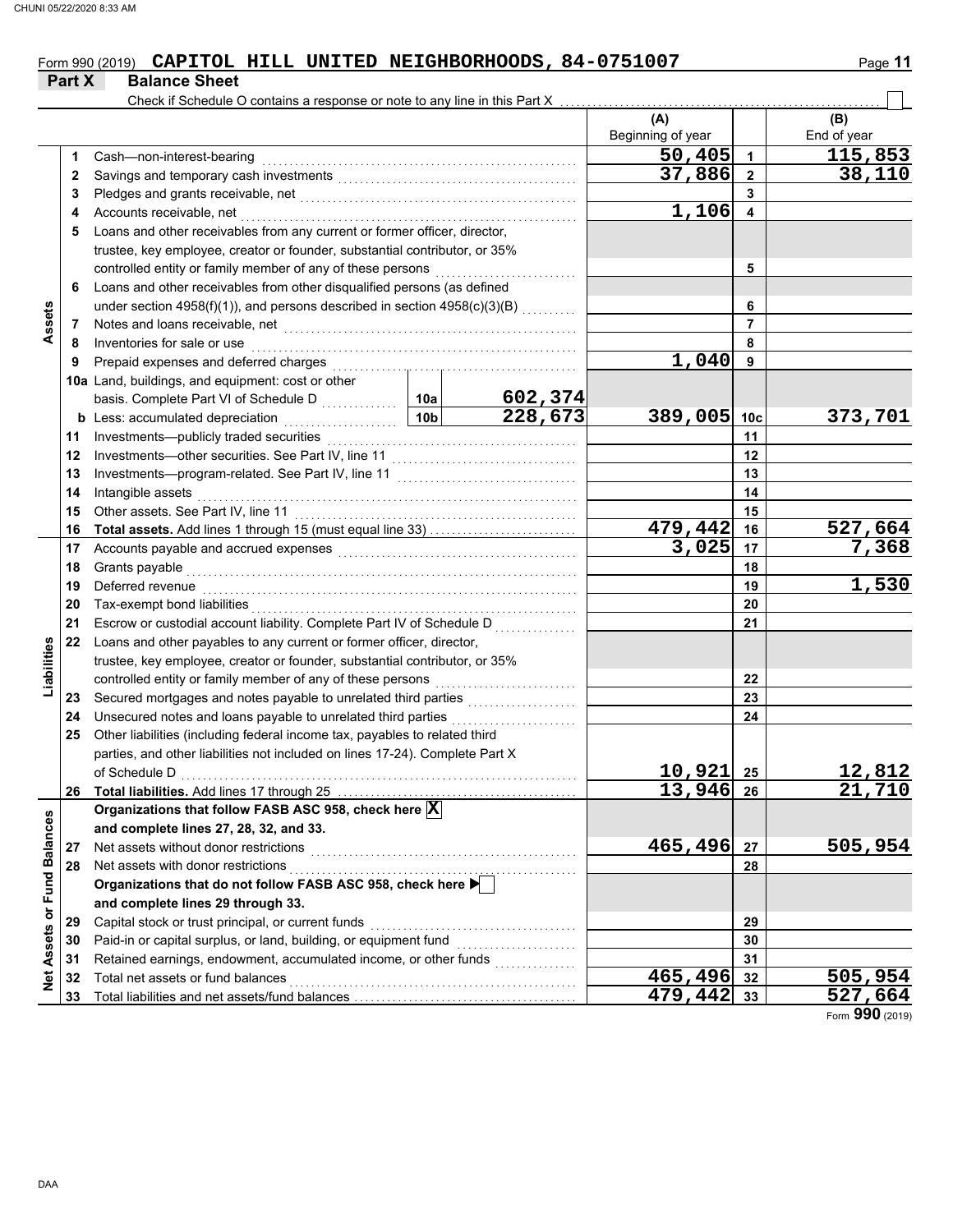|    | Form 990 (2019) CAPITOL HILL UNITED NEIGHBORHOODS, 84-0751007                                                                                                                                                                  |                         |                | Page 12          |
|----|--------------------------------------------------------------------------------------------------------------------------------------------------------------------------------------------------------------------------------|-------------------------|----------------|------------------|
|    | Part XI<br><b>Reconciliation of Net Assets</b>                                                                                                                                                                                 |                         |                |                  |
|    |                                                                                                                                                                                                                                |                         |                |                  |
| 1  |                                                                                                                                                                                                                                | $\mathbf{1}$            |                | 133,629          |
| 2  |                                                                                                                                                                                                                                | $\overline{2}$          |                | 93,171           |
| 3  |                                                                                                                                                                                                                                | $\overline{\mathbf{3}}$ |                | 40,458           |
| 4  | Net assets or fund balances at beginning of year (must equal Part X, line 32, column (A)) [[[[[[[[[[[[[[[[[[[                                                                                                                  | $\overline{4}$          |                | 465,496          |
| 5  | Net unrealized gains (losses) on investments [11] with the content of the content of the content of the content of the content of the content of the content of the content of the content of the content of the content of th |                         |                |                  |
| 6  | Donated services and use of facilities <b>constructs</b> and a service of the service of the services and use of facilities                                                                                                    | 6                       |                |                  |
| 7  | Investment expenses                                                                                                                                                                                                            |                         |                |                  |
| 8  | Prior period adjustments                                                                                                                                                                                                       | 8                       |                |                  |
| 9  | Other changes in net assets or fund balances (explain on Schedule O)                                                                                                                                                           | 9                       |                |                  |
| 10 | Net assets or fund balances at end of year. Combine lines 3 through 9 (must equal Part X, line                                                                                                                                 |                         |                |                  |
|    | $32$ , column $(B)$ )                                                                                                                                                                                                          | 10                      |                | 505,954          |
|    | <b>Financial Statements and Reporting</b><br><b>Part XII</b>                                                                                                                                                                   |                         |                |                  |
|    |                                                                                                                                                                                                                                |                         |                |                  |
|    |                                                                                                                                                                                                                                |                         |                | Yes<br><b>No</b> |
| 1. | $\mathbf{X}$ Accrual<br>Accounting method used to prepare the Form 990:<br>Cash<br>Other                                                                                                                                       |                         |                |                  |
|    | If the organization changed its method of accounting from a prior year or checked "Other," explain in                                                                                                                          |                         |                |                  |
|    | Schedule O.                                                                                                                                                                                                                    |                         |                |                  |
|    | 2a Were the organization's financial statements compiled or reviewed by an independent accountant?                                                                                                                             |                         | 2a             | X                |
|    | If "Yes," check a box below to indicate whether the financial statements for the year were compiled or                                                                                                                         |                         |                |                  |
|    | reviewed on a separate basis, consolidated basis, or both:                                                                                                                                                                     |                         |                |                  |
|    | <b>Consolidated basis</b><br>Separate basis<br>Both consolidated and separate basis                                                                                                                                            |                         |                |                  |
|    | b Were the organization's financial statements audited by an independent accountant?                                                                                                                                           |                         | 2 <sub>b</sub> | X                |
|    | If "Yes," check a box below to indicate whether the financial statements for the year were audited on a                                                                                                                        |                         |                |                  |
|    | separate basis, consolidated basis, or both:                                                                                                                                                                                   |                         |                |                  |
|    | <b>Consolidated basis</b><br>Both consolidated and separate basis<br>Separate basis<br>$\mathbf{I}$                                                                                                                            |                         |                |                  |
|    | c If "Yes" to line 2a or 2b, does the organization have a committee that assumes responsibility for oversight of                                                                                                               |                         |                |                  |
|    | the audit, review, or compilation of its financial statements and selection of an independent accountant?                                                                                                                      |                         | 2c             |                  |
|    | If the organization changed either its oversight process or selection process during the tax year, explain on                                                                                                                  |                         |                |                  |
|    | Schedule O.                                                                                                                                                                                                                    |                         |                |                  |
|    | 3a As a result of a federal award, was the organization required to undergo an audit or audits as set forth in the                                                                                                             |                         |                |                  |
|    | Single Audit Act and OMB Circular A-133?                                                                                                                                                                                       |                         | 3a             | $\mathbf x$      |
|    | <b>b</b> If "Yes," did the organization undergo the required audit or audits? If the organization did not undergo the                                                                                                          |                         |                |                  |
|    | required audit or audits, explain why on Schedule O and describe any steps taken to undergo such audits                                                                                                                        |                         | 3 <sub>b</sub> |                  |

Form **990** (2019)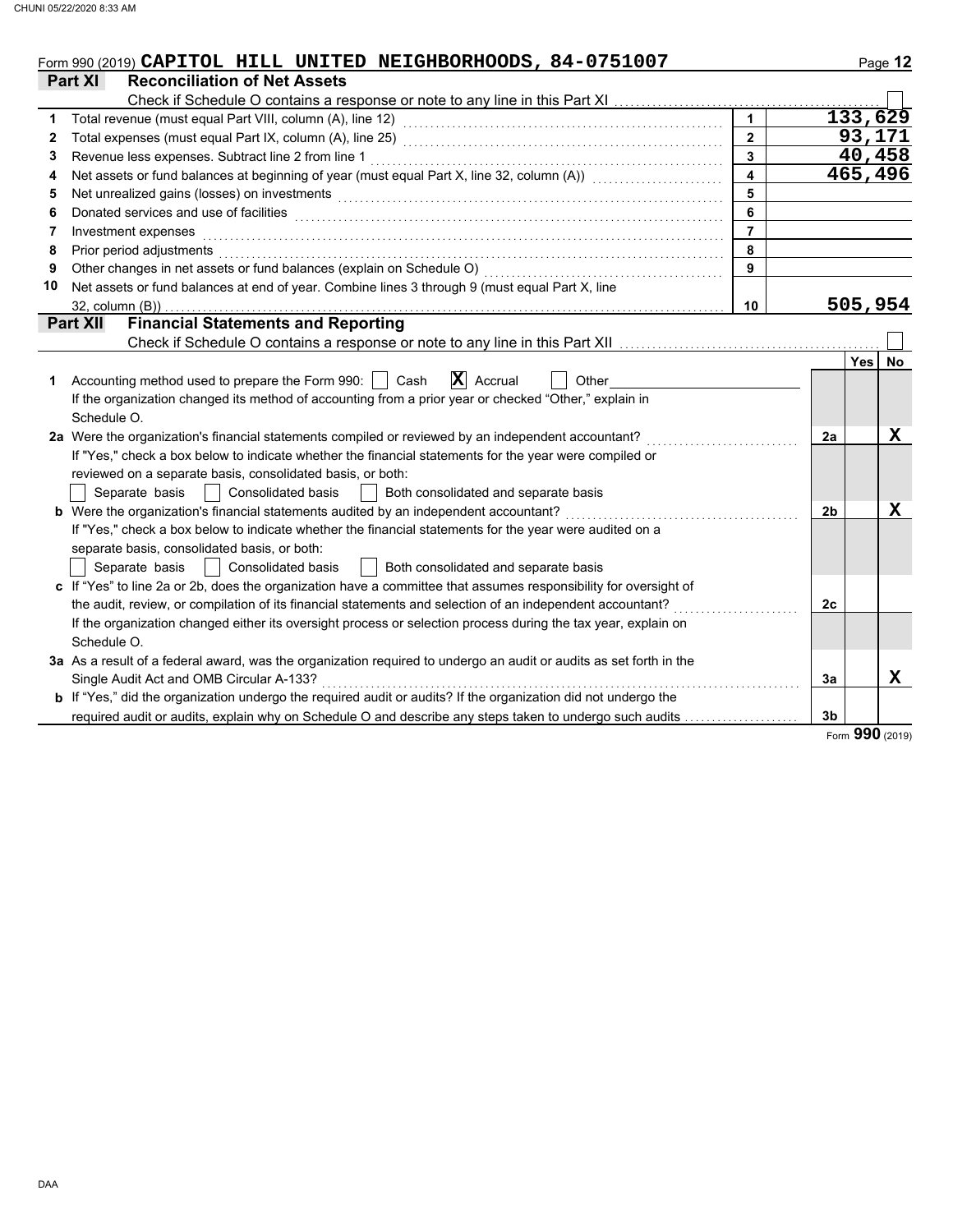| Section A. Officers, Directors, Trustees, Key Employees, and Highest Compensated Employees (continued)<br>(C)<br>(A)<br>(B)<br>(D)<br>(E)<br>(F)<br>Position<br>Name and title<br>Reportable<br>Reportable<br>Estimated amount<br>Average<br>(do not check more than one<br>of other<br>hours<br>compensation<br>compensation<br>box, unless person is both an<br>per week<br>from the<br>from related<br>compensation<br>officer and a director/trustee)<br>organization<br>organizations<br>from the<br>(list any<br>(W-2/1099-MISC)<br>(W-2/1099-MISC)<br>organization and<br>hours for<br>Individual trustee<br>or director<br>Officer<br>Highest compensatec<br>employee<br>Ķey<br>nstitutional trustee<br>related organizations<br>related<br>employee<br>organizations<br>below<br>dotted line)<br>(20)<br>Matt James<br>2.00<br>0.00<br>$\mathbf X$<br>0<br>Director<br>0<br>0<br>(21) Kevin Kelly<br>2.00<br>0.00<br>$\mathbf X$<br>0<br>0<br>0<br>Zander Oklar<br>(22)<br>2.00<br>0.00<br>$\mathbf X$<br>0<br>0<br>0<br>(23) Yale Passamaneck<br>2.00<br>$\mathbf X$<br>0.00<br>0<br>0<br>0<br>Director<br>(24) Karen Pellegrin<br>2.00<br>0.00<br>$\mathbf X$<br>0<br>0<br>0<br>Stephen Polk<br>(25)<br>2.00<br>0.00<br>$\mathbf X$<br>0<br>0<br>0<br>Director<br>Andrew Rogge<br>(26)<br>2.00<br>0.00<br>$\mathbf X$<br>0<br>0<br>0<br>Judy Schneider<br>(27)<br>2.00<br>$\mathbf x$<br>0.00<br>0<br>0<br>0<br>1b Subtotal<br>c Total from continuation sheets to Part VII, Section A<br>Total number of individuals (including but not limited to those listed above) who received more than \$100,000 of<br>2<br>reportable compensation from the organization ▶<br>Yes<br>No<br>Did the organization list any former officer, director, trustee, key employee, or highest compensated<br>3<br>employee on line 1a? If "Yes," complete Schedule J for such individual<br>3<br>For any individual listed on line 1a, is the sum of reportable compensation and other compensation from the<br>4<br>organization and related organizations greater than \$150,000? If "Yes," complete Schedule J for such<br>4<br>individual<br>Did any person listed on line 1a receive or accrue compensation from any unrelated organization or individual<br>5<br>for services rendered to the organization? If "Yes," complete Schedule J for such person<br>5<br><b>Section B. Independent Contractors</b><br>Complete this table for your five highest compensated independent contractors that received more than \$100,000 of<br>1<br>compensation from the organization. Report compensation for the calendar year ending with or within the organization's tax year.<br>(B)<br>Description of services<br>(A)<br>Name and business address<br>(C)<br>Compensation<br>Total number of independent contractors (including but not limited to those listed above) who<br>2<br>received more than \$100,000 of compensation from the organization ▶ | Form 990 (2019) CAPITOL HILL UNITED NEIGHBORHOODS, 84-0751007 |  |  |  |  | Page 8 |
|--------------------------------------------------------------------------------------------------------------------------------------------------------------------------------------------------------------------------------------------------------------------------------------------------------------------------------------------------------------------------------------------------------------------------------------------------------------------------------------------------------------------------------------------------------------------------------------------------------------------------------------------------------------------------------------------------------------------------------------------------------------------------------------------------------------------------------------------------------------------------------------------------------------------------------------------------------------------------------------------------------------------------------------------------------------------------------------------------------------------------------------------------------------------------------------------------------------------------------------------------------------------------------------------------------------------------------------------------------------------------------------------------------------------------------------------------------------------------------------------------------------------------------------------------------------------------------------------------------------------------------------------------------------------------------------------------------------------------------------------------------------------------------------------------------------------------------------------------------------------------------------------------------------------------------------------------------------------------------------------------------------------------------------------------------------------------------------------------------------------------------------------------------------------------------------------------------------------------------------------------------------------------------------------------------------------------------------------------------------------------------------------------------------------------------------------------------------------------------------------------------------------------------------------------------------------------------------------------------------------------------------------------------------------------------------------------------------------------------------------------------------------------------------------------------------------------------------------------------------------------------------------------------------------------------------------------------|---------------------------------------------------------------|--|--|--|--|--------|
|                                                                                                                                                                                                                                                                                                                                                                                                                                                                                                                                                                                                                                                                                                                                                                                                                                                                                                                                                                                                                                                                                                                                                                                                                                                                                                                                                                                                                                                                                                                                                                                                                                                                                                                                                                                                                                                                                                                                                                                                                                                                                                                                                                                                                                                                                                                                                                                                                                                                                                                                                                                                                                                                                                                                                                                                                                                                                                                                                        | <b>Part VII</b>                                               |  |  |  |  |        |
|                                                                                                                                                                                                                                                                                                                                                                                                                                                                                                                                                                                                                                                                                                                                                                                                                                                                                                                                                                                                                                                                                                                                                                                                                                                                                                                                                                                                                                                                                                                                                                                                                                                                                                                                                                                                                                                                                                                                                                                                                                                                                                                                                                                                                                                                                                                                                                                                                                                                                                                                                                                                                                                                                                                                                                                                                                                                                                                                                        |                                                               |  |  |  |  |        |
|                                                                                                                                                                                                                                                                                                                                                                                                                                                                                                                                                                                                                                                                                                                                                                                                                                                                                                                                                                                                                                                                                                                                                                                                                                                                                                                                                                                                                                                                                                                                                                                                                                                                                                                                                                                                                                                                                                                                                                                                                                                                                                                                                                                                                                                                                                                                                                                                                                                                                                                                                                                                                                                                                                                                                                                                                                                                                                                                                        |                                                               |  |  |  |  |        |
|                                                                                                                                                                                                                                                                                                                                                                                                                                                                                                                                                                                                                                                                                                                                                                                                                                                                                                                                                                                                                                                                                                                                                                                                                                                                                                                                                                                                                                                                                                                                                                                                                                                                                                                                                                                                                                                                                                                                                                                                                                                                                                                                                                                                                                                                                                                                                                                                                                                                                                                                                                                                                                                                                                                                                                                                                                                                                                                                                        |                                                               |  |  |  |  |        |
|                                                                                                                                                                                                                                                                                                                                                                                                                                                                                                                                                                                                                                                                                                                                                                                                                                                                                                                                                                                                                                                                                                                                                                                                                                                                                                                                                                                                                                                                                                                                                                                                                                                                                                                                                                                                                                                                                                                                                                                                                                                                                                                                                                                                                                                                                                                                                                                                                                                                                                                                                                                                                                                                                                                                                                                                                                                                                                                                                        |                                                               |  |  |  |  |        |
|                                                                                                                                                                                                                                                                                                                                                                                                                                                                                                                                                                                                                                                                                                                                                                                                                                                                                                                                                                                                                                                                                                                                                                                                                                                                                                                                                                                                                                                                                                                                                                                                                                                                                                                                                                                                                                                                                                                                                                                                                                                                                                                                                                                                                                                                                                                                                                                                                                                                                                                                                                                                                                                                                                                                                                                                                                                                                                                                                        |                                                               |  |  |  |  |        |
|                                                                                                                                                                                                                                                                                                                                                                                                                                                                                                                                                                                                                                                                                                                                                                                                                                                                                                                                                                                                                                                                                                                                                                                                                                                                                                                                                                                                                                                                                                                                                                                                                                                                                                                                                                                                                                                                                                                                                                                                                                                                                                                                                                                                                                                                                                                                                                                                                                                                                                                                                                                                                                                                                                                                                                                                                                                                                                                                                        |                                                               |  |  |  |  |        |
|                                                                                                                                                                                                                                                                                                                                                                                                                                                                                                                                                                                                                                                                                                                                                                                                                                                                                                                                                                                                                                                                                                                                                                                                                                                                                                                                                                                                                                                                                                                                                                                                                                                                                                                                                                                                                                                                                                                                                                                                                                                                                                                                                                                                                                                                                                                                                                                                                                                                                                                                                                                                                                                                                                                                                                                                                                                                                                                                                        | Director                                                      |  |  |  |  |        |
|                                                                                                                                                                                                                                                                                                                                                                                                                                                                                                                                                                                                                                                                                                                                                                                                                                                                                                                                                                                                                                                                                                                                                                                                                                                                                                                                                                                                                                                                                                                                                                                                                                                                                                                                                                                                                                                                                                                                                                                                                                                                                                                                                                                                                                                                                                                                                                                                                                                                                                                                                                                                                                                                                                                                                                                                                                                                                                                                                        |                                                               |  |  |  |  |        |
|                                                                                                                                                                                                                                                                                                                                                                                                                                                                                                                                                                                                                                                                                                                                                                                                                                                                                                                                                                                                                                                                                                                                                                                                                                                                                                                                                                                                                                                                                                                                                                                                                                                                                                                                                                                                                                                                                                                                                                                                                                                                                                                                                                                                                                                                                                                                                                                                                                                                                                                                                                                                                                                                                                                                                                                                                                                                                                                                                        | Director                                                      |  |  |  |  |        |
|                                                                                                                                                                                                                                                                                                                                                                                                                                                                                                                                                                                                                                                                                                                                                                                                                                                                                                                                                                                                                                                                                                                                                                                                                                                                                                                                                                                                                                                                                                                                                                                                                                                                                                                                                                                                                                                                                                                                                                                                                                                                                                                                                                                                                                                                                                                                                                                                                                                                                                                                                                                                                                                                                                                                                                                                                                                                                                                                                        |                                                               |  |  |  |  |        |
|                                                                                                                                                                                                                                                                                                                                                                                                                                                                                                                                                                                                                                                                                                                                                                                                                                                                                                                                                                                                                                                                                                                                                                                                                                                                                                                                                                                                                                                                                                                                                                                                                                                                                                                                                                                                                                                                                                                                                                                                                                                                                                                                                                                                                                                                                                                                                                                                                                                                                                                                                                                                                                                                                                                                                                                                                                                                                                                                                        |                                                               |  |  |  |  |        |
|                                                                                                                                                                                                                                                                                                                                                                                                                                                                                                                                                                                                                                                                                                                                                                                                                                                                                                                                                                                                                                                                                                                                                                                                                                                                                                                                                                                                                                                                                                                                                                                                                                                                                                                                                                                                                                                                                                                                                                                                                                                                                                                                                                                                                                                                                                                                                                                                                                                                                                                                                                                                                                                                                                                                                                                                                                                                                                                                                        |                                                               |  |  |  |  |        |
|                                                                                                                                                                                                                                                                                                                                                                                                                                                                                                                                                                                                                                                                                                                                                                                                                                                                                                                                                                                                                                                                                                                                                                                                                                                                                                                                                                                                                                                                                                                                                                                                                                                                                                                                                                                                                                                                                                                                                                                                                                                                                                                                                                                                                                                                                                                                                                                                                                                                                                                                                                                                                                                                                                                                                                                                                                                                                                                                                        |                                                               |  |  |  |  |        |
|                                                                                                                                                                                                                                                                                                                                                                                                                                                                                                                                                                                                                                                                                                                                                                                                                                                                                                                                                                                                                                                                                                                                                                                                                                                                                                                                                                                                                                                                                                                                                                                                                                                                                                                                                                                                                                                                                                                                                                                                                                                                                                                                                                                                                                                                                                                                                                                                                                                                                                                                                                                                                                                                                                                                                                                                                                                                                                                                                        | Director                                                      |  |  |  |  |        |
|                                                                                                                                                                                                                                                                                                                                                                                                                                                                                                                                                                                                                                                                                                                                                                                                                                                                                                                                                                                                                                                                                                                                                                                                                                                                                                                                                                                                                                                                                                                                                                                                                                                                                                                                                                                                                                                                                                                                                                                                                                                                                                                                                                                                                                                                                                                                                                                                                                                                                                                                                                                                                                                                                                                                                                                                                                                                                                                                                        |                                                               |  |  |  |  |        |
|                                                                                                                                                                                                                                                                                                                                                                                                                                                                                                                                                                                                                                                                                                                                                                                                                                                                                                                                                                                                                                                                                                                                                                                                                                                                                                                                                                                                                                                                                                                                                                                                                                                                                                                                                                                                                                                                                                                                                                                                                                                                                                                                                                                                                                                                                                                                                                                                                                                                                                                                                                                                                                                                                                                                                                                                                                                                                                                                                        |                                                               |  |  |  |  |        |
|                                                                                                                                                                                                                                                                                                                                                                                                                                                                                                                                                                                                                                                                                                                                                                                                                                                                                                                                                                                                                                                                                                                                                                                                                                                                                                                                                                                                                                                                                                                                                                                                                                                                                                                                                                                                                                                                                                                                                                                                                                                                                                                                                                                                                                                                                                                                                                                                                                                                                                                                                                                                                                                                                                                                                                                                                                                                                                                                                        |                                                               |  |  |  |  |        |
|                                                                                                                                                                                                                                                                                                                                                                                                                                                                                                                                                                                                                                                                                                                                                                                                                                                                                                                                                                                                                                                                                                                                                                                                                                                                                                                                                                                                                                                                                                                                                                                                                                                                                                                                                                                                                                                                                                                                                                                                                                                                                                                                                                                                                                                                                                                                                                                                                                                                                                                                                                                                                                                                                                                                                                                                                                                                                                                                                        |                                                               |  |  |  |  |        |
|                                                                                                                                                                                                                                                                                                                                                                                                                                                                                                                                                                                                                                                                                                                                                                                                                                                                                                                                                                                                                                                                                                                                                                                                                                                                                                                                                                                                                                                                                                                                                                                                                                                                                                                                                                                                                                                                                                                                                                                                                                                                                                                                                                                                                                                                                                                                                                                                                                                                                                                                                                                                                                                                                                                                                                                                                                                                                                                                                        | Director                                                      |  |  |  |  |        |
|                                                                                                                                                                                                                                                                                                                                                                                                                                                                                                                                                                                                                                                                                                                                                                                                                                                                                                                                                                                                                                                                                                                                                                                                                                                                                                                                                                                                                                                                                                                                                                                                                                                                                                                                                                                                                                                                                                                                                                                                                                                                                                                                                                                                                                                                                                                                                                                                                                                                                                                                                                                                                                                                                                                                                                                                                                                                                                                                                        |                                                               |  |  |  |  |        |
|                                                                                                                                                                                                                                                                                                                                                                                                                                                                                                                                                                                                                                                                                                                                                                                                                                                                                                                                                                                                                                                                                                                                                                                                                                                                                                                                                                                                                                                                                                                                                                                                                                                                                                                                                                                                                                                                                                                                                                                                                                                                                                                                                                                                                                                                                                                                                                                                                                                                                                                                                                                                                                                                                                                                                                                                                                                                                                                                                        | Director                                                      |  |  |  |  |        |
|                                                                                                                                                                                                                                                                                                                                                                                                                                                                                                                                                                                                                                                                                                                                                                                                                                                                                                                                                                                                                                                                                                                                                                                                                                                                                                                                                                                                                                                                                                                                                                                                                                                                                                                                                                                                                                                                                                                                                                                                                                                                                                                                                                                                                                                                                                                                                                                                                                                                                                                                                                                                                                                                                                                                                                                                                                                                                                                                                        |                                                               |  |  |  |  |        |
|                                                                                                                                                                                                                                                                                                                                                                                                                                                                                                                                                                                                                                                                                                                                                                                                                                                                                                                                                                                                                                                                                                                                                                                                                                                                                                                                                                                                                                                                                                                                                                                                                                                                                                                                                                                                                                                                                                                                                                                                                                                                                                                                                                                                                                                                                                                                                                                                                                                                                                                                                                                                                                                                                                                                                                                                                                                                                                                                                        |                                                               |  |  |  |  |        |
|                                                                                                                                                                                                                                                                                                                                                                                                                                                                                                                                                                                                                                                                                                                                                                                                                                                                                                                                                                                                                                                                                                                                                                                                                                                                                                                                                                                                                                                                                                                                                                                                                                                                                                                                                                                                                                                                                                                                                                                                                                                                                                                                                                                                                                                                                                                                                                                                                                                                                                                                                                                                                                                                                                                                                                                                                                                                                                                                                        |                                                               |  |  |  |  |        |
|                                                                                                                                                                                                                                                                                                                                                                                                                                                                                                                                                                                                                                                                                                                                                                                                                                                                                                                                                                                                                                                                                                                                                                                                                                                                                                                                                                                                                                                                                                                                                                                                                                                                                                                                                                                                                                                                                                                                                                                                                                                                                                                                                                                                                                                                                                                                                                                                                                                                                                                                                                                                                                                                                                                                                                                                                                                                                                                                                        |                                                               |  |  |  |  |        |
|                                                                                                                                                                                                                                                                                                                                                                                                                                                                                                                                                                                                                                                                                                                                                                                                                                                                                                                                                                                                                                                                                                                                                                                                                                                                                                                                                                                                                                                                                                                                                                                                                                                                                                                                                                                                                                                                                                                                                                                                                                                                                                                                                                                                                                                                                                                                                                                                                                                                                                                                                                                                                                                                                                                                                                                                                                                                                                                                                        |                                                               |  |  |  |  |        |
|                                                                                                                                                                                                                                                                                                                                                                                                                                                                                                                                                                                                                                                                                                                                                                                                                                                                                                                                                                                                                                                                                                                                                                                                                                                                                                                                                                                                                                                                                                                                                                                                                                                                                                                                                                                                                                                                                                                                                                                                                                                                                                                                                                                                                                                                                                                                                                                                                                                                                                                                                                                                                                                                                                                                                                                                                                                                                                                                                        |                                                               |  |  |  |  |        |
|                                                                                                                                                                                                                                                                                                                                                                                                                                                                                                                                                                                                                                                                                                                                                                                                                                                                                                                                                                                                                                                                                                                                                                                                                                                                                                                                                                                                                                                                                                                                                                                                                                                                                                                                                                                                                                                                                                                                                                                                                                                                                                                                                                                                                                                                                                                                                                                                                                                                                                                                                                                                                                                                                                                                                                                                                                                                                                                                                        |                                                               |  |  |  |  |        |
|                                                                                                                                                                                                                                                                                                                                                                                                                                                                                                                                                                                                                                                                                                                                                                                                                                                                                                                                                                                                                                                                                                                                                                                                                                                                                                                                                                                                                                                                                                                                                                                                                                                                                                                                                                                                                                                                                                                                                                                                                                                                                                                                                                                                                                                                                                                                                                                                                                                                                                                                                                                                                                                                                                                                                                                                                                                                                                                                                        |                                                               |  |  |  |  |        |
|                                                                                                                                                                                                                                                                                                                                                                                                                                                                                                                                                                                                                                                                                                                                                                                                                                                                                                                                                                                                                                                                                                                                                                                                                                                                                                                                                                                                                                                                                                                                                                                                                                                                                                                                                                                                                                                                                                                                                                                                                                                                                                                                                                                                                                                                                                                                                                                                                                                                                                                                                                                                                                                                                                                                                                                                                                                                                                                                                        |                                                               |  |  |  |  |        |
|                                                                                                                                                                                                                                                                                                                                                                                                                                                                                                                                                                                                                                                                                                                                                                                                                                                                                                                                                                                                                                                                                                                                                                                                                                                                                                                                                                                                                                                                                                                                                                                                                                                                                                                                                                                                                                                                                                                                                                                                                                                                                                                                                                                                                                                                                                                                                                                                                                                                                                                                                                                                                                                                                                                                                                                                                                                                                                                                                        |                                                               |  |  |  |  |        |
|                                                                                                                                                                                                                                                                                                                                                                                                                                                                                                                                                                                                                                                                                                                                                                                                                                                                                                                                                                                                                                                                                                                                                                                                                                                                                                                                                                                                                                                                                                                                                                                                                                                                                                                                                                                                                                                                                                                                                                                                                                                                                                                                                                                                                                                                                                                                                                                                                                                                                                                                                                                                                                                                                                                                                                                                                                                                                                                                                        |                                                               |  |  |  |  |        |
|                                                                                                                                                                                                                                                                                                                                                                                                                                                                                                                                                                                                                                                                                                                                                                                                                                                                                                                                                                                                                                                                                                                                                                                                                                                                                                                                                                                                                                                                                                                                                                                                                                                                                                                                                                                                                                                                                                                                                                                                                                                                                                                                                                                                                                                                                                                                                                                                                                                                                                                                                                                                                                                                                                                                                                                                                                                                                                                                                        |                                                               |  |  |  |  |        |
|                                                                                                                                                                                                                                                                                                                                                                                                                                                                                                                                                                                                                                                                                                                                                                                                                                                                                                                                                                                                                                                                                                                                                                                                                                                                                                                                                                                                                                                                                                                                                                                                                                                                                                                                                                                                                                                                                                                                                                                                                                                                                                                                                                                                                                                                                                                                                                                                                                                                                                                                                                                                                                                                                                                                                                                                                                                                                                                                                        |                                                               |  |  |  |  |        |
|                                                                                                                                                                                                                                                                                                                                                                                                                                                                                                                                                                                                                                                                                                                                                                                                                                                                                                                                                                                                                                                                                                                                                                                                                                                                                                                                                                                                                                                                                                                                                                                                                                                                                                                                                                                                                                                                                                                                                                                                                                                                                                                                                                                                                                                                                                                                                                                                                                                                                                                                                                                                                                                                                                                                                                                                                                                                                                                                                        |                                                               |  |  |  |  |        |
|                                                                                                                                                                                                                                                                                                                                                                                                                                                                                                                                                                                                                                                                                                                                                                                                                                                                                                                                                                                                                                                                                                                                                                                                                                                                                                                                                                                                                                                                                                                                                                                                                                                                                                                                                                                                                                                                                                                                                                                                                                                                                                                                                                                                                                                                                                                                                                                                                                                                                                                                                                                                                                                                                                                                                                                                                                                                                                                                                        |                                                               |  |  |  |  |        |
|                                                                                                                                                                                                                                                                                                                                                                                                                                                                                                                                                                                                                                                                                                                                                                                                                                                                                                                                                                                                                                                                                                                                                                                                                                                                                                                                                                                                                                                                                                                                                                                                                                                                                                                                                                                                                                                                                                                                                                                                                                                                                                                                                                                                                                                                                                                                                                                                                                                                                                                                                                                                                                                                                                                                                                                                                                                                                                                                                        |                                                               |  |  |  |  |        |
|                                                                                                                                                                                                                                                                                                                                                                                                                                                                                                                                                                                                                                                                                                                                                                                                                                                                                                                                                                                                                                                                                                                                                                                                                                                                                                                                                                                                                                                                                                                                                                                                                                                                                                                                                                                                                                                                                                                                                                                                                                                                                                                                                                                                                                                                                                                                                                                                                                                                                                                                                                                                                                                                                                                                                                                                                                                                                                                                                        |                                                               |  |  |  |  |        |
|                                                                                                                                                                                                                                                                                                                                                                                                                                                                                                                                                                                                                                                                                                                                                                                                                                                                                                                                                                                                                                                                                                                                                                                                                                                                                                                                                                                                                                                                                                                                                                                                                                                                                                                                                                                                                                                                                                                                                                                                                                                                                                                                                                                                                                                                                                                                                                                                                                                                                                                                                                                                                                                                                                                                                                                                                                                                                                                                                        |                                                               |  |  |  |  |        |
|                                                                                                                                                                                                                                                                                                                                                                                                                                                                                                                                                                                                                                                                                                                                                                                                                                                                                                                                                                                                                                                                                                                                                                                                                                                                                                                                                                                                                                                                                                                                                                                                                                                                                                                                                                                                                                                                                                                                                                                                                                                                                                                                                                                                                                                                                                                                                                                                                                                                                                                                                                                                                                                                                                                                                                                                                                                                                                                                                        |                                                               |  |  |  |  |        |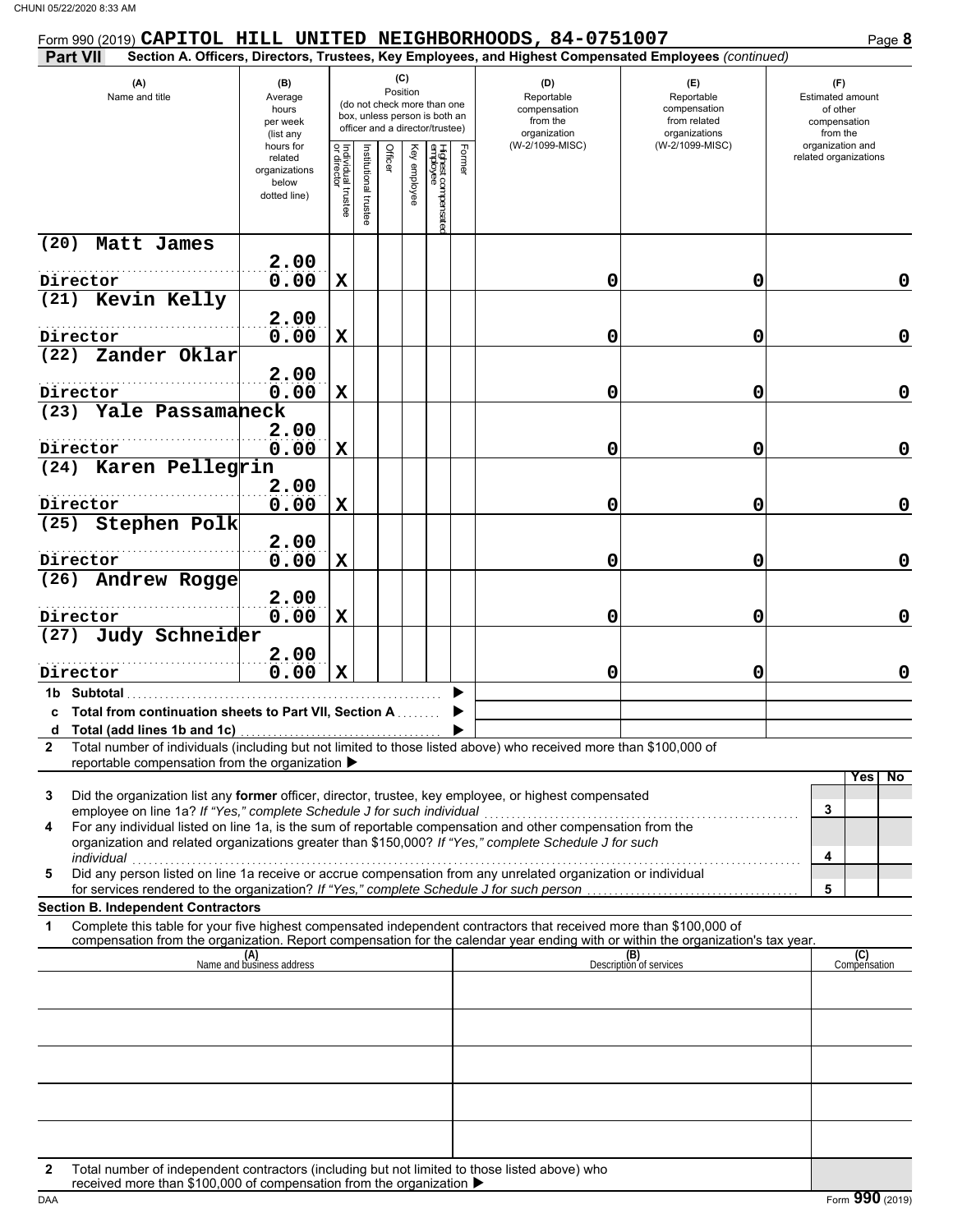| Form 990 (2019) CAPITOL HILL UNITED NEIGHBORHOODS, 84-0751007                                                                                                                                                                                                                                                                                                                                                     |                                                                |                                   |                      |         |                 |                                                                                                 |        |                                                                                                        |                                                                                       | Page 8                                                                              |
|-------------------------------------------------------------------------------------------------------------------------------------------------------------------------------------------------------------------------------------------------------------------------------------------------------------------------------------------------------------------------------------------------------------------|----------------------------------------------------------------|-----------------------------------|----------------------|---------|-----------------|-------------------------------------------------------------------------------------------------|--------|--------------------------------------------------------------------------------------------------------|---------------------------------------------------------------------------------------|-------------------------------------------------------------------------------------|
| Part VII                                                                                                                                                                                                                                                                                                                                                                                                          |                                                                |                                   |                      |         |                 |                                                                                                 |        | Section A. Officers, Directors, Trustees, Key Employees, and Highest Compensated Employees (continued) |                                                                                       |                                                                                     |
| (A)<br>Name and title                                                                                                                                                                                                                                                                                                                                                                                             | (B)<br>Average<br>hours<br>per week<br>(list any               |                                   |                      |         | (C)<br>Position | (do not check more than one<br>box, unless person is both an<br>officer and a director/trustee) |        | (D)<br>Reportable<br>compensation<br>from the<br>organization<br>(W-2/1099-MISC)                       | (E)<br>Reportable<br>compensation<br>from related<br>organizations<br>(W-2/1099-MISC) | (F)<br>Estimated amount<br>of other<br>compensation<br>from the<br>organization and |
|                                                                                                                                                                                                                                                                                                                                                                                                                   | hours for<br>related<br>organizations<br>below<br>dotted line) | Individual trustee<br>or director | nstitutional trustee | Officer | Ķey<br>employee | Highest compensatec<br>employee                                                                 | Former |                                                                                                        |                                                                                       | related organizations                                                               |
| Ryan Keeney<br>(28)                                                                                                                                                                                                                                                                                                                                                                                               |                                                                |                                   |                      |         |                 |                                                                                                 |        |                                                                                                        |                                                                                       |                                                                                     |
|                                                                                                                                                                                                                                                                                                                                                                                                                   | 2.00                                                           |                                   |                      |         |                 |                                                                                                 |        |                                                                                                        |                                                                                       |                                                                                     |
| Director<br>Jim Slotta<br>(29)                                                                                                                                                                                                                                                                                                                                                                                    | 0.00                                                           | X                                 |                      |         |                 |                                                                                                 |        | 0                                                                                                      | 0                                                                                     | 0                                                                                   |
|                                                                                                                                                                                                                                                                                                                                                                                                                   | 2.00                                                           |                                   |                      |         |                 |                                                                                                 |        |                                                                                                        |                                                                                       |                                                                                     |
| Director                                                                                                                                                                                                                                                                                                                                                                                                          | 0.00                                                           | X                                 |                      |         |                 |                                                                                                 |        | 0                                                                                                      | 0                                                                                     | 0                                                                                   |
| Tony Smith<br>(30)                                                                                                                                                                                                                                                                                                                                                                                                |                                                                |                                   |                      |         |                 |                                                                                                 |        |                                                                                                        |                                                                                       |                                                                                     |
| Director                                                                                                                                                                                                                                                                                                                                                                                                          | 2.00<br>0.00                                                   | $\mathbf x$                       |                      |         |                 |                                                                                                 |        | 0                                                                                                      | 0                                                                                     | 0                                                                                   |
| Michele Steed<br>(31)                                                                                                                                                                                                                                                                                                                                                                                             |                                                                |                                   |                      |         |                 |                                                                                                 |        |                                                                                                        |                                                                                       |                                                                                     |
|                                                                                                                                                                                                                                                                                                                                                                                                                   | 2.00                                                           |                                   |                      |         |                 |                                                                                                 |        |                                                                                                        |                                                                                       |                                                                                     |
| Director                                                                                                                                                                                                                                                                                                                                                                                                          | 0.00                                                           | $\mathbf x$                       |                      |         |                 |                                                                                                 |        | 0                                                                                                      | 0                                                                                     | 0                                                                                   |
| (32) Margie Valdez                                                                                                                                                                                                                                                                                                                                                                                                |                                                                |                                   |                      |         |                 |                                                                                                 |        |                                                                                                        |                                                                                       |                                                                                     |
| Director                                                                                                                                                                                                                                                                                                                                                                                                          | 2.00<br>0.00                                                   | $\mathbf x$                       |                      |         |                 |                                                                                                 |        | 0                                                                                                      | 0                                                                                     | 0                                                                                   |
| Sarah Wells<br>(33)                                                                                                                                                                                                                                                                                                                                                                                               |                                                                |                                   |                      |         |                 |                                                                                                 |        |                                                                                                        |                                                                                       |                                                                                     |
|                                                                                                                                                                                                                                                                                                                                                                                                                   | 2.00                                                           |                                   |                      |         |                 |                                                                                                 |        |                                                                                                        |                                                                                       |                                                                                     |
| Director                                                                                                                                                                                                                                                                                                                                                                                                          | 0.00                                                           | $\mathbf x$                       |                      |         |                 |                                                                                                 |        | 0                                                                                                      | 0                                                                                     | 0                                                                                   |
| (34) Megan Whelan                                                                                                                                                                                                                                                                                                                                                                                                 | 2.00                                                           |                                   |                      |         |                 |                                                                                                 |        |                                                                                                        |                                                                                       |                                                                                     |
| Director                                                                                                                                                                                                                                                                                                                                                                                                          | 0.00                                                           | $\mathbf x$                       |                      |         |                 |                                                                                                 |        | 0                                                                                                      | 0                                                                                     | 0                                                                                   |
| (35) Bruce Caughey                                                                                                                                                                                                                                                                                                                                                                                                |                                                                |                                   |                      |         |                 |                                                                                                 |        |                                                                                                        |                                                                                       |                                                                                     |
|                                                                                                                                                                                                                                                                                                                                                                                                                   | 2.00                                                           |                                   |                      |         |                 |                                                                                                 |        |                                                                                                        |                                                                                       |                                                                                     |
| Director                                                                                                                                                                                                                                                                                                                                                                                                          | 0.00                                                           | $\mathbf X$                       |                      |         |                 |                                                                                                 |        | 0                                                                                                      | 0                                                                                     | $\mathbf 0$                                                                         |
| 1b Subtotal<br>c Total from continuation sheets to Part VII, Section A                                                                                                                                                                                                                                                                                                                                            |                                                                |                                   |                      |         |                 |                                                                                                 |        |                                                                                                        |                                                                                       |                                                                                     |
|                                                                                                                                                                                                                                                                                                                                                                                                                   |                                                                |                                   |                      |         |                 |                                                                                                 |        |                                                                                                        |                                                                                       |                                                                                     |
| Total number of individuals (including but not limited to those listed above) who received more than \$100,000 of<br>2<br>reportable compensation from the organization ▶                                                                                                                                                                                                                                         |                                                                |                                   |                      |         |                 |                                                                                                 |        |                                                                                                        |                                                                                       |                                                                                     |
| Did the organization list any former officer, director, trustee, key employee, or highest compensated<br>3<br>employee on line 1a? If "Yes," complete Schedule J for such individual<br>For any individual listed on line 1a, is the sum of reportable compensation and other compensation from the<br>4<br>organization and related organizations greater than \$150,000? If "Yes," complete Schedule J for such |                                                                |                                   |                      |         |                 |                                                                                                 |        |                                                                                                        |                                                                                       | No<br>Yes<br>3                                                                      |
| individual<br>Did any person listed on line 1a receive or accrue compensation from any unrelated organization or individual<br>5                                                                                                                                                                                                                                                                                  |                                                                |                                   |                      |         |                 |                                                                                                 |        |                                                                                                        |                                                                                       | 4                                                                                   |
| for services rendered to the organization? If "Yes," complete Schedule J for such person                                                                                                                                                                                                                                                                                                                          |                                                                |                                   |                      |         |                 |                                                                                                 |        |                                                                                                        |                                                                                       | 5                                                                                   |
| <b>Section B. Independent Contractors</b><br>Complete this table for your five highest compensated independent contractors that received more than \$100,000 of<br>1                                                                                                                                                                                                                                              |                                                                |                                   |                      |         |                 |                                                                                                 |        |                                                                                                        |                                                                                       |                                                                                     |
| compensation from the organization. Report compensation for the calendar year ending with or within the organization's tax year.                                                                                                                                                                                                                                                                                  |                                                                |                                   |                      |         |                 |                                                                                                 |        |                                                                                                        |                                                                                       |                                                                                     |
|                                                                                                                                                                                                                                                                                                                                                                                                                   | (A)<br>Name and business address                               |                                   |                      |         |                 |                                                                                                 |        |                                                                                                        | (B)<br>Description of services                                                        | (C)<br>Compensation                                                                 |
|                                                                                                                                                                                                                                                                                                                                                                                                                   |                                                                |                                   |                      |         |                 |                                                                                                 |        |                                                                                                        |                                                                                       |                                                                                     |
|                                                                                                                                                                                                                                                                                                                                                                                                                   |                                                                |                                   |                      |         |                 |                                                                                                 |        |                                                                                                        |                                                                                       |                                                                                     |
|                                                                                                                                                                                                                                                                                                                                                                                                                   |                                                                |                                   |                      |         |                 |                                                                                                 |        |                                                                                                        |                                                                                       |                                                                                     |
|                                                                                                                                                                                                                                                                                                                                                                                                                   |                                                                |                                   |                      |         |                 |                                                                                                 |        |                                                                                                        |                                                                                       |                                                                                     |
|                                                                                                                                                                                                                                                                                                                                                                                                                   |                                                                |                                   |                      |         |                 |                                                                                                 |        |                                                                                                        |                                                                                       |                                                                                     |
| Total number of independent contractors (including but not limited to those listed above) who<br>2                                                                                                                                                                                                                                                                                                                |                                                                |                                   |                      |         |                 |                                                                                                 |        |                                                                                                        |                                                                                       |                                                                                     |
| received more than \$100,000 of compensation from the organization ▶                                                                                                                                                                                                                                                                                                                                              |                                                                |                                   |                      |         |                 |                                                                                                 |        |                                                                                                        |                                                                                       |                                                                                     |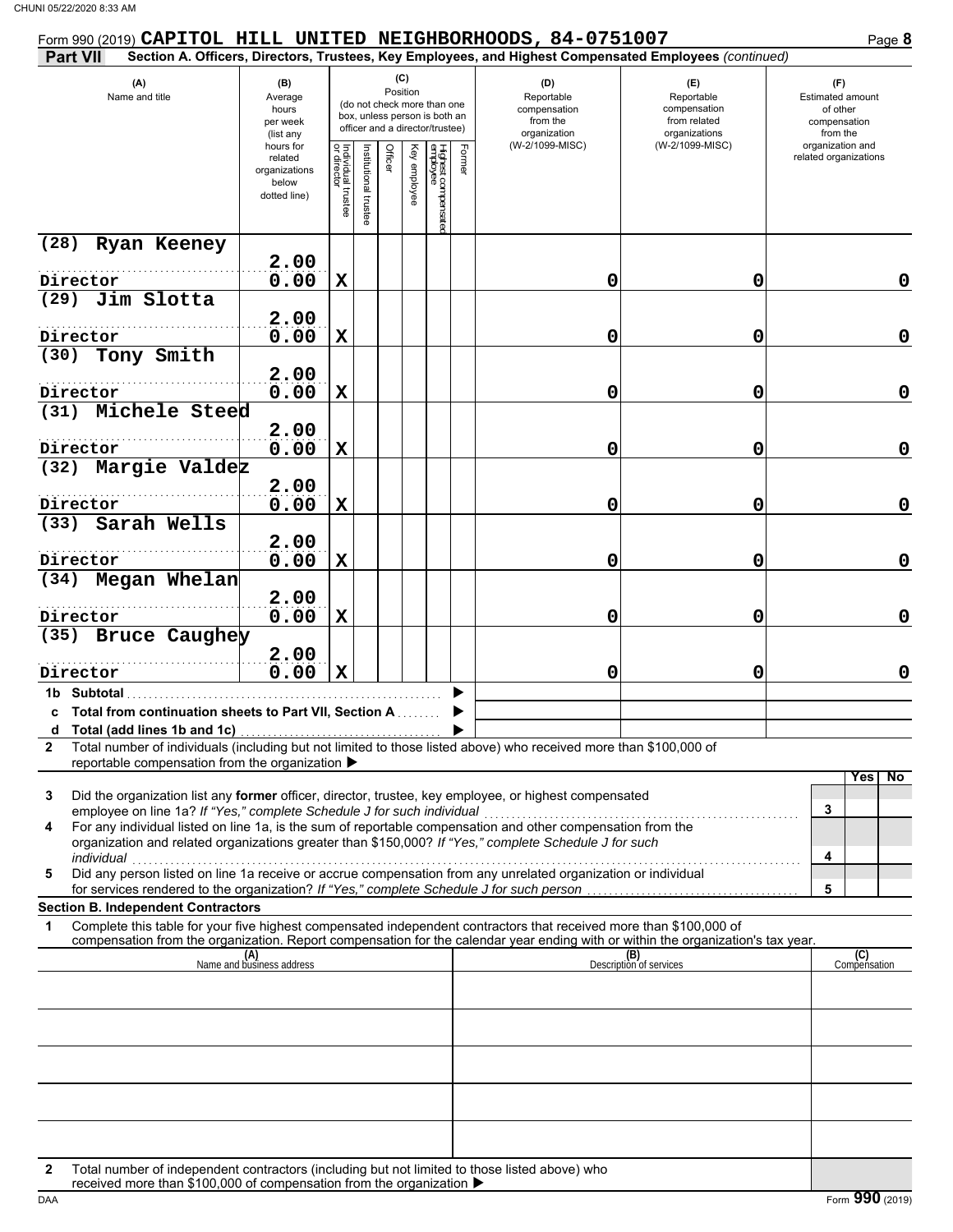| Form 990 (2019) CAPITOL HILL UNITED NEIGHBORHOODS, 84-0751007                                                                                                                                                                                               |                                                                |                                   |                       |                                                                                                                    |              |                                 |        |                                                                                                        |                                                                    | Page 8                                                          |
|-------------------------------------------------------------------------------------------------------------------------------------------------------------------------------------------------------------------------------------------------------------|----------------------------------------------------------------|-----------------------------------|-----------------------|--------------------------------------------------------------------------------------------------------------------|--------------|---------------------------------|--------|--------------------------------------------------------------------------------------------------------|--------------------------------------------------------------------|-----------------------------------------------------------------|
| <b>Part VII</b>                                                                                                                                                                                                                                             |                                                                |                                   |                       |                                                                                                                    |              |                                 |        | Section A. Officers, Directors, Trustees, Key Employees, and Highest Compensated Employees (continued) |                                                                    |                                                                 |
| (A)<br>Name and title                                                                                                                                                                                                                                       | (B)<br>Average<br>hours<br>per week<br>(list any               |                                   |                       | (C)<br>Position<br>(do not check more than one<br>box, unless person is both an<br>officer and a director/trustee) |              |                                 |        | (D)<br>Reportable<br>compensation<br>from the<br>organization                                          | (E)<br>Reportable<br>compensation<br>from related<br>organizations | (F)<br>Estimated amount<br>of other<br>compensation<br>from the |
|                                                                                                                                                                                                                                                             | hours for<br>related<br>organizations<br>below<br>dotted line) | Individual trustee<br>or director | Institutional trustee | Officer                                                                                                            | Key employee | Highest compensatec<br>employee | Former | (W-2/1099-MISC)                                                                                        | (W-2/1099-MISC)                                                    | organization and<br>related organizations                       |
| (36)<br>Peggy Randall                                                                                                                                                                                                                                       |                                                                |                                   |                       |                                                                                                                    |              |                                 |        |                                                                                                        |                                                                    |                                                                 |
| Director                                                                                                                                                                                                                                                    | 2.00<br>0.00                                                   | $\mathbf x$                       |                       |                                                                                                                    |              |                                 |        | 0                                                                                                      | 0                                                                  | 0                                                               |
| (37) Ashley Thurow                                                                                                                                                                                                                                          |                                                                |                                   |                       |                                                                                                                    |              |                                 |        |                                                                                                        |                                                                    |                                                                 |
|                                                                                                                                                                                                                                                             | 2.00                                                           |                                   |                       |                                                                                                                    |              |                                 |        |                                                                                                        |                                                                    |                                                                 |
| Director                                                                                                                                                                                                                                                    | 0.00                                                           | $\mathbf x$                       |                       |                                                                                                                    |              |                                 |        | 0                                                                                                      | 0                                                                  | 0                                                               |
| Gwen Smith-Ehrlich<br>(38)                                                                                                                                                                                                                                  | 2.00                                                           |                                   |                       |                                                                                                                    |              |                                 |        |                                                                                                        |                                                                    |                                                                 |
| Director                                                                                                                                                                                                                                                    | 0.00                                                           | $\mathbf x$                       |                       |                                                                                                                    |              |                                 |        | 0                                                                                                      | 0                                                                  | 0                                                               |
| (39) Dmitri Zavorbtny                                                                                                                                                                                                                                       |                                                                |                                   |                       |                                                                                                                    |              |                                 |        |                                                                                                        |                                                                    |                                                                 |
|                                                                                                                                                                                                                                                             | 2.00                                                           |                                   |                       |                                                                                                                    |              |                                 |        |                                                                                                        |                                                                    |                                                                 |
| Director<br>(40) Brad Cameron                                                                                                                                                                                                                               | 0.00                                                           | $\mathbf x$                       |                       |                                                                                                                    |              |                                 |        | 0                                                                                                      | 0                                                                  | 0                                                               |
|                                                                                                                                                                                                                                                             | 0.00                                                           |                                   |                       |                                                                                                                    |              |                                 |        |                                                                                                        |                                                                    |                                                                 |
| Director                                                                                                                                                                                                                                                    | 0.00                                                           | $\mathbf x$                       |                       |                                                                                                                    |              |                                 |        | 0                                                                                                      | 0                                                                  | 0                                                               |
| Shayne Brady<br>(41)                                                                                                                                                                                                                                        | 0.00                                                           |                                   |                       |                                                                                                                    |              |                                 |        |                                                                                                        |                                                                    |                                                                 |
| Director                                                                                                                                                                                                                                                    | 0.00                                                           | $\mathbf x$                       |                       |                                                                                                                    |              |                                 |        | 0                                                                                                      | 0                                                                  | 0                                                               |
| Caroline Schomp<br>(42)                                                                                                                                                                                                                                     |                                                                |                                   |                       |                                                                                                                    |              |                                 |        |                                                                                                        |                                                                    |                                                                 |
| Director                                                                                                                                                                                                                                                    | 0.00<br>0.00                                                   | $\mathbf x$                       |                       |                                                                                                                    |              |                                 |        | 0                                                                                                      | 0                                                                  | 0                                                               |
|                                                                                                                                                                                                                                                             |                                                                |                                   |                       |                                                                                                                    |              |                                 |        |                                                                                                        |                                                                    |                                                                 |
|                                                                                                                                                                                                                                                             |                                                                |                                   |                       |                                                                                                                    |              |                                 |        |                                                                                                        |                                                                    |                                                                 |
| 1b Subtotal                                                                                                                                                                                                                                                 |                                                                |                                   |                       |                                                                                                                    |              |                                 |        |                                                                                                        |                                                                    |                                                                 |
| c Total from continuation sheets to Part VII, Section A                                                                                                                                                                                                     |                                                                |                                   |                       |                                                                                                                    |              |                                 |        |                                                                                                        |                                                                    |                                                                 |
|                                                                                                                                                                                                                                                             |                                                                |                                   |                       |                                                                                                                    |              |                                 |        |                                                                                                        |                                                                    |                                                                 |
| Total number of individuals (including but not limited to those listed above) who received more than \$100,000 of<br>$\mathbf{2}$<br>reportable compensation from the organization ▶                                                                        |                                                                |                                   |                       |                                                                                                                    |              |                                 |        |                                                                                                        |                                                                    |                                                                 |
| Did the organization list any former officer, director, trustee, key employee, or highest compensated<br>3<br>employee on line 1a? If "Yes," complete Schedule J for such individual                                                                        |                                                                |                                   |                       |                                                                                                                    |              |                                 |        |                                                                                                        |                                                                    | Yes<br>No.<br>3                                                 |
| For any individual listed on line 1a, is the sum of reportable compensation and other compensation from the<br>4<br>organization and related organizations greater than \$150,000? If "Yes," complete Schedule J for such<br>individual                     |                                                                |                                   |                       |                                                                                                                    |              |                                 |        |                                                                                                        |                                                                    | 4                                                               |
| Did any person listed on line 1a receive or accrue compensation from any unrelated organization or individual<br>5                                                                                                                                          |                                                                |                                   |                       |                                                                                                                    |              |                                 |        |                                                                                                        |                                                                    | 5                                                               |
| for services rendered to the organization? If "Yes," complete Schedule J for such person<br><b>Section B. Independent Contractors</b>                                                                                                                       |                                                                |                                   |                       |                                                                                                                    |              |                                 |        |                                                                                                        |                                                                    |                                                                 |
| Complete this table for your five highest compensated independent contractors that received more than \$100,000 of<br>1<br>compensation from the organization. Report compensation for the calendar year ending with or within the organization's tax year. |                                                                |                                   |                       |                                                                                                                    |              |                                 |        |                                                                                                        |                                                                    |                                                                 |
|                                                                                                                                                                                                                                                             | (A)<br>Name and business address                               |                                   |                       |                                                                                                                    |              |                                 |        |                                                                                                        | (B)<br>Description of services                                     | (C)<br>Compensation                                             |
|                                                                                                                                                                                                                                                             |                                                                |                                   |                       |                                                                                                                    |              |                                 |        |                                                                                                        |                                                                    |                                                                 |
|                                                                                                                                                                                                                                                             |                                                                |                                   |                       |                                                                                                                    |              |                                 |        |                                                                                                        |                                                                    |                                                                 |
|                                                                                                                                                                                                                                                             |                                                                |                                   |                       |                                                                                                                    |              |                                 |        |                                                                                                        |                                                                    |                                                                 |
|                                                                                                                                                                                                                                                             |                                                                |                                   |                       |                                                                                                                    |              |                                 |        |                                                                                                        |                                                                    |                                                                 |
|                                                                                                                                                                                                                                                             |                                                                |                                   |                       |                                                                                                                    |              |                                 |        |                                                                                                        |                                                                    |                                                                 |
|                                                                                                                                                                                                                                                             |                                                                |                                   |                       |                                                                                                                    |              |                                 |        |                                                                                                        |                                                                    |                                                                 |
|                                                                                                                                                                                                                                                             |                                                                |                                   |                       |                                                                                                                    |              |                                 |        |                                                                                                        |                                                                    |                                                                 |
| Total number of independent contractors (including but not limited to those listed above) who<br>2<br>received more than \$100,000 of compensation from the organization ▶                                                                                  |                                                                |                                   |                       |                                                                                                                    |              |                                 |        |                                                                                                        |                                                                    |                                                                 |

DAA Form 990 (2019)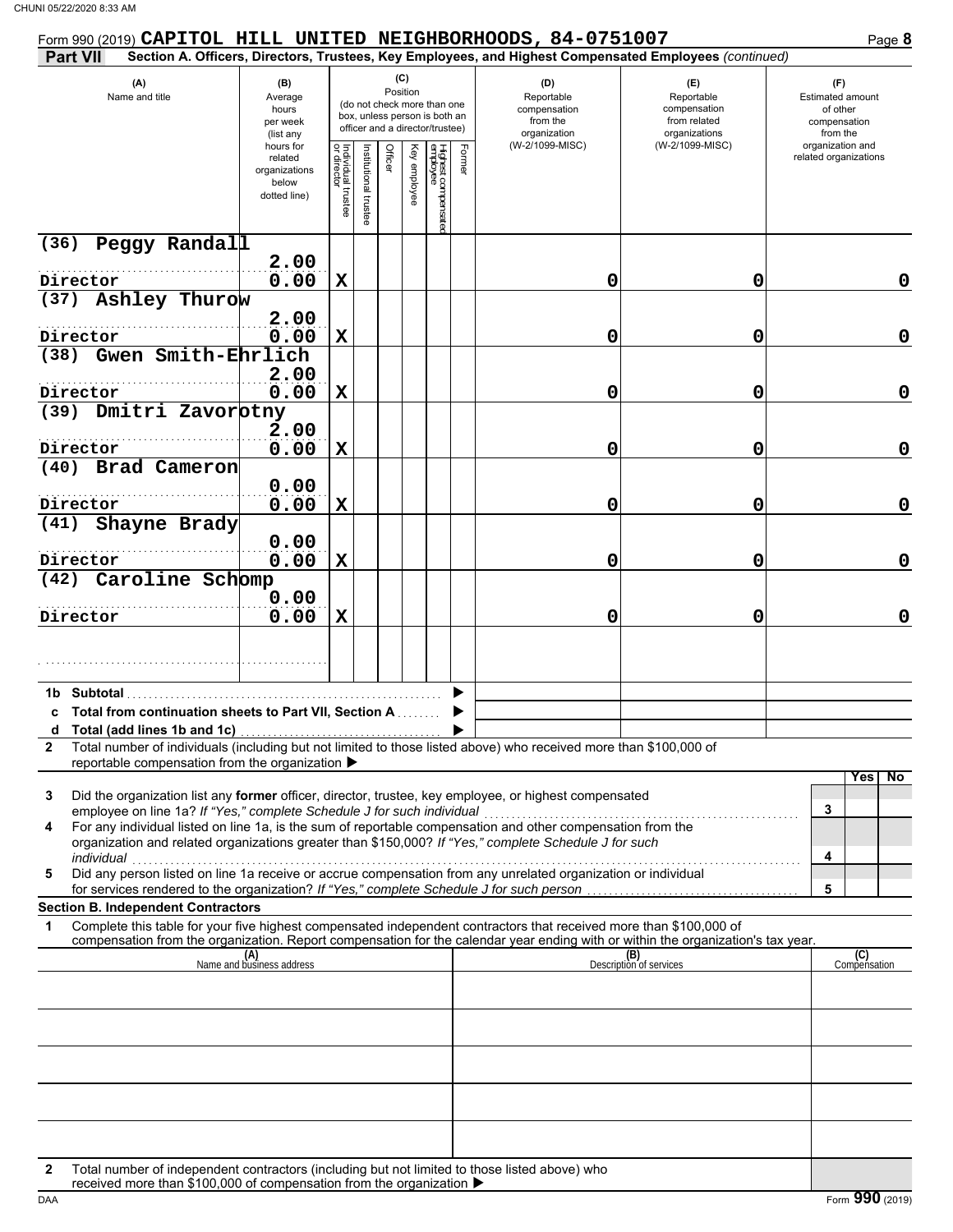| <b>SCHEDULE A</b><br>(Form 990 or 990-EZ) |                                                            | <b>Public Charity Status and Public Support</b><br>Complete if the organization is a section $501(c)(3)$ organization or a section $4947(a)(1)$ nonexempt charitable trust.                                                                                     |                                                      |    |                                        | OMB No. 1545-0047<br>19              |
|-------------------------------------------|------------------------------------------------------------|-----------------------------------------------------------------------------------------------------------------------------------------------------------------------------------------------------------------------------------------------------------------|------------------------------------------------------|----|----------------------------------------|--------------------------------------|
| Department of the Treasury                |                                                            | Attach to Form 990 or Form 990-EZ.                                                                                                                                                                                                                              |                                                      |    |                                        | <b>Open to Public</b>                |
| Internal Revenue Service                  |                                                            | Go to www.irs.gov/Form990 for instructions and the latest information.                                                                                                                                                                                          |                                                      |    |                                        | Inspection                           |
| Name of the organization                  |                                                            | CAPITOL HILL UNITED NEIGHBORHOODS,                                                                                                                                                                                                                              |                                                      |    |                                        | Employer identification number       |
|                                           | INC.                                                       |                                                                                                                                                                                                                                                                 |                                                      |    |                                        | 84-0751007                           |
| Part I                                    |                                                            | Reason for Public Charity Status (All organizations must complete this part.) See instructions.                                                                                                                                                                 |                                                      |    |                                        |                                      |
|                                           |                                                            | The organization is not a private foundation because it is: (For lines 1 through 12, check only one box.)                                                                                                                                                       |                                                      |    |                                        |                                      |
| 1                                         |                                                            | A church, convention of churches, or association of churches described in section 170(b)(1)(A)(i).                                                                                                                                                              |                                                      |    |                                        |                                      |
| 2                                         |                                                            | A school described in section 170(b)(1)(A)(ii). (Attach Schedule E (Form 990 or 990-EZ).)                                                                                                                                                                       |                                                      |    |                                        |                                      |
| 3                                         |                                                            | A hospital or a cooperative hospital service organization described in section 170(b)(1)(A)(iii).                                                                                                                                                               |                                                      |    |                                        |                                      |
| 4<br>city, and state:                     |                                                            | A medical research organization operated in conjunction with a hospital described in section 170(b)(1)(A)(iii). Enter the hospital's name,                                                                                                                      |                                                      |    |                                        |                                      |
| 5                                         |                                                            | An organization operated for the benefit of a college or university owned or operated by a governmental unit described in                                                                                                                                       |                                                      |    |                                        |                                      |
|                                           | section 170(b)(1)(A)(iv). (Complete Part II.)              |                                                                                                                                                                                                                                                                 |                                                      |    |                                        |                                      |
| 6                                         |                                                            | A federal, state, or local government or governmental unit described in section 170(b)(1)(A)(v).                                                                                                                                                                |                                                      |    |                                        |                                      |
| 7                                         |                                                            | An organization that normally receives a substantial part of its support from a governmental unit or from the general public                                                                                                                                    |                                                      |    |                                        |                                      |
|                                           | described in section 170(b)(1)(A)(vi). (Complete Part II.) |                                                                                                                                                                                                                                                                 |                                                      |    |                                        |                                      |
| 8                                         |                                                            | A community trust described in section 170(b)(1)(A)(vi). (Complete Part II.)                                                                                                                                                                                    |                                                      |    |                                        |                                      |
| 9<br>university:                          |                                                            | An agricultural research organization described in section 170(b)(1)(A)(ix) operated in conjunction with a land-grant college<br>or university or a non-land-grant college of agriculture (see instructions). Enter the name, city, and state of the college or |                                                      |    |                                        |                                      |
| $ {\bf X} $<br>10                         |                                                            | An organization that normally receives: (1) more than 33 1/3% of its support from contributions, membership fees, and gross                                                                                                                                     |                                                      |    |                                        |                                      |
|                                           |                                                            | receipts from activities related to its exempt functions—subject to certain exceptions, and (2) no more than 33 1/3% of its                                                                                                                                     |                                                      |    |                                        |                                      |
|                                           |                                                            | support from gross investment income and unrelated business taxable income (less section 511 tax) from businesses<br>acquired by the organization after June 30, 1975. See section 509(a)(2). (Complete Part III.)                                              |                                                      |    |                                        |                                      |
| 11                                        |                                                            | An organization organized and operated exclusively to test for public safety. See section 509(a)(4).                                                                                                                                                            |                                                      |    |                                        |                                      |
| 12                                        |                                                            | An organization organized and operated exclusively for the benefit of, to perform the functions of, or to carry out the purposes                                                                                                                                |                                                      |    |                                        |                                      |
|                                           |                                                            | of one or more publicly supported organizations described in section 509(a)(1) or section 509(a)(2). See section 509(a)(3).                                                                                                                                     |                                                      |    |                                        |                                      |
|                                           |                                                            | Check the box in lines 12a through 12d that describes the type of supporting organization and complete lines 12e, 12f, and 12g.                                                                                                                                 |                                                      |    |                                        |                                      |
| а                                         |                                                            | Type I. A supporting organization operated, supervised, or controlled by its supported organization(s), typically by giving<br>the supported organization(s) the power to regularly appoint or elect a majority of the directors or trustees of the             |                                                      |    |                                        |                                      |
|                                           |                                                            | supporting organization. You must complete Part IV, Sections A and B.                                                                                                                                                                                           |                                                      |    |                                        |                                      |
| b                                         |                                                            | Type II. A supporting organization supervised or controlled in connection with its supported organization(s), by having                                                                                                                                         |                                                      |    |                                        |                                      |
|                                           |                                                            | control or management of the supporting organization vested in the same persons that control or manage the supported<br>organization(s). You must complete Part IV, Sections A and C.                                                                           |                                                      |    |                                        |                                      |
| c                                         |                                                            | Type III functionally integrated. A supporting organization operated in connection with, and functionally integrated with,                                                                                                                                      |                                                      |    |                                        |                                      |
|                                           |                                                            | its supported organization(s) (see instructions). You must complete Part IV, Sections A, D, and E.                                                                                                                                                              |                                                      |    |                                        |                                      |
| d                                         |                                                            | Type III non-functionally integrated. A supporting organization operated in connection with its supported organization(s)                                                                                                                                       |                                                      |    |                                        |                                      |
|                                           |                                                            | that is not functionally integrated. The organization generally must satisfy a distribution requirement and an attentiveness<br>requirement (see instructions). You must complete Part IV, Sections A and D, and Part V.                                        |                                                      |    |                                        |                                      |
| е                                         |                                                            | Check this box if the organization received a written determination from the IRS that it is a Type I, Type II, Type III                                                                                                                                         |                                                      |    |                                        |                                      |
|                                           |                                                            | functionally integrated, or Type III non-functionally integrated supporting organization.                                                                                                                                                                       |                                                      |    |                                        |                                      |
| f                                         | Enter the number of supported organizations                |                                                                                                                                                                                                                                                                 |                                                      |    |                                        |                                      |
| g                                         |                                                            | Provide the following information about the supported organization(s).                                                                                                                                                                                          |                                                      |    |                                        |                                      |
| (i) Name of supported<br>organization     | (ii) EIN                                                   | (iii) Type of organization<br>(described on lines 1-10                                                                                                                                                                                                          | (iv) Is the organization<br>listed in your governing |    | (v) Amount of monetary<br>support (see | (vi) Amount of<br>other support (see |
|                                           |                                                            | above (see instructions))                                                                                                                                                                                                                                       | document?                                            |    | instructions)                          | instructions)                        |
|                                           |                                                            |                                                                                                                                                                                                                                                                 | Yes                                                  | No |                                        |                                      |
| (A)                                       |                                                            |                                                                                                                                                                                                                                                                 |                                                      |    |                                        |                                      |
|                                           |                                                            |                                                                                                                                                                                                                                                                 |                                                      |    |                                        |                                      |
| (B)                                       |                                                            |                                                                                                                                                                                                                                                                 |                                                      |    |                                        |                                      |
| (C)                                       |                                                            |                                                                                                                                                                                                                                                                 |                                                      |    |                                        |                                      |
|                                           |                                                            |                                                                                                                                                                                                                                                                 |                                                      |    |                                        |                                      |
| (D)                                       |                                                            |                                                                                                                                                                                                                                                                 |                                                      |    |                                        |                                      |
|                                           |                                                            |                                                                                                                                                                                                                                                                 |                                                      |    |                                        |                                      |
| (E)                                       |                                                            |                                                                                                                                                                                                                                                                 |                                                      |    |                                        |                                      |
|                                           |                                                            |                                                                                                                                                                                                                                                                 |                                                      |    |                                        |                                      |
|                                           |                                                            |                                                                                                                                                                                                                                                                 |                                                      |    |                                        |                                      |

**For Paperwork Reduction Act Notice, see the Instructions for Form 990 or 990-EZ.**

**Schedule A (Form 990 or 990-EZ) 2019**

**Total**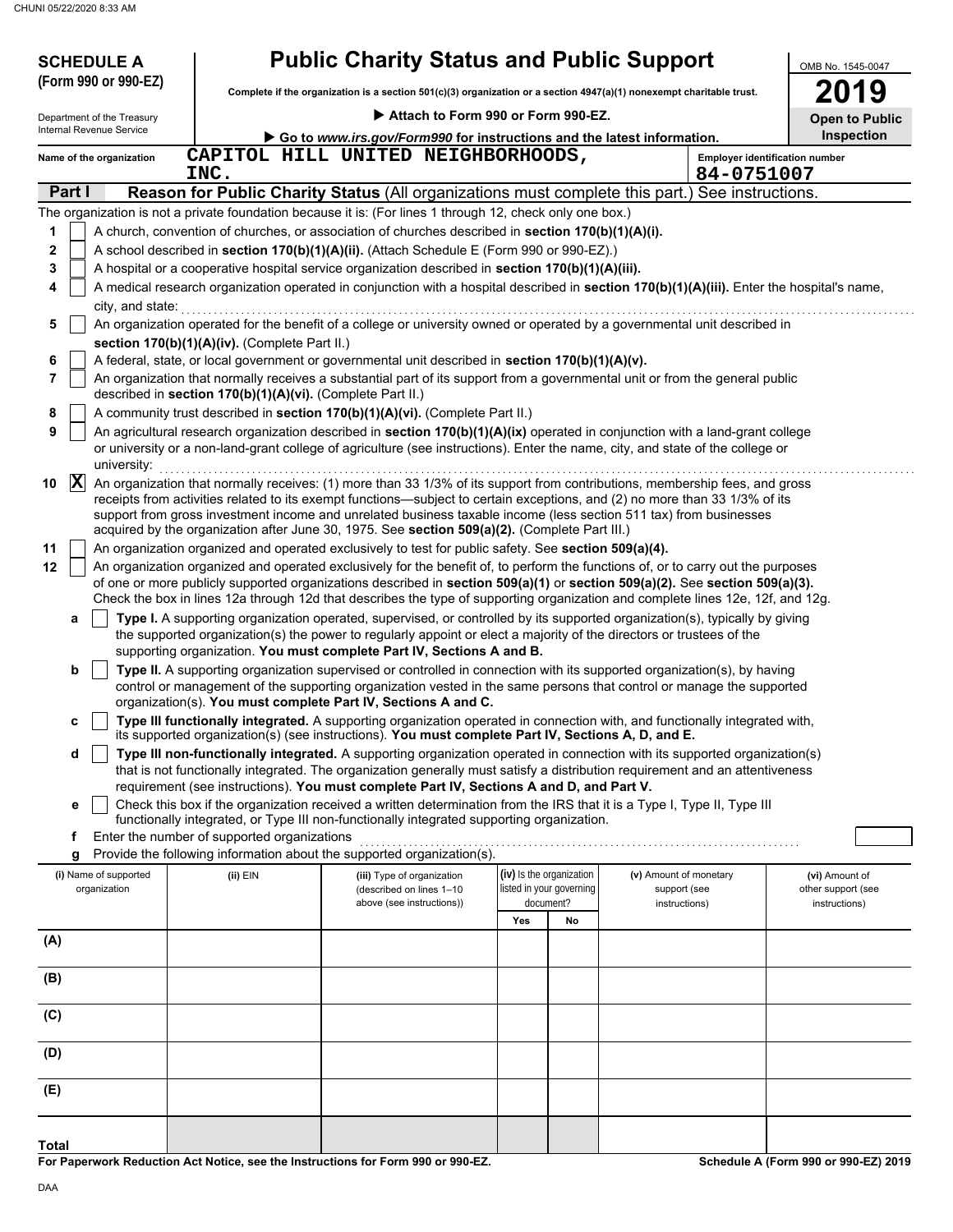|              | JNI 05/22/2020 8:33 AM                                                                                                                                                                                                                               |          |          |            |                                               |            |    |           |
|--------------|------------------------------------------------------------------------------------------------------------------------------------------------------------------------------------------------------------------------------------------------------|----------|----------|------------|-----------------------------------------------|------------|----|-----------|
|              | Schedule A (Form 990 or 990-EZ) 2019<br>Support Schedule for Organizations Described in Sections 170(b)(1)(A)(iv) and 170(b)(1)(A)(vi)<br>Part II                                                                                                    |          |          |            | CAPITOL HILL UNITED NEIGHBORHOODS, 84-0751007 |            |    | Page 2    |
|              | (Complete only if you checked the box on line 5, 7, or 8 of Part I or if the organization failed to qualify under                                                                                                                                    |          |          |            |                                               |            |    |           |
|              | Part III. If the organization fails to qualify under the tests listed below, please complete Part III.)                                                                                                                                              |          |          |            |                                               |            |    |           |
|              | <b>Section A. Public Support</b>                                                                                                                                                                                                                     |          |          |            |                                               |            |    |           |
|              | Calendar year (or fiscal year beginning in) $\blacktriangleright$                                                                                                                                                                                    | (a) 2015 | (b) 2016 | $(c)$ 2017 | $(d)$ 2018                                    | (e) $2019$ |    | (f) Total |
| 1            | Gifts, grants, contributions, and<br>membership fees received. (Do not<br>include any "unusual grants.")                                                                                                                                             |          |          |            |                                               |            |    |           |
| $\mathbf{2}$ | Tax revenues levied for the<br>organization's benefit and either paid<br>to or expended on its behalf                                                                                                                                                |          |          |            |                                               |            |    |           |
| 3            | The value of services or facilities<br>furnished by a governmental unit to the<br>organization without charge                                                                                                                                        |          |          |            |                                               |            |    |           |
| 4            | Total. Add lines 1 through 3                                                                                                                                                                                                                         |          |          |            |                                               |            |    |           |
| 5            | The portion of total contributions by<br>each person (other than a<br>governmental unit or publicly<br>supported organization) included on<br>line 1 that exceeds 2% of the amount<br>shown on line 11, column (f)                                   |          |          |            |                                               |            |    |           |
| 6            | Public support. Subtract line 5 from line 4                                                                                                                                                                                                          |          |          |            |                                               |            |    |           |
|              | <b>Section B. Total Support</b>                                                                                                                                                                                                                      |          |          |            |                                               |            |    |           |
|              | Calendar year (or fiscal year beginning in) $\blacktriangleright$                                                                                                                                                                                    | (a) 2015 | (b) 2016 | (c) 2017   | $(d)$ 2018                                    | $(e)$ 2019 |    | (f) Total |
| 7            | Amounts from line 4                                                                                                                                                                                                                                  |          |          |            |                                               |            |    |           |
| 8            | Gross income from interest, dividends,<br>payments received on securities loans,<br>rents, royalties, and income from<br>similar sources                                                                                                             |          |          |            |                                               |            |    |           |
| 9            | Net income from unrelated business<br>activities, whether or not the business<br>is regularly carried on                                                                                                                                             |          |          |            |                                               |            |    |           |
| 10           | Other income. Do not include gain or<br>loss from the sale of capital assets<br>(Explain in Part VI.)                                                                                                                                                |          |          |            |                                               |            |    |           |
| 11           | Total support. Add lines 7 through 10                                                                                                                                                                                                                |          |          |            |                                               |            |    |           |
| 12           | Gross receipts from related activities, etc. (see instructions)                                                                                                                                                                                      |          |          |            |                                               |            | 12 |           |
| 13           | First five years. If the Form 990 is for the organization's first, second, third, fourth, or fifth tax year as a section 501(c)(3)                                                                                                                   |          |          |            |                                               |            |    |           |
|              | organization, check this box and stop here <b>construction and construction</b> construction of the state of the state of                                                                                                                            |          |          |            |                                               |            |    |           |
|              | <b>Section C. Computation of Public Support Percentage</b>                                                                                                                                                                                           |          |          |            |                                               |            |    |           |
| 14           | Public support percentage for 2019 (line 6, column (f) divided by line 11, column (f)) [[[[[[[[[[[[[[[[[[[[[[                                                                                                                                        |          |          |            |                                               |            | 14 | %         |
| 15           | Public support percentage from 2018 Schedule A, Part II, line 14                                                                                                                                                                                     |          |          |            |                                               |            | 15 | %         |
| 16a          | 33 1/3% support test-2019. If the organization did not check the box on line 13, and line 14 is 33 1/3% or more, check this                                                                                                                          |          |          |            |                                               |            |    |           |
|              | box and stop here. The organization qualifies as a publicly supported organization                                                                                                                                                                   |          |          |            |                                               |            |    |           |
| b            | 33 1/3% support test-2018. If the organization did not check a box on line 13 or 16a, and line 15 is 33 1/3% or more, check                                                                                                                          |          |          |            |                                               |            |    |           |
|              | this box and stop here. The organization qualifies as a publicly supported organization                                                                                                                                                              |          |          |            |                                               |            |    |           |
|              | 17a 10%-facts-and-circumstances test-2019. If the organization did not check a box on line 13, 16a, or 16b, and line 14 is                                                                                                                           |          |          |            |                                               |            |    |           |
|              | 10% or more, and if the organization meets the "facts-and-circumstances" test, check this box and stop here. Explain in<br>Part VI how the organization meets the "facts-and-circumstances" test. The organization qualifies as a publicly supported |          |          |            |                                               |            |    |           |
|              | organization                                                                                                                                                                                                                                         |          |          |            |                                               |            |    |           |
| b            | 10%-facts-and-circumstances test-2018. If the organization did not check a box on line 13, 16a, 16b, or 17a, and line<br>15 is 10% or more, and if the organization meets the "facts-and-circumstances" test, check this box and stop here.          |          |          |            |                                               |            |    |           |
|              | Explain in Part VI how the organization meets the "facts-and-circumstances" test. The organization qualifies as a publicly                                                                                                                           |          |          |            |                                               |            |    |           |
| 18           | supported organization<br>Private foundation. If the organization did not check a box on line 13, 16a, 16b, 17a, or 17b, check this box and see                                                                                                      |          |          |            |                                               |            |    |           |
|              | instructions                                                                                                                                                                                                                                         |          |          |            |                                               |            |    |           |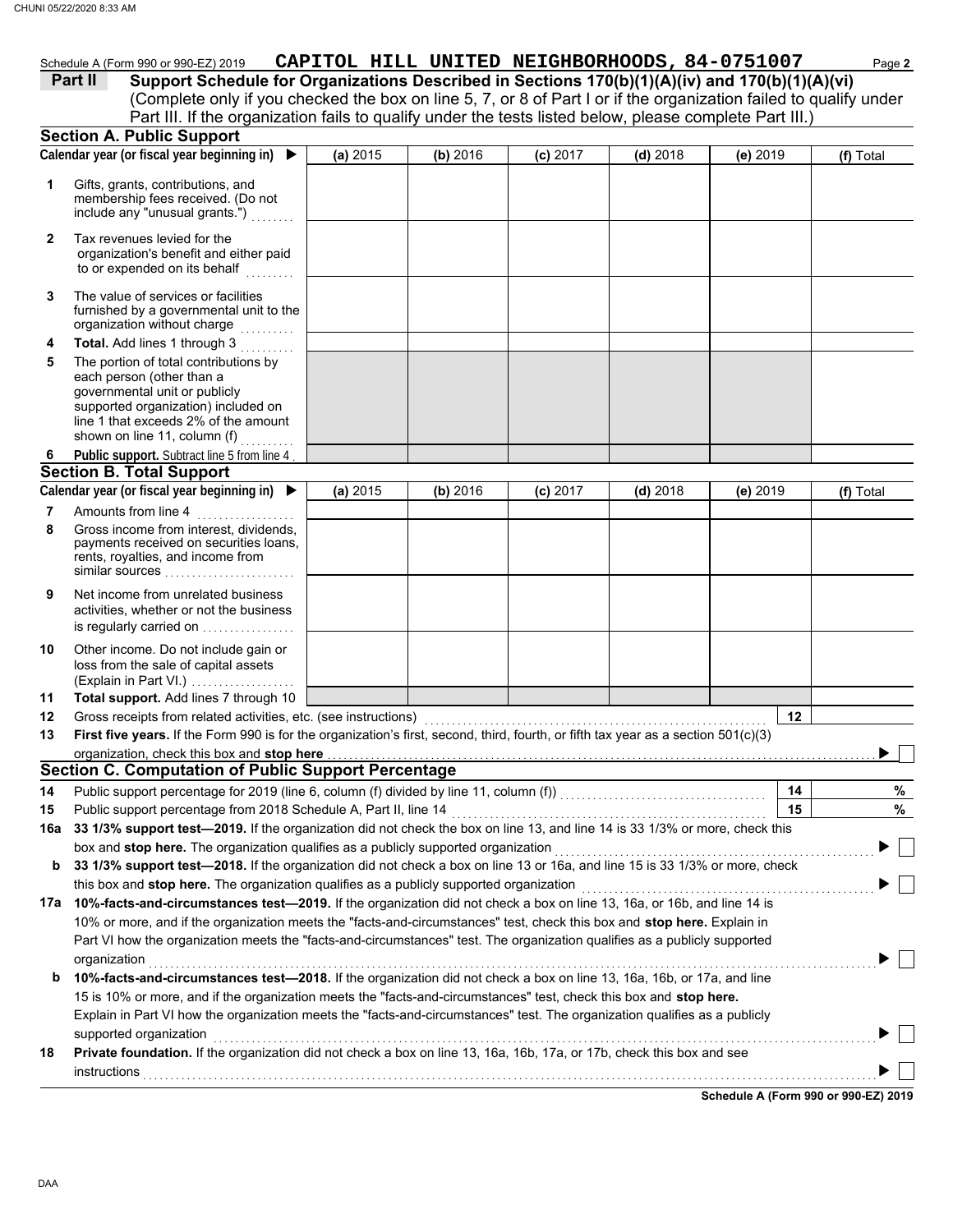### Schedule A (Form 990 or 990-EZ) 2019 **CAPITOL HILL UNITED NEIGHBORHOODS ,84-0751007** Page 3

#### **Part III** Support Schedule for Organizations Described in Section 509(a)(2)

(Complete only if you checked the box on line 10 of Part I or if the organization failed to qualify under Part II. If the organization fails to qualify under the tests listed below, please complete Part II.)

|              | if the engarmeation rane to quality<br><b>Section A. Public Support</b>                                                                                                                              |          |          | andor the toold hoted bolon; produce complete rail in |            |            |              |
|--------------|------------------------------------------------------------------------------------------------------------------------------------------------------------------------------------------------------|----------|----------|-------------------------------------------------------|------------|------------|--------------|
|              | Calendar year (or fiscal year beginning in)                                                                                                                                                          | (a) 2015 | (b) 2016 | $(c)$ 2017                                            | $(d)$ 2018 | (e) 2019   | (f) Total    |
| 1            | Gifts, grants, contributions, and membership fees<br>received. (Do not include any "unusual grants.")                                                                                                | 129,177  | 60,056   | 57,332                                                | 27,757     | 26,589     | 300,911      |
| $\mathbf{2}$ | Gross receipts from admissions, merchandise<br>sold or services performed, or facilities<br>furnished in any activity that is related to the<br>organization's tax-exempt purpose                    | 397,234  | 349,532  | 18,863                                                | 14,707     | 30,655     | 810,991      |
| 3            | Gross receipts from activities that are not an<br>unrelated trade or business under section 513                                                                                                      |          |          |                                                       |            |            |              |
| 4            | Tax revenues levied for the<br>organization's benefit and either paid<br>to or expended on its behalf<br><u>.</u>                                                                                    |          |          |                                                       |            |            |              |
| 5            | The value of services or facilities<br>furnished by a governmental unit to the<br>organization without charge<br>.                                                                                   |          |          |                                                       |            |            |              |
| 6            | Total. Add lines 1 through 5                                                                                                                                                                         | 526,411  | 409,588  | 76,195                                                | 42,464     | 57,244     | 1,111,902    |
|              | 7a Amounts included on lines 1, 2, and 3<br>received from disqualified persons                                                                                                                       |          |          |                                                       |            |            |              |
|              | <b>b</b> Amounts included on lines 2 and 3<br>received from other than disqualified<br>persons that exceed the greater of \$5,000<br>or 1% of the amount on line 13 for the year                     |          |          |                                                       |            |            |              |
|              | c Add lines 7a and 7b                                                                                                                                                                                |          |          |                                                       |            |            |              |
| 8            | Public support. (Subtract line 7c from<br>line $6.$ )                                                                                                                                                |          |          |                                                       |            |            |              |
|              | <b>Section B. Total Support</b>                                                                                                                                                                      |          |          |                                                       |            |            | 1,111,902    |
|              | Calendar year (or fiscal year beginning in) $\blacktriangleright$                                                                                                                                    | (a) 2015 | (b) 2016 | $(c)$ 2017                                            | $(d)$ 2018 | $(e)$ 2019 | (f) Total    |
| 9            | Amounts from line 6                                                                                                                                                                                  | 526,411  | 409,588  | 76,195                                                | 42,464     | 57,244     | 1,111,902    |
| 10a l        | Gross income from interest, dividends,<br>payments received on securities loans, rents,<br>royalties, and income from similar sources.                                                               | 75,749   | 65,740   | 81,240                                                | 81,202     | 84,349     | 388,280      |
| b            | Unrelated business taxable income (less<br>section 511 taxes) from businesses<br>acquired after June 30, 1975                                                                                        |          |          |                                                       |            |            |              |
|              | c Add lines 10a and 10b                                                                                                                                                                              | 75,749   | 65,740   | 81,240                                                | 81,202     | 84,349     | 388,280      |
| 11           | Net income from unrelated business<br>activities not included in line 10b, whether<br>or not the business is regularly carried on                                                                    |          |          |                                                       |            |            |              |
| 12           | Other income. Do not include gain or<br>loss from the sale of capital assets<br>(Explain in Part VI.)                                                                                                |          |          |                                                       |            |            |              |
| 13           | Total support. (Add lines 9, 10c, 11,<br>and $12.$ )                                                                                                                                                 | 602,160  | 475,328  | 157,435                                               | 123,666    | 141,593    | 1,500,182    |
| 14           | First five years. If the Form 990 is for the organization's first, second, third, fourth, or fifth tax year as a section 501(c)(3)                                                                   |          |          |                                                       |            |            |              |
|              | organization, check this box and stop here                                                                                                                                                           |          |          |                                                       |            |            |              |
|              | <b>Section C. Computation of Public Support Percentage</b>                                                                                                                                           |          |          |                                                       |            |            |              |
| 15           | Public support percentage for 2019 (line 8, column (f), divided by line 13, column (f)) [[[[[[[[[[[[[[[[[[[[[                                                                                        |          |          |                                                       |            | 15         | $74.12\%$    |
| 16           |                                                                                                                                                                                                      |          |          |                                                       |            | 16         | 79.95%       |
|              | Section D. Computation of Investment Income Percentage                                                                                                                                               |          |          |                                                       |            |            |              |
| 17           | Investment income percentage for 2019 (line 10c, column (f), divided by line 13, column (f)) [[[[[[[[[[[[[[[[                                                                                        |          |          |                                                       |            | 17         | 26 %         |
| 18           | Investment income percentage from 2018 Schedule A, Part III, line 17<br>33 1/3% support tests-2019. If the organization did not check the box on line 14, and line 15 is more than 33 1/3%, and line |          |          |                                                       |            | 18         | 20%          |
| 19a          | 17 is not more than 33 1/3%, check this box and stop here. The organization qualifies as a publicly supported organization                                                                           |          |          |                                                       |            |            | $\mathbf{X}$ |
| b            | 33 1/3% support tests-2018. If the organization did not check a box on line 14 or line 19a, and line 16 is more than 33 1/3%, and                                                                    |          |          |                                                       |            |            |              |
|              | line 18 is not more than 33 1/3%, check this box and stop here. The organization qualifies as a publicly supported organization                                                                      |          |          |                                                       |            |            |              |
| 20           |                                                                                                                                                                                                      |          |          |                                                       |            |            |              |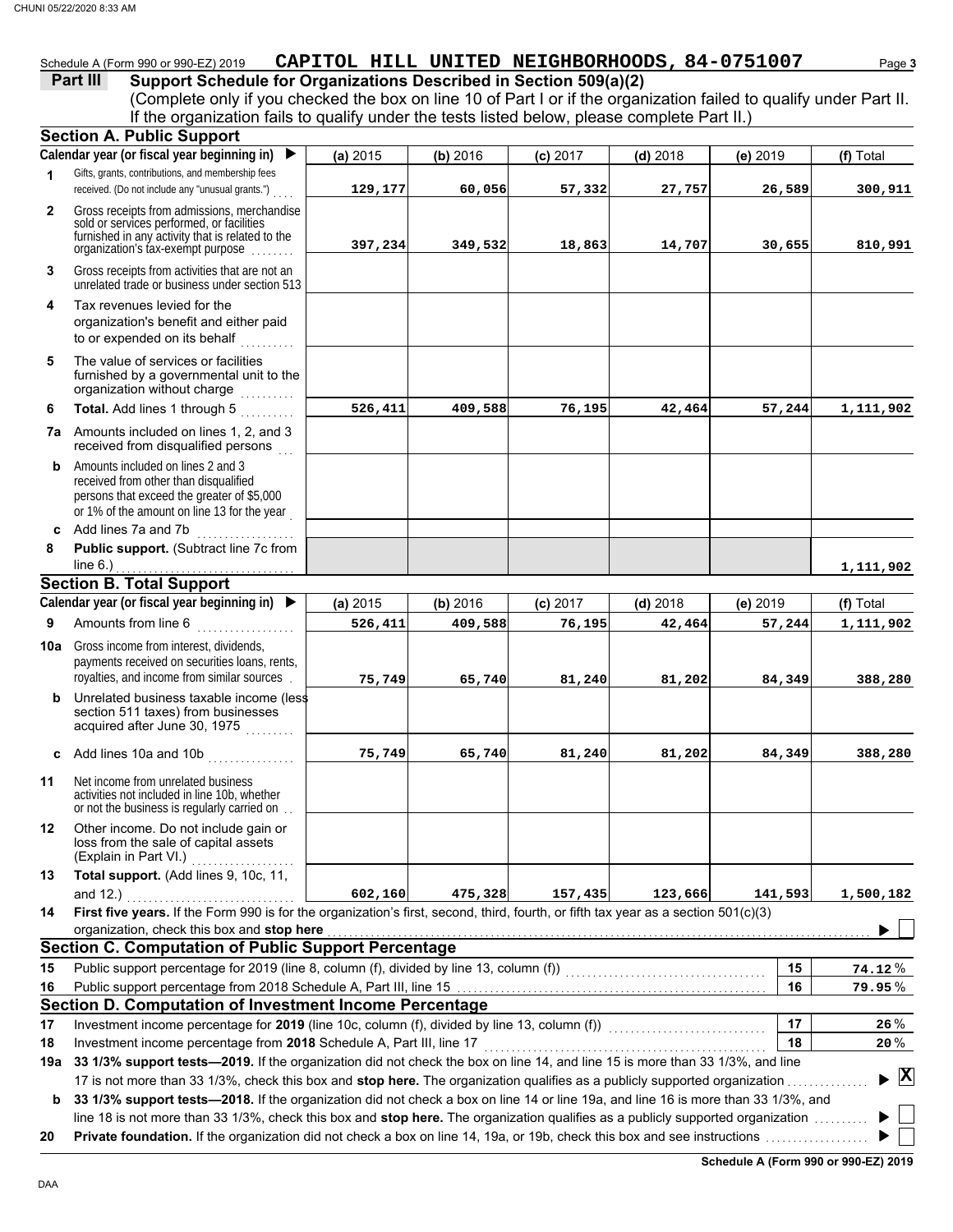# Schedule A (Form 990 or 990-EZ) 2019 **CAPITOL HILL UNITED NEIGHBORHOODS ,84-0751007** Page 4

#### **Part IV Supporting Organizations**

Sections A, D, and E. If you checked 12d of Part I, complete Sections A and D, and complete Part V.) (Complete only if you checked a box in line 12 on Part I. If you checked 12a of Part I, complete Sections A and B. If you checked 12b of Part I, complete Sections A and C. If you checked 12c of Part I, complete

### **Section A. All Supporting Organizations**

- Are all of the organization's supported organizations listed by name in the organization's governing documents? *If "No," describe in Part VI how the supported organizations are designated. If designated by class or purpose, describe the designation. If historic and continuing relationship, explain.* **1**
- Did the organization have any supported organization that does not have an IRS determination of status under section 509(a)(1) or (2)? *If "Yes," explain in Part VI how the organization determined that the supported organization was described in section 509(a)(1) or (2).* **2**
- **3a** Did the organization have a supported organization described in section 501(c)(4), (5), or (6)? *If "Yes," answer (b) and (c) below.*
- **b** Did the organization confirm that each supported organization qualified under section 501(c)(4), (5), or (6) and satisfied the public support tests under section 509(a)(2)? *If "Yes," describe in Part VI when and how the organization made the determination.*
- **c** Did the organization ensure that all support to such organizations was used exclusively for section 170(c)(2)(B) purposes? *If "Yes," explain in Part VI what controls the organization put in place to ensure such use.*
- **4a** Was any supported organization not organized in the United States ("foreign supported organization")? *If "Yes," and if you checked 12a or 12b in Part I, answer (b) and (c) below.*
- **b** Did the organization have ultimate control and discretion in deciding whether to make grants to the foreign supported organization? *If "Yes," describe in Part VI how the organization had such control and discretion despite being controlled or supervised by or in connection with its supported organizations.*
- **c** Did the organization support any foreign supported organization that does not have an IRS determination under sections 501(c)(3) and 509(a)(1) or (2)? *If "Yes," explain in Part VI what controls the organization used to ensure that all support to the foreign supported organization was used exclusively for section 170(c)(2)(B) purposes.*
- **5a** Did the organization add, substitute, or remove any supported organizations during the tax year? *If "Yes,"* answer (b) and (c) below (if applicable). Also, provide detail in **Part VI**, *including (i)* the names and EIN *numbers of the supported organizations added, substituted, or removed; (ii) the reasons for each such action; (iii) the authority under the organization's organizing document authorizing such action; and (iv) how the action was accomplished (such as by amendment to the organizing document).*
- **b Type I or Type II only.** Was any added or substituted supported organization part of a class already designated in the organization's organizing document?
- **c Substitutions only.** Was the substitution the result of an event beyond the organization's control?
- **6** Did the organization provide support (whether in the form of grants or the provision of services or facilities) to anyone other than (i) its supported organizations, (ii) individuals that are part of the charitable class benefited by one or more of its supported organizations, or (iii) other supporting organizations that also support or benefit one or more of the filing organization's supported organizations? *If "Yes," provide detail in Part VI.*
- **7** Did the organization provide a grant, loan, compensation, or other similar payment to a substantial contributor (as defined in section 4958(c)(3)(C)), a family member of a substantial contributor, or a 35% controlled entity with regard to a substantial contributor? *If "Yes," complete Part I of Schedule L (Form 990 or 990-EZ).*
- **8** Did the organization make a loan to a disqualified person (as defined in section 4958) not described in line 7? *If "Yes," complete Part I of Schedule L (Form 990 or 990-EZ).*
- **9a** Was the organization controlled directly or indirectly at any time during the tax year by one or more disqualified persons as defined in section 4946 (other than foundation managers and organizations described in section 509(a)(1) or (2))? *If "Yes," provide detail in Part VI.*
- **b** Did one or more disqualified persons (as defined in line 9a) hold a controlling interest in any entity in which the supporting organization had an interest? *If "Yes," provide detail in Part VI.*
- **c** Did a disqualified person (as defined in line 9a) have an ownership interest in, or derive any personal benefit from, assets in which the supporting organization also had an interest? *If "Yes," provide detail in Part VI.*
- **10a** Was the organization subject to the excess business holdings rules of section 4943 because of section 4943(f) (regarding certain Type II supporting organizations, and all Type III non-functionally integrated supporting organizations)? *If "Yes," answer 10b below.*
- **b** Did the organization have any excess business holdings in the tax year? *(Use Schedule C, Form 4720, to determine whether the organization had excess business holdings.)*

**Yes No 1 2 3a 3b 3c 4a 4b 4c 5a 5b 5c 6 7 8 9a 9b 9c 10a 10b**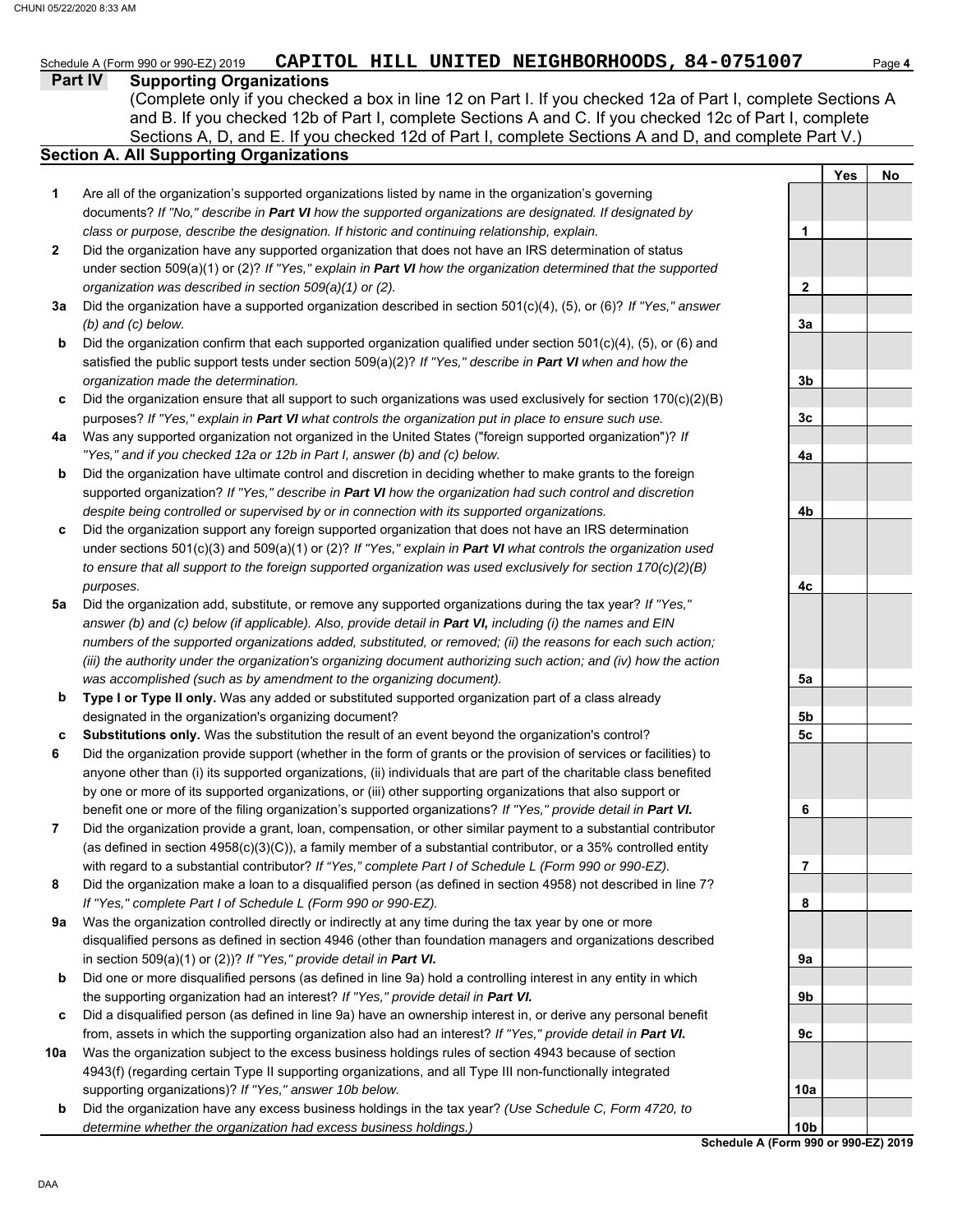|              | CAPITOL HILL UNITED NEIGHBORHOODS, 84-0751007<br>Schedule A (Form 990 or 990-EZ) 2019                                             |                 |     | Page 5 |
|--------------|-----------------------------------------------------------------------------------------------------------------------------------|-----------------|-----|--------|
|              | <b>Part IV</b><br><b>Supporting Organizations (continued)</b>                                                                     |                 |     |        |
|              |                                                                                                                                   |                 | Yes | No     |
| 11           | Has the organization accepted a gift or contribution from any of the following persons?                                           |                 |     |        |
| а            | A person who directly or indirectly controls, either alone or together with persons described in (b) and (c)                      |                 |     |        |
|              | below, the governing body of a supported organization?                                                                            | 11a             |     |        |
| b            | A family member of a person described in (a) above?                                                                               | 11 <sub>b</sub> |     |        |
| c            | A 35% controlled entity of a person described in (a) or (b) above? If "Yes" to a, b, or c, provide detail in Part VI.             | 11c             |     |        |
|              | <b>Section B. Type I Supporting Organizations</b>                                                                                 |                 |     |        |
|              |                                                                                                                                   |                 | Yes | No     |
| 1            | Did the directors, trustees, or membership of one or more supported organizations have the power to                               |                 |     |        |
|              | regularly appoint or elect at least a majority of the organization's directors or trustees at all times during the                |                 |     |        |
|              | tax year? If "No," describe in Part VI how the supported organization(s) effectively operated, supervised, or                     |                 |     |        |
|              | controlled the organization's activities. If the organization had more than one supported organization,                           |                 |     |        |
|              | describe how the powers to appoint and/or remove directors or trustees were allocated among the supported                         |                 |     |        |
|              | organizations and what conditions or restrictions, if any, applied to such powers during the tax year.                            | 1               |     |        |
| $\mathbf{2}$ | Did the organization operate for the benefit of any supported organization other than the supported                               |                 |     |        |
|              | organization(s) that operated, supervised, or controlled the supporting organization? If "Yes," explain in Part                   |                 |     |        |
|              | VI how providing such benefit carried out the purposes of the supported organization(s) that operated,                            |                 |     |        |
|              | supervised, or controlled the supporting organization.                                                                            | 2               |     |        |
|              | <b>Section C. Type II Supporting Organizations</b>                                                                                |                 |     |        |
|              |                                                                                                                                   |                 | Yes | No     |
| 1            | Were a majority of the organization's directors or trustees during the tax year also a majority of the directors                  |                 |     |        |
|              | or trustees of each of the organization's supported organization(s)? If "No," describe in Part VI how control                     |                 |     |        |
|              | or management of the supporting organization was vested in the same persons that controlled or managed                            |                 |     |        |
|              | the supported organization(s).                                                                                                    | 1               |     |        |
|              | <b>Section D. All Type III Supporting Organizations</b>                                                                           |                 |     |        |
|              |                                                                                                                                   |                 | Yes | No     |
| 1            | Did the organization provide to each of its supported organizations, by the last day of the fifth month of the                    |                 |     |        |
|              | organization's tax year, (i) a written notice describing the type and amount of support provided during the prior tax             |                 |     |        |
|              | year, (ii) a copy of the Form 990 that was most recently filed as of the date of notification, and (iii) copies of the            |                 |     |        |
|              | organization's governing documents in effect on the date of notification, to the extent not previously provided?                  | 1               |     |        |
|              |                                                                                                                                   |                 |     |        |
| $\mathbf{2}$ | Were any of the organization's officers, directors, or trustees either (i) appointed or elected by the supported                  |                 |     |        |
|              | organization(s) or (ii) serving on the governing body of a supported organization? If "No," explain in Part VI how                |                 |     |        |
|              | the organization maintained a close and continuous working relationship with the supported organization(s).                       | 2               |     |        |
| 3            | By reason of the relationship described in (2), did the organization's supported organizations have a                             |                 |     |        |
|              | significant voice in the organization's investment policies and in directing the use of the organization's                        |                 |     |        |
|              | income or assets at all times during the tax year? If "Yes," describe in Part VI the role the organization's                      |                 |     |        |
|              | supported organizations played in this regard.                                                                                    | 3               |     |        |
|              | Section E. Type III Functionally-Integrated Supporting Organizations                                                              |                 |     |        |
| 1            | Check the box next to the method that the organization used to satisfy the Integral Part Test during the year (see instructions). |                 |     |        |
| a            | The organization satisfied the Activities Test. Complete line 2 below.                                                            |                 |     |        |
| b            | The organization is the parent of each of its supported organizations. Complete line 3 below.                                     |                 |     |        |
| c            | The organization supported a governmental entity. Describe in Part VI how you supported a government entity (see instructions).   |                 |     |        |
|              |                                                                                                                                   |                 |     |        |

- **a** Did substantially all of the organization's activities during the tax year directly further the exempt purposes of the supported organization(s) to which the organization was responsive? *If "Yes," then in Part VI identify those supported organizations and explain how these activities directly furthered their exempt purposes, how the organization was responsive to those supported organizations, and how the organization determined that these activities constituted substantially all of its activities.*
- **b** Did the activities described in (a) constitute activities that, but for the organization's involvement, one or more of the organization's supported organization(s) would have been engaged in? *If "Yes," explain in Part VI the reasons for the organization's position that its supported organization(s) would have engaged in these activities but for the organization's involvement.*
- **3** Parent of Supported Organizations. *Answer (a) and (b) below.*
- **a** Did the organization have the power to regularly appoint or elect a majority of the officers, directors, or trustees of each of the supported organizations? *Provide details in Part VI.*
- **b** Did the organization exercise a substantial degree of direction over the policies, programs, and activities of each of its supported organizations? *If "Yes," describe in Part VI the role played by the organization in this regard.*

DAA **Schedule A (Form 990 or 990-EZ) 2019 3b**

**2a**

**2b**

**3a**

**Yes No**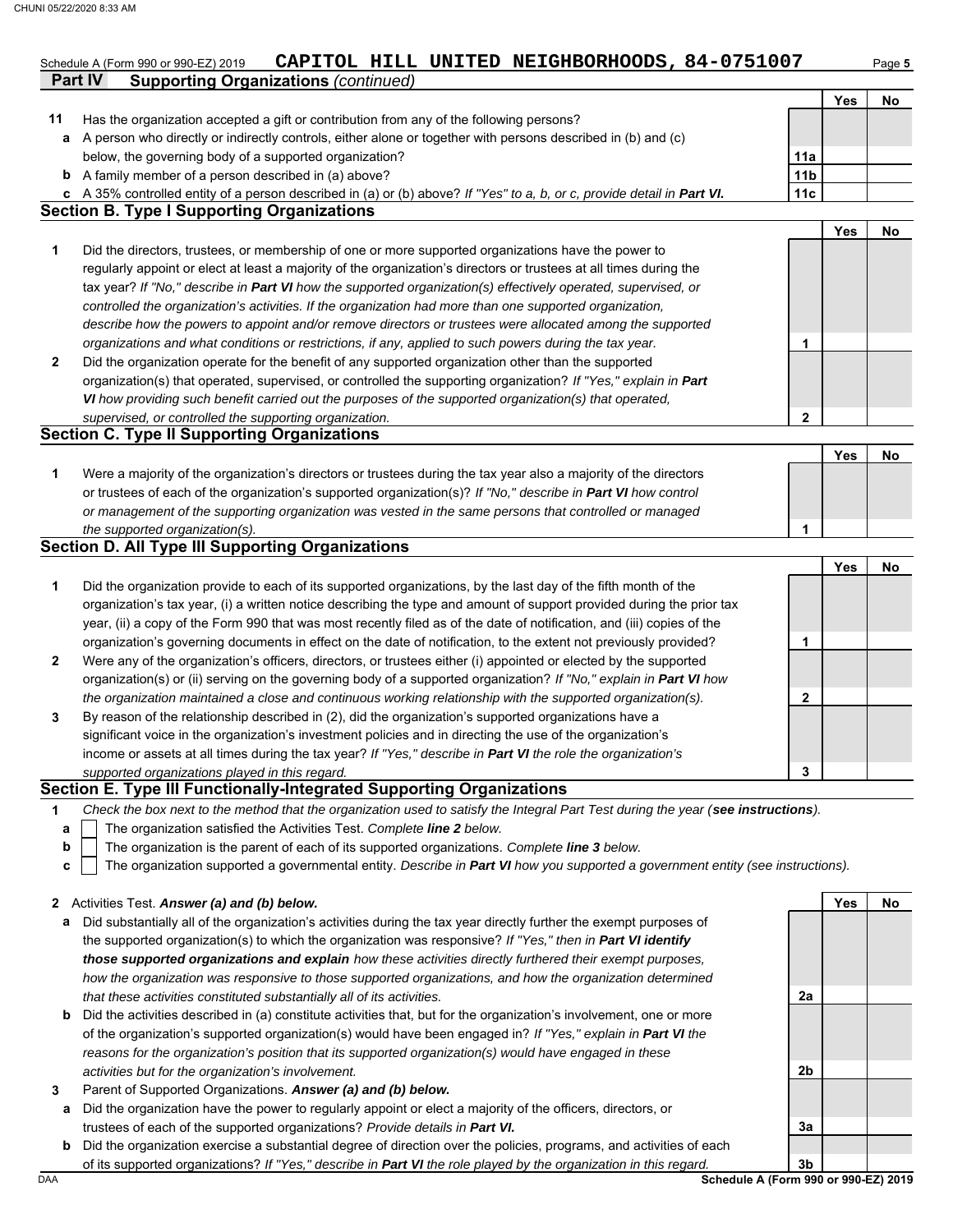|               | CAPITOL HILL UNITED NEIGHBORHOODS, 84-0751007<br>Schedule A (Form 990 or 990-EZ) 2019                                            |                |                | Page 6                         |
|---------------|----------------------------------------------------------------------------------------------------------------------------------|----------------|----------------|--------------------------------|
| <b>Part V</b> | Type III Non-Functionally Integrated 509(a)(3) Supporting Organizations                                                          |                |                |                                |
| 1             | Check here if the organization satisfied the Integral Part Test as a qualifying trust on Nov. 20, 1970 (explain in Part VI). See |                |                |                                |
|               | instructions. All other Type III non-functionally integrated supporting organizations must complete Sections A through E.        |                |                |                                |
|               | <b>Section A - Adjusted Net Income</b>                                                                                           |                | (A) Prior Year | (B) Current Year               |
|               |                                                                                                                                  |                |                | (optional)                     |
| 1.            | Net short-term capital gain                                                                                                      | 1              |                |                                |
| $\mathbf{2}$  | Recoveries of prior-year distributions                                                                                           | $\mathbf{2}$   |                |                                |
| 3             | Other gross income (see instructions)                                                                                            | 3              |                |                                |
| 4             | Add lines 1 through 3.                                                                                                           | 4              |                |                                |
| 5             | Depreciation and depletion                                                                                                       | 5              |                |                                |
| 6             | Portion of operating expenses paid or incurred for production or                                                                 |                |                |                                |
|               | collection of gross income or for management, conservation, or                                                                   |                |                |                                |
|               | maintenance of property held for production of income (see instructions)                                                         | 6              |                |                                |
| 7             | Other expenses (see instructions)                                                                                                | $\overline{7}$ |                |                                |
| 8             | Adjusted Net Income (subtract lines 5, 6, and 7 from line 4)                                                                     | 8              |                |                                |
|               | <b>Section B - Minimum Asset Amount</b>                                                                                          |                | (A) Prior Year | (B) Current Year<br>(optional) |
| 1             | Aggregate fair market value of all non-exempt-use assets (see                                                                    |                |                |                                |
|               | instructions for short tax year or assets held for part of year):                                                                |                |                |                                |
|               | a Average monthly value of securities                                                                                            | 1a             |                |                                |
| b             | Average monthly cash balances                                                                                                    | 1 <sub>b</sub> |                |                                |
|               | c Fair market value of other non-exempt-use assets                                                                               | 1c             |                |                                |
|               | d Total (add lines 1a, 1b, and 1c)                                                                                               | 1d             |                |                                |
|               | <b>e</b> Discount claimed for blockage or other                                                                                  |                |                |                                |
|               | factors (explain in detail in Part VI):                                                                                          |                |                |                                |
|               | 2 Acquisition indebtedness applicable to non-exempt-use assets                                                                   | $\mathbf{2}$   |                |                                |
| 3             | Subtract line 2 from line 1d.                                                                                                    | 3              |                |                                |
| 4             | Cash deemed held for exempt use. Enter 1-1/2% of line 3 (for greater amount,                                                     |                |                |                                |
|               | see instructions).                                                                                                               | 4              |                |                                |
| 5             | Net value of non-exempt-use assets (subtract line 4 from line 3)                                                                 | 5              |                |                                |
| 6             | Multiply line 5 by 035.                                                                                                          | 6              |                |                                |
| 7             | Recoveries of prior-year distributions                                                                                           | $\overline{7}$ |                |                                |
| 8             | Minimum Asset Amount (add line 7 to line 6)                                                                                      | 8              |                |                                |
|               | <b>Section C - Distributable Amount</b>                                                                                          |                |                | <b>Current Year</b>            |
| 1             | Adjusted net income for prior year (from Section A, line 8, Column A)                                                            | $\mathbf{1}$   |                |                                |
| $\mathbf{2}$  | Enter 85% of line 1.                                                                                                             | $\mathbf{2}$   |                |                                |
| 3             | Minimum asset amount for prior year (from Section B, line 8, Column A)                                                           | 3              |                |                                |
| 4             | Enter greater of line 2 or line 3.                                                                                               | 4              |                |                                |
| 5             | Income tax imposed in prior year                                                                                                 | 5              |                |                                |
| 6             | <b>Distributable Amount.</b> Subtract line 5 from line 4, unless subject to                                                      |                |                |                                |
|               | emergency temporary reduction (see instructions).                                                                                | 6              |                |                                |

emergency temporary reduction (see instructions).

**7** instructions). Check here if the current year is the organization's first as a non-functionally integrated Type III supporting organization (see

**Schedule A (Form 990 or 990-EZ) 2019**

DAA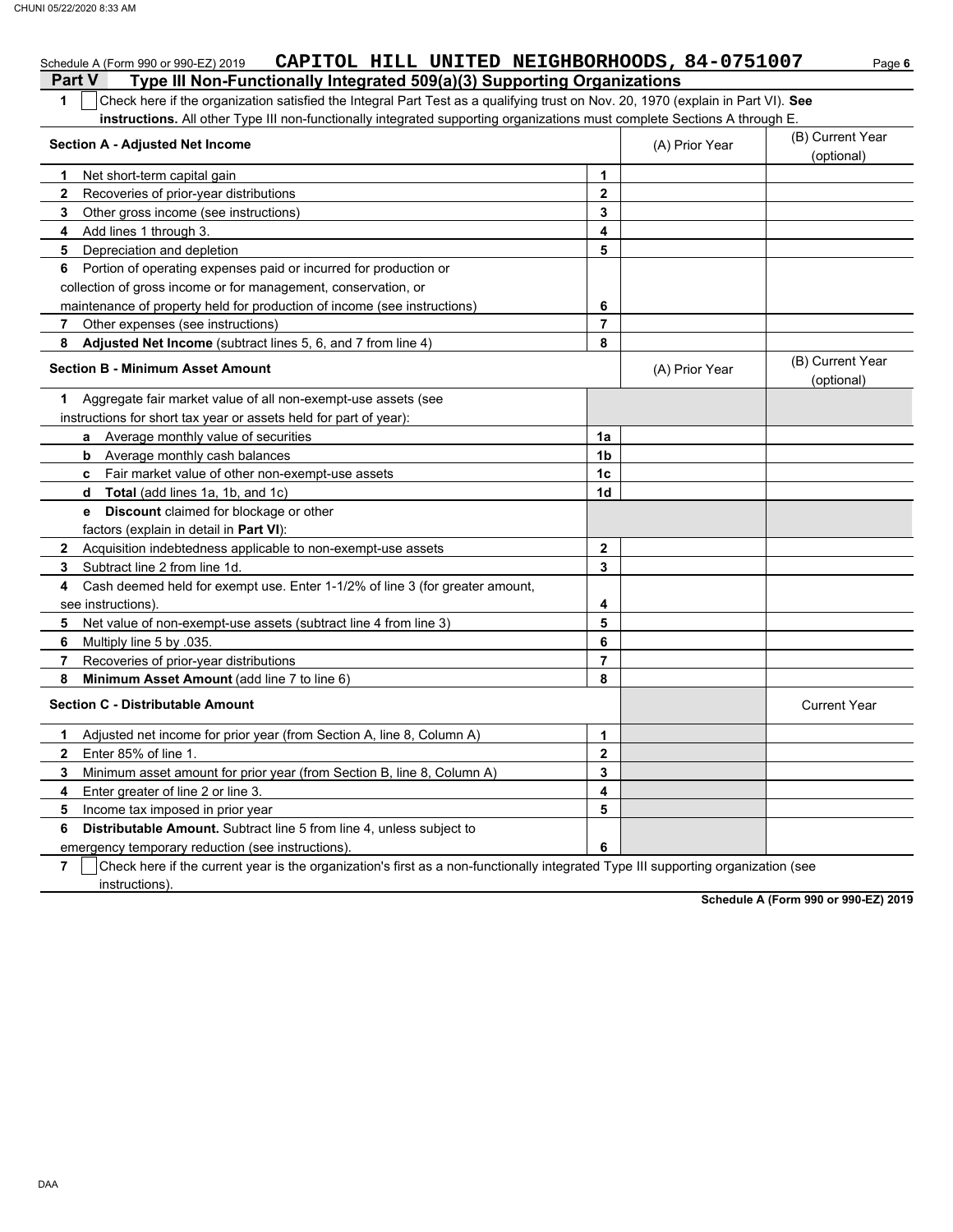# Schedule A (Form 990 or 990-EZ) 2019 **CAPITOL HILL UNITED NEIGHBORHOODS ,84-0751007** Page 7

|              | Part V<br>Type III Non-Functionally Integrated 509(a)(3) Supporting Organizations (continued)                               |                                    |                                               |                                                         |  |
|--------------|-----------------------------------------------------------------------------------------------------------------------------|------------------------------------|-----------------------------------------------|---------------------------------------------------------|--|
|              | <b>Section D - Distributions</b>                                                                                            |                                    |                                               | <b>Current Year</b>                                     |  |
| 1            | Amounts paid to supported organizations to accomplish exempt purposes                                                       |                                    |                                               |                                                         |  |
| $\mathbf{2}$ | Amounts paid to perform activity that directly furthers exempt purposes of supported                                        |                                    |                                               |                                                         |  |
|              | organizations, in excess of income from activity                                                                            |                                    |                                               |                                                         |  |
| 3            | Administrative expenses paid to accomplish exempt purposes of supported organizations                                       |                                    |                                               |                                                         |  |
| 4            | Amounts paid to acquire exempt-use assets                                                                                   |                                    |                                               |                                                         |  |
| 5            | Qualified set-aside amounts (prior IRS approval required)                                                                   |                                    |                                               |                                                         |  |
| 6            | Other distributions (describe in Part VI). See instructions.                                                                |                                    |                                               |                                                         |  |
| 7            | Total annual distributions. Add lines 1 through 6.                                                                          |                                    |                                               |                                                         |  |
| 8            | Distributions to attentive supported organizations to which the organization is responsive                                  |                                    |                                               |                                                         |  |
|              | (provide details in Part VI). See instructions.                                                                             |                                    |                                               |                                                         |  |
| 9            | Distributable amount for 2019 from Section C, line 6                                                                        |                                    |                                               |                                                         |  |
| 10           | Line 8 amount divided by line 9 amount                                                                                      |                                    |                                               |                                                         |  |
|              | <b>Section E - Distribution Allocations (see instructions)</b>                                                              | (i)<br><b>Excess Distributions</b> | (ii)<br><b>Underdistributions</b><br>Pre-2019 | (iii)<br><b>Distributable</b><br><b>Amount for 2019</b> |  |
| 1            | Distributable amount for 2019 from Section C, line 6                                                                        |                                    |                                               |                                                         |  |
| $\mathbf{2}$ | Underdistributions, if any, for years prior to 2019<br>(reasonable cause required-explain in Part VI). See<br>instructions. |                                    |                                               |                                                         |  |
| 3.           | Excess distributions carryover, if any, to 2019                                                                             |                                    |                                               |                                                         |  |
|              | <b>a</b> From 2014<br>.                                                                                                     |                                    |                                               |                                                         |  |
|              | <b>b</b> From $2015$                                                                                                        |                                    |                                               |                                                         |  |
|              | <b>c</b> From 2016                                                                                                          |                                    |                                               |                                                         |  |
|              | <b>d</b> From 2017                                                                                                          |                                    |                                               |                                                         |  |
|              | e From 2018                                                                                                                 |                                    |                                               |                                                         |  |
|              | f Total of lines 3a through e                                                                                               |                                    |                                               |                                                         |  |
|              | g Applied to underdistributions of prior years                                                                              |                                    |                                               |                                                         |  |
|              | h Applied to 2019 distributable amount                                                                                      |                                    |                                               |                                                         |  |
|              | <i>i</i> Carryover from 2014 not applied (see instructions)                                                                 |                                    |                                               |                                                         |  |
|              | Remainder. Subtract lines 3g, 3h, and 3i from 3f.                                                                           |                                    |                                               |                                                         |  |
| 4            | Distributions for 2019 from                                                                                                 |                                    |                                               |                                                         |  |
|              | \$<br>Section D, line 7:                                                                                                    |                                    |                                               |                                                         |  |
|              | a Applied to underdistributions of prior years                                                                              |                                    |                                               |                                                         |  |
|              | <b>b</b> Applied to 2019 distributable amount                                                                               |                                    |                                               |                                                         |  |
|              | c Remainder. Subtract lines 4a and 4b from 4.                                                                               |                                    |                                               |                                                         |  |
| 5            | Remaining underdistributions for years prior to 2019, if                                                                    |                                    |                                               |                                                         |  |
|              | any. Subtract lines 3g and 4a from line 2. For result                                                                       |                                    |                                               |                                                         |  |
|              | greater than zero, explain in Part VI. See instructions.                                                                    |                                    |                                               |                                                         |  |
| 6            | Remaining underdistributions for 2019. Subtract lines 3h                                                                    |                                    |                                               |                                                         |  |
|              | and 4b from line 1. For result greater than zero, explain in                                                                |                                    |                                               |                                                         |  |
|              | Part VI. See instructions.                                                                                                  |                                    |                                               |                                                         |  |
| 7            | Excess distributions carryover to 2020. Add lines 3j<br>and 4c.                                                             |                                    |                                               |                                                         |  |
| 8            | Breakdown of line 7:                                                                                                        |                                    |                                               |                                                         |  |
|              | a Excess from 2015                                                                                                          |                                    |                                               |                                                         |  |
|              |                                                                                                                             |                                    |                                               |                                                         |  |
|              | c Excess from 2017                                                                                                          |                                    |                                               |                                                         |  |
|              | d Excess from 2018                                                                                                          |                                    |                                               |                                                         |  |
|              | e Excess from 2019                                                                                                          |                                    |                                               |                                                         |  |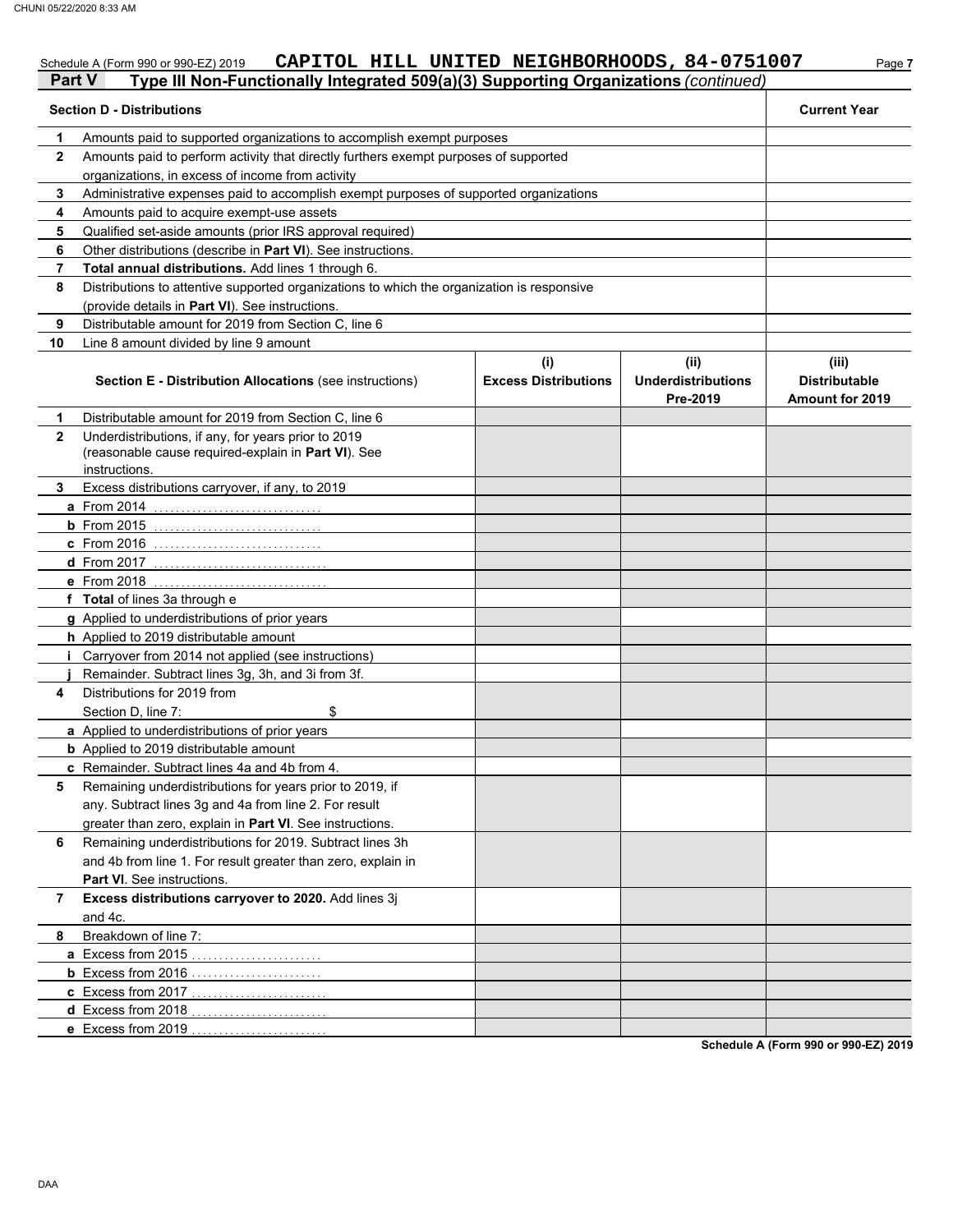| <b>Part VI</b> | CAPITOL HILL UNITED NEIGHBORHOODS, 84-0751007<br>Schedule A (Form 990 or 990-EZ) 2019<br>Page 8<br>Supplemental Information. Provide the explanations required by Part II, line 10; Part II, line 17a or 17b; Part<br>III, line 12; Part IV, Section A, lines 1, 2, 3b, 3c, 4b, 4c, 5a, 6, 9a, 9b, 9c, 11a, 11b, and 11c; Part IV, Section<br>B, lines 1 and 2; Part IV, Section C, line 1; Part IV, Section D, lines 2 and 3; Part IV, Section E, lines 1c, 2a, 2b,<br>3a, and 3b; Part V, line 1; Part V, Section B, line 1e; Part V, Section D, lines 5, 6, and 8; and Part V, Section E, |
|----------------|----------------------------------------------------------------------------------------------------------------------------------------------------------------------------------------------------------------------------------------------------------------------------------------------------------------------------------------------------------------------------------------------------------------------------------------------------------------------------------------------------------------------------------------------------------------------------------------------|
|                | lines 2, 5, and 6. Also complete this part for any additional information. (See instructions.)                                                                                                                                                                                                                                                                                                                                                                                                                                                                                               |
|                |                                                                                                                                                                                                                                                                                                                                                                                                                                                                                                                                                                                              |
|                |                                                                                                                                                                                                                                                                                                                                                                                                                                                                                                                                                                                              |
|                |                                                                                                                                                                                                                                                                                                                                                                                                                                                                                                                                                                                              |
|                |                                                                                                                                                                                                                                                                                                                                                                                                                                                                                                                                                                                              |
|                |                                                                                                                                                                                                                                                                                                                                                                                                                                                                                                                                                                                              |
|                |                                                                                                                                                                                                                                                                                                                                                                                                                                                                                                                                                                                              |
|                |                                                                                                                                                                                                                                                                                                                                                                                                                                                                                                                                                                                              |
|                |                                                                                                                                                                                                                                                                                                                                                                                                                                                                                                                                                                                              |
|                |                                                                                                                                                                                                                                                                                                                                                                                                                                                                                                                                                                                              |
|                |                                                                                                                                                                                                                                                                                                                                                                                                                                                                                                                                                                                              |
|                |                                                                                                                                                                                                                                                                                                                                                                                                                                                                                                                                                                                              |
|                |                                                                                                                                                                                                                                                                                                                                                                                                                                                                                                                                                                                              |
|                |                                                                                                                                                                                                                                                                                                                                                                                                                                                                                                                                                                                              |
|                |                                                                                                                                                                                                                                                                                                                                                                                                                                                                                                                                                                                              |
|                |                                                                                                                                                                                                                                                                                                                                                                                                                                                                                                                                                                                              |
|                |                                                                                                                                                                                                                                                                                                                                                                                                                                                                                                                                                                                              |
|                |                                                                                                                                                                                                                                                                                                                                                                                                                                                                                                                                                                                              |
|                |                                                                                                                                                                                                                                                                                                                                                                                                                                                                                                                                                                                              |
|                |                                                                                                                                                                                                                                                                                                                                                                                                                                                                                                                                                                                              |
|                |                                                                                                                                                                                                                                                                                                                                                                                                                                                                                                                                                                                              |
|                |                                                                                                                                                                                                                                                                                                                                                                                                                                                                                                                                                                                              |
|                |                                                                                                                                                                                                                                                                                                                                                                                                                                                                                                                                                                                              |
|                |                                                                                                                                                                                                                                                                                                                                                                                                                                                                                                                                                                                              |
|                |                                                                                                                                                                                                                                                                                                                                                                                                                                                                                                                                                                                              |
|                |                                                                                                                                                                                                                                                                                                                                                                                                                                                                                                                                                                                              |
|                |                                                                                                                                                                                                                                                                                                                                                                                                                                                                                                                                                                                              |
|                |                                                                                                                                                                                                                                                                                                                                                                                                                                                                                                                                                                                              |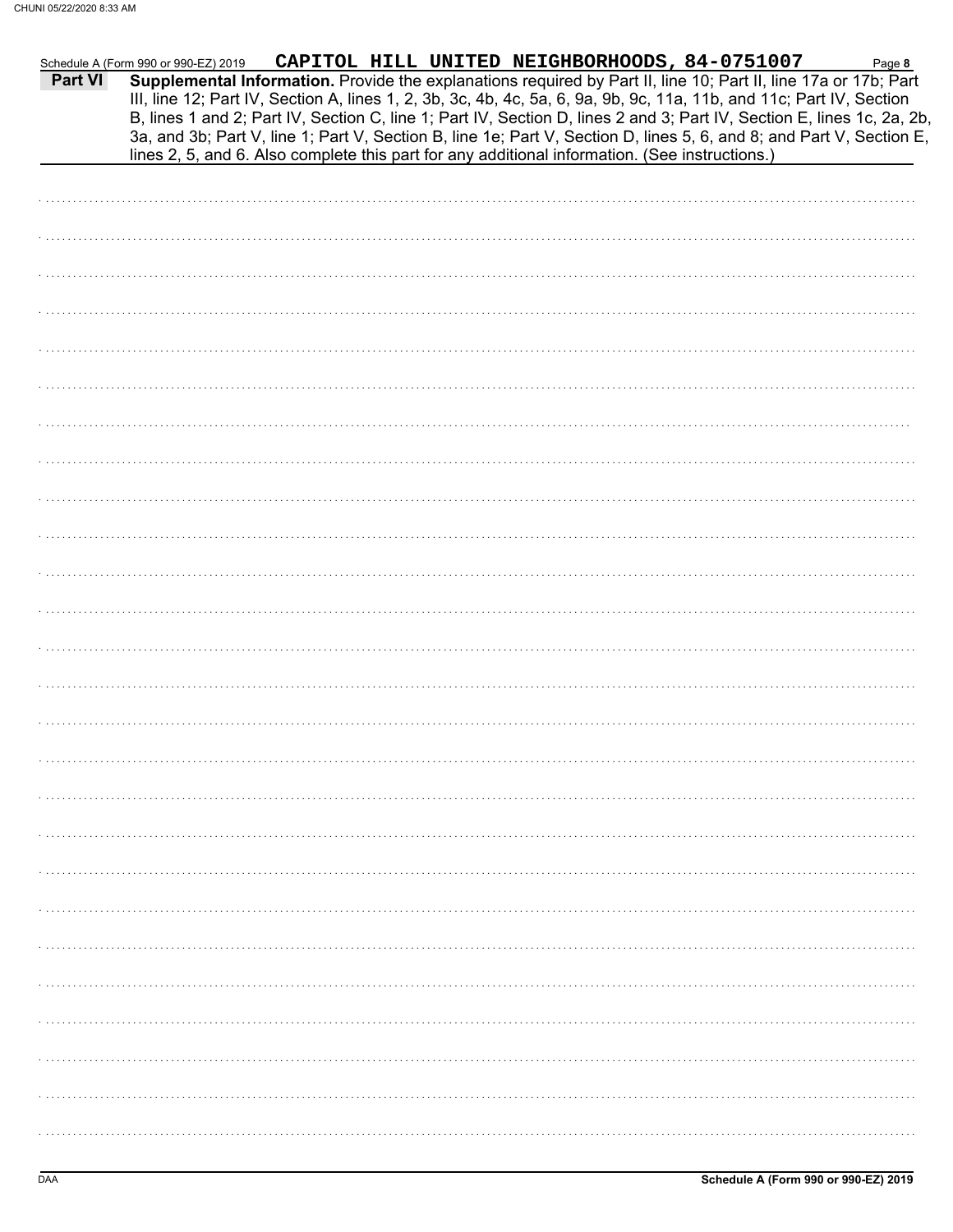|    | <b>SCHEDULE D</b>                                      |                                                                                                                                                                                                                                                          |                                                                                                                |                | OMB No. 1545-0047                          |
|----|--------------------------------------------------------|----------------------------------------------------------------------------------------------------------------------------------------------------------------------------------------------------------------------------------------------------------|----------------------------------------------------------------------------------------------------------------|----------------|--------------------------------------------|
|    | (Form 990)                                             |                                                                                                                                                                                                                                                          | Supplemental Financial Statements<br>$\triangleright$ Complete if the organization answered "Yes" on Form 990, |                |                                            |
|    |                                                        |                                                                                                                                                                                                                                                          | Part IV, line 6, 7, 8, 9, 10, 11a, 11b, 11c, 11d, 11e, 11f, 12a, or 12b.                                       |                |                                            |
|    | Department of the Treasury<br>Internal Revenue Service |                                                                                                                                                                                                                                                          | Attach to Form 990.<br>Go to www.irs.gov/Form990 for instructions and the latest information.                  |                | <b>Open to Public</b><br><b>Inspection</b> |
|    | Name of the organization                               |                                                                                                                                                                                                                                                          |                                                                                                                |                | <b>Employer identification number</b>      |
|    |                                                        | CAPITOL HILL UNITED NEIGHBORHOODS,                                                                                                                                                                                                                       |                                                                                                                |                |                                            |
|    | INC.                                                   |                                                                                                                                                                                                                                                          |                                                                                                                | 84-0751007     |                                            |
|    | Part I                                                 | Organizations Maintaining Donor Advised Funds or Other Similar Funds or Accounts.                                                                                                                                                                        |                                                                                                                |                |                                            |
|    |                                                        | Complete if the organization answered "Yes" on Form 990, Part IV, line 6.                                                                                                                                                                                |                                                                                                                |                |                                            |
|    |                                                        |                                                                                                                                                                                                                                                          | (a) Donor advised funds                                                                                        |                | (b) Funds and other accounts               |
| 1. | Total number at end of year                            |                                                                                                                                                                                                                                                          |                                                                                                                |                |                                            |
| 2  |                                                        | Aggregate value of contributions to (during year) [11] Aggregate value of contributions of the state of the state of the state of the state of the state of the state of the state of the state of the state of the state of t                           |                                                                                                                |                |                                            |
| 3  |                                                        |                                                                                                                                                                                                                                                          |                                                                                                                |                |                                            |
| 4  |                                                        |                                                                                                                                                                                                                                                          |                                                                                                                |                |                                            |
| 5  |                                                        | Did the organization inform all donors and donor advisors in writing that the assets held in donor advised                                                                                                                                               |                                                                                                                |                |                                            |
|    |                                                        |                                                                                                                                                                                                                                                          |                                                                                                                |                | Yes<br><b>No</b>                           |
| 6  |                                                        | Did the organization inform all grantees, donors, and donor advisors in writing that grant funds can be used                                                                                                                                             |                                                                                                                |                |                                            |
|    |                                                        | only for charitable purposes and not for the benefit of the donor or donor advisor, or for any other purpose                                                                                                                                             |                                                                                                                |                |                                            |
|    | conferring impermissible private benefit?              |                                                                                                                                                                                                                                                          |                                                                                                                |                | <b>Yes</b><br>No                           |
|    | Part II                                                | <b>Conservation Easements.</b>                                                                                                                                                                                                                           |                                                                                                                |                |                                            |
|    |                                                        | Complete if the organization answered "Yes" on Form 990, Part IV, line 7.                                                                                                                                                                                |                                                                                                                |                |                                            |
| 1  |                                                        | Purpose(s) of conservation easements held by the organization (check all that apply).                                                                                                                                                                    |                                                                                                                |                |                                            |
|    |                                                        | Preservation of land for public use (for example, recreation or education                                                                                                                                                                                | Preservation of a historically important land area                                                             |                |                                            |
|    | Protection of natural habitat                          |                                                                                                                                                                                                                                                          | Preservation of a certified historic structure                                                                 |                |                                            |
|    | Preservation of open space                             |                                                                                                                                                                                                                                                          |                                                                                                                |                |                                            |
| 2  |                                                        | Complete lines 2a through 2d if the organization held a qualified conservation contribution in the form of a conservation                                                                                                                                |                                                                                                                |                |                                            |
|    | easement on the last day of the tax year.              |                                                                                                                                                                                                                                                          |                                                                                                                |                | Held at the End of the Tax Year            |
| a  | Total number of conservation easements                 |                                                                                                                                                                                                                                                          |                                                                                                                | 2a             |                                            |
| b  |                                                        |                                                                                                                                                                                                                                                          |                                                                                                                | 2 <sub>b</sub> |                                            |
| c  |                                                        |                                                                                                                                                                                                                                                          |                                                                                                                | 2c             |                                            |
|    |                                                        | d Number of conservation easements included in (c) acquired after 7/25/06, and not on a                                                                                                                                                                  |                                                                                                                |                |                                            |
|    |                                                        | historic structure listed in the National Register                                                                                                                                                                                                       |                                                                                                                | 2d             |                                            |
| 3  |                                                        | Number of conservation easements modified, transferred, released, extinguished, or terminated by the organization during the                                                                                                                             |                                                                                                                |                |                                            |
|    | tax year $\blacktriangleright$                         |                                                                                                                                                                                                                                                          |                                                                                                                |                |                                            |
|    |                                                        | Number of states where property subject to conservation easement is located ▶                                                                                                                                                                            |                                                                                                                |                |                                            |
| 5  |                                                        | Does the organization have a written policy regarding the periodic monitoring, inspection, handling of                                                                                                                                                   |                                                                                                                |                |                                            |
|    |                                                        | violations, and enforcement of the conservation easements it holds?                                                                                                                                                                                      |                                                                                                                |                | Yes<br>No                                  |
| 6  |                                                        | Staff and volunteer hours devoted to monitoring, inspecting, handling of violations, and enforcing conservation easements during the year                                                                                                                |                                                                                                                |                |                                            |
|    | ▶                                                      |                                                                                                                                                                                                                                                          |                                                                                                                |                |                                            |
| 7  |                                                        | Amount of expenses incurred in monitoring, inspecting, handling of violations, and enforcing conservation easements during the year                                                                                                                      |                                                                                                                |                |                                            |
|    |                                                        |                                                                                                                                                                                                                                                          |                                                                                                                |                |                                            |
| 8  |                                                        | Does each conservation easement reported on line $2(d)$ above satisfy the requirements of section $170(h)(4)(B)(i)$                                                                                                                                      |                                                                                                                |                |                                            |
|    |                                                        |                                                                                                                                                                                                                                                          |                                                                                                                |                | Yes<br>No                                  |
| 9  |                                                        | In Part XIII, describe how the organization reports conservation easements in its revenue and expense statement and<br>balance sheet, and include, if applicable, the text of the footnote to the organization's financial statements that describes the |                                                                                                                |                |                                            |
|    |                                                        | organization's accounting for conservation easements.                                                                                                                                                                                                    |                                                                                                                |                |                                            |
|    | Part III                                               | Organizations Maintaining Collections of Art, Historical Treasures, or Other Similar Assets.                                                                                                                                                             |                                                                                                                |                |                                            |
|    |                                                        | Complete if the organization answered "Yes" on Form 990, Part IV, line 8.                                                                                                                                                                                |                                                                                                                |                |                                            |
|    |                                                        | 1a If the organization elected, as permitted under FASB ASC 958, not to report in its revenue statement and balance sheet works                                                                                                                          |                                                                                                                |                |                                            |
|    |                                                        | of art, historical treasures, or other similar assets held for public exhibition, education, or research in furtherance of public                                                                                                                        |                                                                                                                |                |                                            |
|    |                                                        | service, provide in Part XIII the text of the footnote to its financial statements that describes these items.                                                                                                                                           |                                                                                                                |                |                                            |
| b  |                                                        | If the organization elected, as permitted under FASB ASC 958, to report in its revenue statement and balance sheet works of                                                                                                                              |                                                                                                                |                |                                            |
|    |                                                        | art, historical treasures, or other similar assets held for public exhibition, education, or research in furtherance of public service,                                                                                                                  |                                                                                                                |                |                                            |
|    |                                                        | provide the following amounts relating to these items:                                                                                                                                                                                                   |                                                                                                                |                |                                            |
|    |                                                        |                                                                                                                                                                                                                                                          |                                                                                                                |                |                                            |
|    |                                                        | (i) Revenue included on Form 990, Part VIII, line 1 $\ldots$ $\ldots$ $\ldots$ $\ldots$ $\ldots$ $\ldots$ $\ldots$ $\ldots$ $\ldots$ $\ldots$                                                                                                            |                                                                                                                |                |                                            |
| 2  |                                                        | If the organization received or held works of art, historical treasures, or other similar assets for financial gain, provide the                                                                                                                         |                                                                                                                |                |                                            |
|    |                                                        | following amounts required to be reported under FASB ASC 958 relating to these items:                                                                                                                                                                    |                                                                                                                |                |                                            |
| a  |                                                        |                                                                                                                                                                                                                                                          |                                                                                                                |                |                                            |
|    |                                                        |                                                                                                                                                                                                                                                          |                                                                                                                |                |                                            |
|    |                                                        |                                                                                                                                                                                                                                                          |                                                                                                                |                | Schedule D (Form 990) 2019                 |

DAA **For Paperwork Reduction Act Notice, see the Instructions for Form 990.**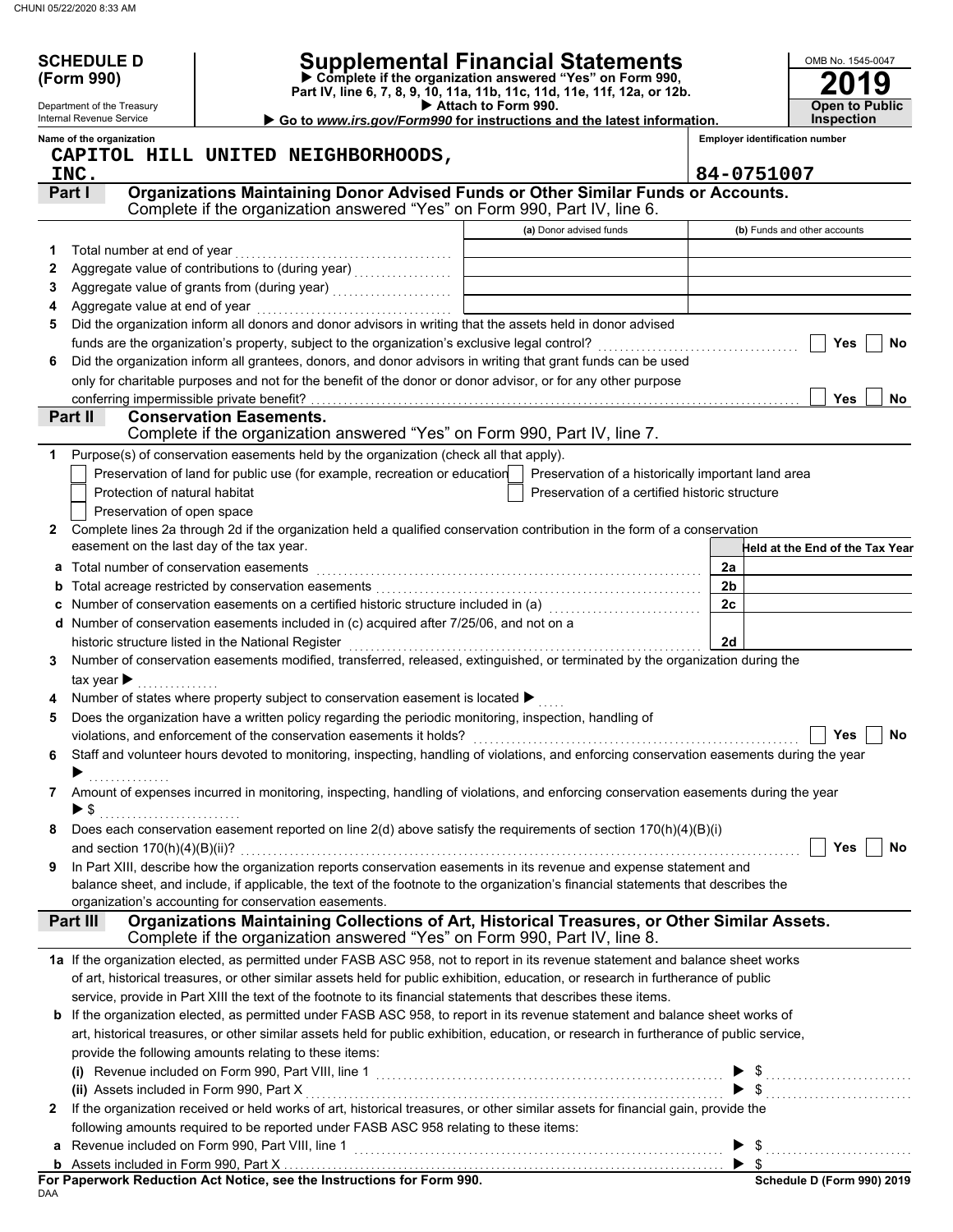|                                        | Schedule D (Form 990) 2019 CAPITOL HILL UNITED NEIGHBORHOODS, 84-0751007                                                                                                                                                       |                         |                          |                         |                 |                      |                | Page 2              |
|----------------------------------------|--------------------------------------------------------------------------------------------------------------------------------------------------------------------------------------------------------------------------------|-------------------------|--------------------------|-------------------------|-----------------|----------------------|----------------|---------------------|
| Part III                               | Organizations Maintaining Collections of Art, Historical Treasures, or Other Similar Assets (continued)                                                                                                                        |                         |                          |                         |                 |                      |                |                     |
| 3                                      | Using the organization's acquisition, accession, and other records, check any of the following that make significant use of its<br>collection items (check all that apply):                                                    |                         |                          |                         |                 |                      |                |                     |
| a                                      | Public exhibition                                                                                                                                                                                                              | d                       | Loan or exchange program |                         |                 |                      |                |                     |
| b                                      | Scholarly research                                                                                                                                                                                                             | е                       |                          |                         |                 |                      |                |                     |
| c                                      | Preservation for future generations                                                                                                                                                                                            |                         |                          |                         |                 |                      |                |                     |
|                                        | Provide a description of the organization's collections and explain how they further the organization's exempt purpose in Part                                                                                                 |                         |                          |                         |                 |                      |                |                     |
| XIII.                                  |                                                                                                                                                                                                                                |                         |                          |                         |                 |                      |                |                     |
| 5                                      | During the year, did the organization solicit or receive donations of art, historical treasures, or other similar                                                                                                              |                         |                          |                         |                 |                      |                |                     |
|                                        | assets to be sold to raise funds rather than to be maintained as part of the organization's collection?                                                                                                                        |                         |                          |                         |                 |                      | Yes            | No                  |
| <b>Part IV</b>                         | <b>Escrow and Custodial Arrangements.</b>                                                                                                                                                                                      |                         |                          |                         |                 |                      |                |                     |
|                                        | Complete if the organization answered "Yes" on Form 990, Part IV, line 9, or reported an amount on Form<br>990, Part X, line 21.                                                                                               |                         |                          |                         |                 |                      |                |                     |
|                                        | 1a Is the organization an agent, trustee, custodian or other intermediary for contributions or other assets not                                                                                                                |                         |                          |                         |                 |                      |                |                     |
|                                        | included on Form 990, Part X?                                                                                                                                                                                                  |                         |                          |                         |                 |                      | Yes            | No                  |
|                                        | <b>b</b> If "Yes," explain the arrangement in Part XIII and complete the following table:                                                                                                                                      |                         |                          |                         |                 |                      |                |                     |
|                                        |                                                                                                                                                                                                                                |                         |                          |                         |                 |                      | Amount         |                     |
| c Beginning balance                    |                                                                                                                                                                                                                                |                         |                          |                         |                 | 1c                   |                |                     |
|                                        |                                                                                                                                                                                                                                |                         |                          |                         |                 | 1 <sub>d</sub>       |                |                     |
|                                        |                                                                                                                                                                                                                                |                         |                          |                         |                 | 1e                   |                |                     |
|                                        | Ending balance with an account of the contract of the contract of the contract of the contract of the contract of the contract of the contract of the contract of the contract of the contract of the contract of the contract |                         |                          |                         |                 | 1f                   |                |                     |
|                                        | 2a Did the organization include an amount on Form 990, Part X, line 21, for escrow or custodial account liability?                                                                                                             |                         |                          |                         |                 |                      | Yes            | No                  |
|                                        | <b>b</b> If "Yes," explain the arrangement in Part XIII. Check here if the explanation has been provided on Part XIII                                                                                                          |                         |                          |                         |                 |                      |                |                     |
| Part V                                 | <b>Endowment Funds.</b>                                                                                                                                                                                                        |                         |                          |                         |                 |                      |                |                     |
|                                        | Complete if the organization answered "Yes" on Form 990, Part IV, line 10.                                                                                                                                                     |                         |                          |                         |                 |                      |                |                     |
|                                        |                                                                                                                                                                                                                                | (a) Current year        | (b) Prior year           | (c) Two years back      |                 | (d) Three years back |                | (e) Four years back |
|                                        |                                                                                                                                                                                                                                |                         |                          |                         |                 |                      |                |                     |
|                                        | <b>b</b> Contributions <b>contributions</b>                                                                                                                                                                                    |                         |                          |                         |                 |                      |                |                     |
|                                        | c Net investment earnings, gains, and                                                                                                                                                                                          |                         |                          |                         |                 |                      |                |                     |
| losses                                 |                                                                                                                                                                                                                                |                         |                          |                         |                 |                      |                |                     |
|                                        | <b>d</b> Grants or scholarships<br>.                                                                                                                                                                                           |                         |                          |                         |                 |                      |                |                     |
|                                        | e Other expenditures for facilities and                                                                                                                                                                                        |                         |                          |                         |                 |                      |                |                     |
| programs                               |                                                                                                                                                                                                                                |                         |                          |                         |                 |                      |                |                     |
|                                        | f Administrative expenses                                                                                                                                                                                                      |                         |                          |                         |                 |                      |                |                     |
|                                        | End of year balance                                                                                                                                                                                                            |                         |                          |                         |                 |                      |                |                     |
|                                        | 2 Provide the estimated percentage of the current year end balance (line 1g, column (a)) held as:                                                                                                                              |                         |                          |                         |                 |                      |                |                     |
| a                                      | Board designated or quasi-endowment > %                                                                                                                                                                                        |                         |                          |                         |                 |                      |                |                     |
|                                        | <b>b</b> Permanent endowment $\blacktriangleright$<br>$\%$<br>.                                                                                                                                                                |                         |                          |                         |                 |                      |                |                     |
| c Term endowment $\blacktriangleright$ | %                                                                                                                                                                                                                              |                         |                          |                         |                 |                      |                |                     |
|                                        | The percentages on lines 2a, 2b, and 2c should equal 100%.                                                                                                                                                                     |                         |                          |                         |                 |                      |                |                     |
|                                        | 3a Are there endowment funds not in the possession of the organization that are held and administered for the                                                                                                                  |                         |                          |                         |                 |                      |                |                     |
| organization by:                       |                                                                                                                                                                                                                                |                         |                          |                         |                 |                      |                | Yes<br><b>No</b>    |
|                                        | (i) Unrelated organizations                                                                                                                                                                                                    |                         |                          |                         |                 |                      | 3a(i)          |                     |
|                                        | (ii) Related organizations                                                                                                                                                                                                     |                         |                          |                         |                 |                      | 3a(ii)         |                     |
|                                        | b If "Yes" on line 3a(ii), are the related organizations listed as required on Schedule R? [[[[[[[[[[[[[[[[[[[                                                                                                                 |                         |                          |                         |                 |                      | 3b             |                     |
|                                        | Describe in Part XIII the intended uses of the organization's endowment funds.                                                                                                                                                 |                         |                          |                         |                 |                      |                |                     |
| <b>Part VI</b>                         | Land, Buildings, and Equipment.                                                                                                                                                                                                |                         |                          |                         |                 |                      |                |                     |
|                                        | Complete if the organization answered "Yes" on Form 990, Part IV, line 11a. See Form 990, Part X, line 10.<br>Description of property                                                                                          | (a) Cost or other basis |                          | (b) Cost or other basis | (c) Accumulated |                      | (d) Book value |                     |
|                                        |                                                                                                                                                                                                                                | (investment)            |                          | (other)                 | depreciation    |                      |                |                     |
|                                        |                                                                                                                                                                                                                                |                         |                          |                         |                 |                      |                |                     |
| <b>1a</b> Land                         |                                                                                                                                                                                                                                |                         |                          | 566,270                 |                 | 209,890              |                | 356,380             |
| <b>b</b> Buildings                     | c Leasehold improvements                                                                                                                                                                                                       |                         |                          |                         |                 |                      |                |                     |
| <b>d</b> Equipment                     |                                                                                                                                                                                                                                |                         |                          | 36,104                  |                 | 18,783               |                | 17,321              |
| e Other                                |                                                                                                                                                                                                                                |                         |                          |                         |                 |                      |                |                     |
|                                        | Total. Add lines 1a through 1e. (Column (d) must equal Form 990, Part X, column (B), line 10c.)                                                                                                                                |                         |                          |                         |                 | ▶                    |                | 373,701             |
|                                        |                                                                                                                                                                                                                                |                         |                          |                         |                 |                      |                |                     |

**Schedule D (Form 990) 2019**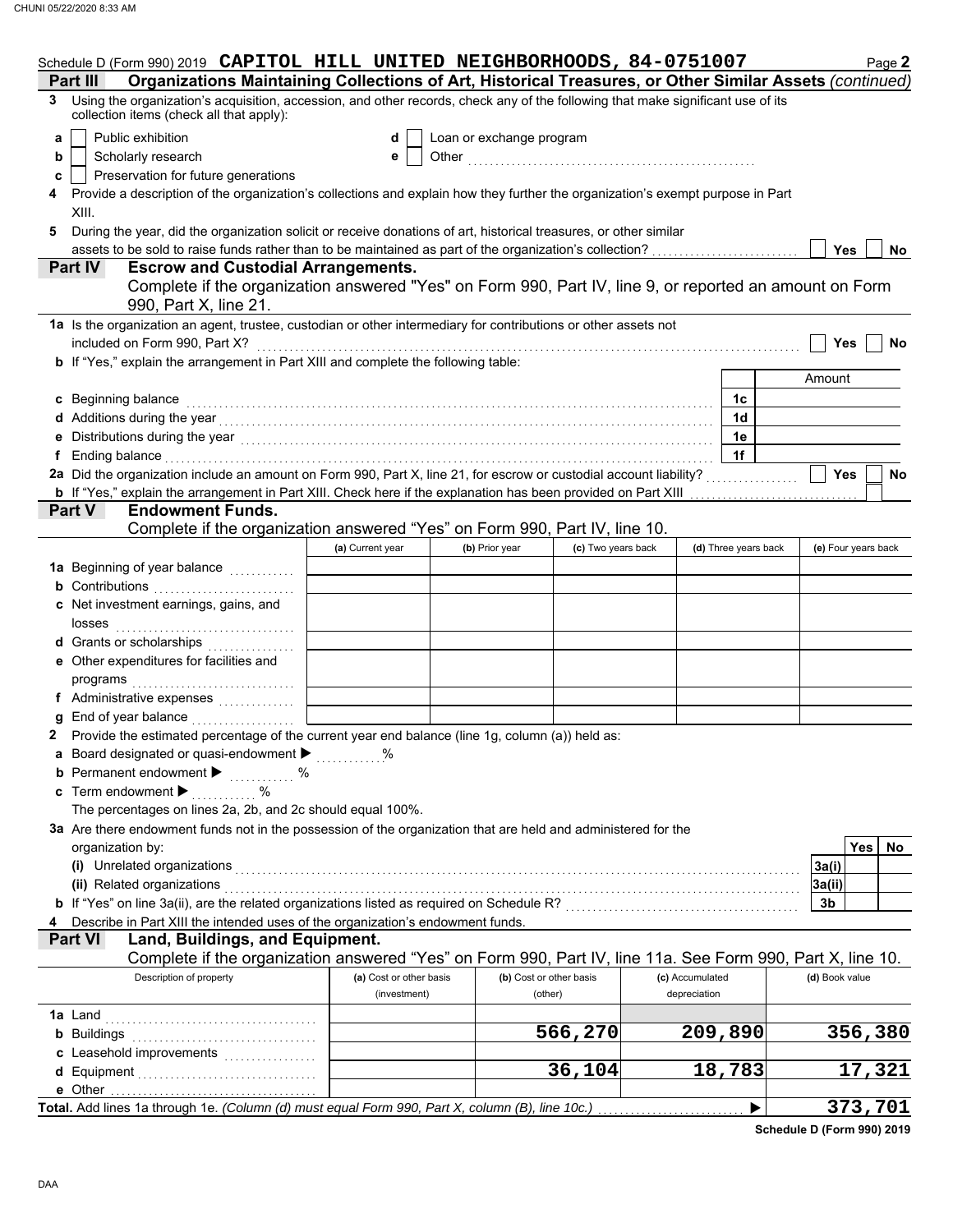|                           | Schedule D (Form 990) 2019 CAPITOL HILL UNITED NEIGHBORHOODS, 84-0751007                                    |                |                                                              | Page 3         |
|---------------------------|-------------------------------------------------------------------------------------------------------------|----------------|--------------------------------------------------------------|----------------|
| <b>Part VII</b>           | <b>Investments - Other Securities.</b>                                                                      |                |                                                              |                |
|                           | Complete if the organization answered "Yes" on Form 990, Part IV, line 11b. See Form 990, Part X, line 12.  |                |                                                              |                |
|                           | (a) Description of security or category<br>(including name of security)                                     | (b) Book value | (c) Method of valuation:<br>Cost or end-of-year market value |                |
| (1) Financial derivatives |                                                                                                             |                |                                                              |                |
|                           | (2) Closely held equity interests                                                                           |                |                                                              |                |
| (3) Other                 |                                                                                                             |                |                                                              |                |
|                           |                                                                                                             |                |                                                              |                |
| . (B)                     |                                                                                                             |                |                                                              |                |
| $\mathcal{L}(\mathsf{C})$ |                                                                                                             |                |                                                              |                |
| $\ldots$ (D)              |                                                                                                             |                |                                                              |                |
| (E)                       |                                                                                                             |                |                                                              |                |
| (F)                       |                                                                                                             |                |                                                              |                |
| $\mathcal{L}(\mathsf{G})$ |                                                                                                             |                |                                                              |                |
| (H)                       |                                                                                                             |                |                                                              |                |
| <b>Part VIII</b>          | Total. (Column (b) must equal Form 990, Part X, col. (B) line 12.)<br><b>Investments - Program Related.</b> |                |                                                              |                |
|                           | Complete if the organization answered "Yes" on Form 990, Part IV, line 11c. See Form 990, Part X, line 13.  |                |                                                              |                |
|                           | (a) Description of investment                                                                               | (b) Book value | (c) Method of valuation:                                     |                |
|                           |                                                                                                             |                | Cost or end-of-year market value                             |                |
| (1)                       |                                                                                                             |                |                                                              |                |
| (2)                       |                                                                                                             |                |                                                              |                |
| (3)                       |                                                                                                             |                |                                                              |                |
| (4)                       |                                                                                                             |                |                                                              |                |
| (5)                       |                                                                                                             |                |                                                              |                |
| (6)                       |                                                                                                             |                |                                                              |                |
| (7)                       |                                                                                                             |                |                                                              |                |
| (8)                       |                                                                                                             |                |                                                              |                |
| (9)                       | Total. (Column (b) must equal Form 990, Part X, col. (B) line 13.)<br>▶                                     |                |                                                              |                |
| Part IX                   | <b>Other Assets.</b>                                                                                        |                |                                                              |                |
|                           | Complete if the organization answered "Yes" on Form 990, Part IV, line 11d. See Form 990, Part X, line 15.  |                |                                                              |                |
|                           | (a) Description                                                                                             |                |                                                              | (b) Book value |
| (1)                       |                                                                                                             |                |                                                              |                |
| (2)                       |                                                                                                             |                |                                                              |                |
| (3)                       |                                                                                                             |                |                                                              |                |
| (4)                       |                                                                                                             |                |                                                              |                |
| (5)                       |                                                                                                             |                |                                                              |                |
| (6)                       |                                                                                                             |                |                                                              |                |
| (7)                       |                                                                                                             |                |                                                              |                |
| (8)<br>(9)                |                                                                                                             |                |                                                              |                |
|                           | Total. (Column (b) must equal Form 990, Part X, col. (B) line 15.)                                          |                |                                                              |                |
| Part X                    | <b>Other Liabilities.</b>                                                                                   |                |                                                              |                |
|                           | Complete if the organization answered "Yes" on Form 990, Part IV, line 11e or 11f. See Form 990, Part X,    |                |                                                              |                |
|                           | line 25.                                                                                                    |                |                                                              |                |
| 1.                        | (a) Description of liability                                                                                |                |                                                              | (b) Book value |
| (1)                       | Federal income taxes                                                                                        |                |                                                              |                |
| (2)                       | Tenant security deposits                                                                                    |                |                                                              | 8,030          |
| (3)                       | Property tax accrual                                                                                        |                |                                                              | 4,782          |
| (4)                       |                                                                                                             |                |                                                              |                |
| (5)<br>(6)                |                                                                                                             |                |                                                              |                |
| (7)                       |                                                                                                             |                |                                                              |                |
| (8)                       |                                                                                                             |                |                                                              |                |
| (9)                       |                                                                                                             |                |                                                              |                |
|                           | Total. (Column (b) must equal Form 990, Part X, col. (B) line 25.)                                          |                |                                                              | 12,812         |
|                           |                                                                                                             |                |                                                              |                |

Liability for uncertain tax positions. In Part XIII, provide the text of the footnote to the organization's financial statements that reports the **2.** organization's liability for uncertain tax positions under FASB ASC 740. Check here if the text of the footnote has been provided in Part XIII

 $\overline{\phantom{a}}$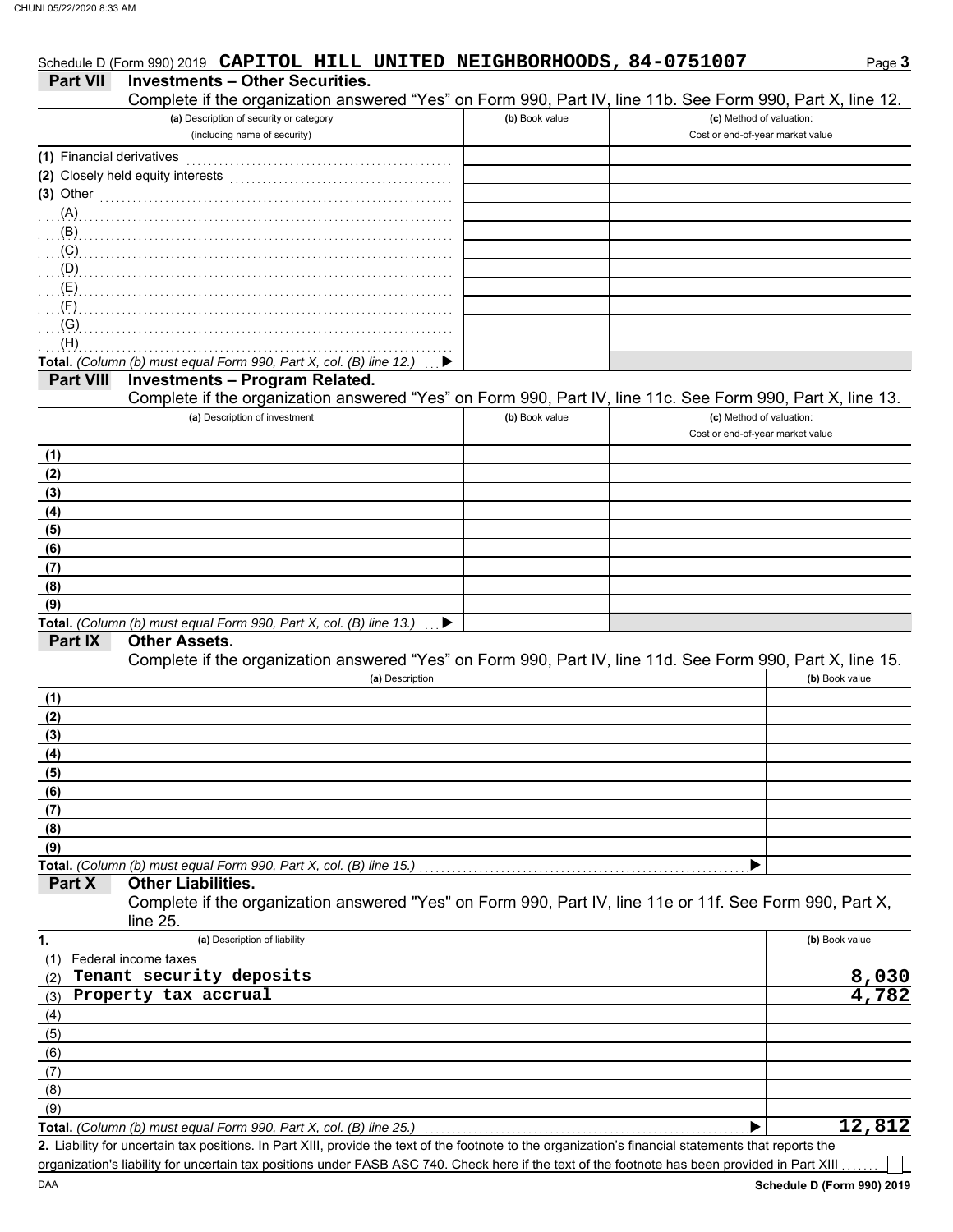| Schedule D (Form 990) 2019 CAPITOL HILL UNITED NEIGHBORHOODS, 84-0751007                                                                                                                                                            |                |    | Page 4 |
|-------------------------------------------------------------------------------------------------------------------------------------------------------------------------------------------------------------------------------------|----------------|----|--------|
| Reconciliation of Revenue per Audited Financial Statements With Revenue per Return.<br><b>Part XI</b>                                                                                                                               |                |    |        |
| Complete if the organization answered "Yes" on Form 990, Part IV, line 12a.                                                                                                                                                         |                |    |        |
| 1 Total revenue, gains, and other support per audited financial statements [111] Total revenues contract to the                                                                                                                     |                | 1  |        |
| Amounts included on line 1 but not on Form 990, Part VIII, line 12:<br>2                                                                                                                                                            |                |    |        |
|                                                                                                                                                                                                                                     | 2a             |    |        |
|                                                                                                                                                                                                                                     | 2 <sub>b</sub> |    |        |
| c Recoveries of prior year grants [11] Recovering the Recoveries of prior year grants [11] Recoveries of prior                                                                                                                      | 2 <sub>c</sub> |    |        |
|                                                                                                                                                                                                                                     | 2d             |    |        |
|                                                                                                                                                                                                                                     |                | 2e |        |
| 3                                                                                                                                                                                                                                   |                | 3  |        |
| Amounts included on Form 990, Part VIII, line 12, but not on line 1:<br>4                                                                                                                                                           |                |    |        |
| a Investment expenses not included on Form 990, Part VIII, line 7b [[[[[[[[[[[[[[[[[[[[[[[[[[[[[[[[[                                                                                                                                | 4а             |    |        |
| <b>b</b> Other (Describe in Part XIII.) <b>CONSIDENT DESCRIPTION DESCRIPTION DESCRIPTION DESCRIPTION DESCRIPTION DESCRIPTION DESCRIPTION DESCRIPTION DESCRIPTION DESCRIPTION DESCRIPTION DESCRIPTION DESCRI</b>                     | 4b             |    |        |
| c Add lines 4a and 4b                                                                                                                                                                                                               |                | 4с |        |
|                                                                                                                                                                                                                                     |                | 5  |        |
| Part XII Reconciliation of Expenses per Audited Financial Statements With Expenses per Return.                                                                                                                                      |                |    |        |
| Complete if the organization answered "Yes" on Form 990, Part IV, line 12a.                                                                                                                                                         |                |    |        |
| 1 Total expenses and losses per audited financial statements                                                                                                                                                                        |                | 1  |        |
| Amounts included on line 1 but not on Form 990, Part IX, line 25:<br>2                                                                                                                                                              |                |    |        |
| Donated services and use of facilities [[11] with an intervention of the service of facilities [11] with an intervention of the service of the service of the service of the service of the service of the service of the serv<br>a | 2a             |    |        |
|                                                                                                                                                                                                                                     | 2 <sub>b</sub> |    |        |
|                                                                                                                                                                                                                                     | 2c             |    |        |
|                                                                                                                                                                                                                                     | 2d             |    |        |
|                                                                                                                                                                                                                                     |                | 2e |        |
| 3                                                                                                                                                                                                                                   |                | 3  |        |
| Amounts included on Form 990, Part IX, line 25, but not on line 1:<br>4                                                                                                                                                             |                |    |        |
|                                                                                                                                                                                                                                     | 4а             |    |        |
| <b>b</b> Other (Describe in Part XIII.) <b>CONSIDENT DESCRIPTION DESCRIPTION DESCRIPTION DESCRIPTION DESCRIPTION DESCRIPTION DESCRIPTION DESCRIPTION DESCRIPTION DESCRIPTION DESCRIPTION</b>                                        | 4b             |    |        |
| c Add lines 4a and 4b                                                                                                                                                                                                               |                | 4c |        |
|                                                                                                                                                                                                                                     |                | 5  |        |
| Part XIII Supplemental Information.                                                                                                                                                                                                 |                |    |        |
| Provide the descriptions required for Part II, lines 3, 5, and 9; Part III, lines 1a and 4; Part IV, lines 1b and 2b; Part V, line 4; Part X, line                                                                                  |                |    |        |
| 2; Part XI, lines 2d and 4b; and Part XII, lines 2d and 4b. Also complete this part to provide any additional information.                                                                                                          |                |    |        |
|                                                                                                                                                                                                                                     |                |    |        |
|                                                                                                                                                                                                                                     |                |    |        |
|                                                                                                                                                                                                                                     |                |    |        |
|                                                                                                                                                                                                                                     |                |    |        |
|                                                                                                                                                                                                                                     |                |    |        |
|                                                                                                                                                                                                                                     |                |    |        |
|                                                                                                                                                                                                                                     |                |    |        |
|                                                                                                                                                                                                                                     |                |    |        |
|                                                                                                                                                                                                                                     |                |    |        |
|                                                                                                                                                                                                                                     |                |    |        |
|                                                                                                                                                                                                                                     |                |    |        |
|                                                                                                                                                                                                                                     |                |    |        |
|                                                                                                                                                                                                                                     |                |    |        |
|                                                                                                                                                                                                                                     |                |    |        |
|                                                                                                                                                                                                                                     |                |    |        |
|                                                                                                                                                                                                                                     |                |    |        |
|                                                                                                                                                                                                                                     |                |    |        |
|                                                                                                                                                                                                                                     |                |    |        |
|                                                                                                                                                                                                                                     |                |    |        |
|                                                                                                                                                                                                                                     |                |    |        |
|                                                                                                                                                                                                                                     |                |    |        |
|                                                                                                                                                                                                                                     |                |    |        |
|                                                                                                                                                                                                                                     |                |    |        |
|                                                                                                                                                                                                                                     |                |    |        |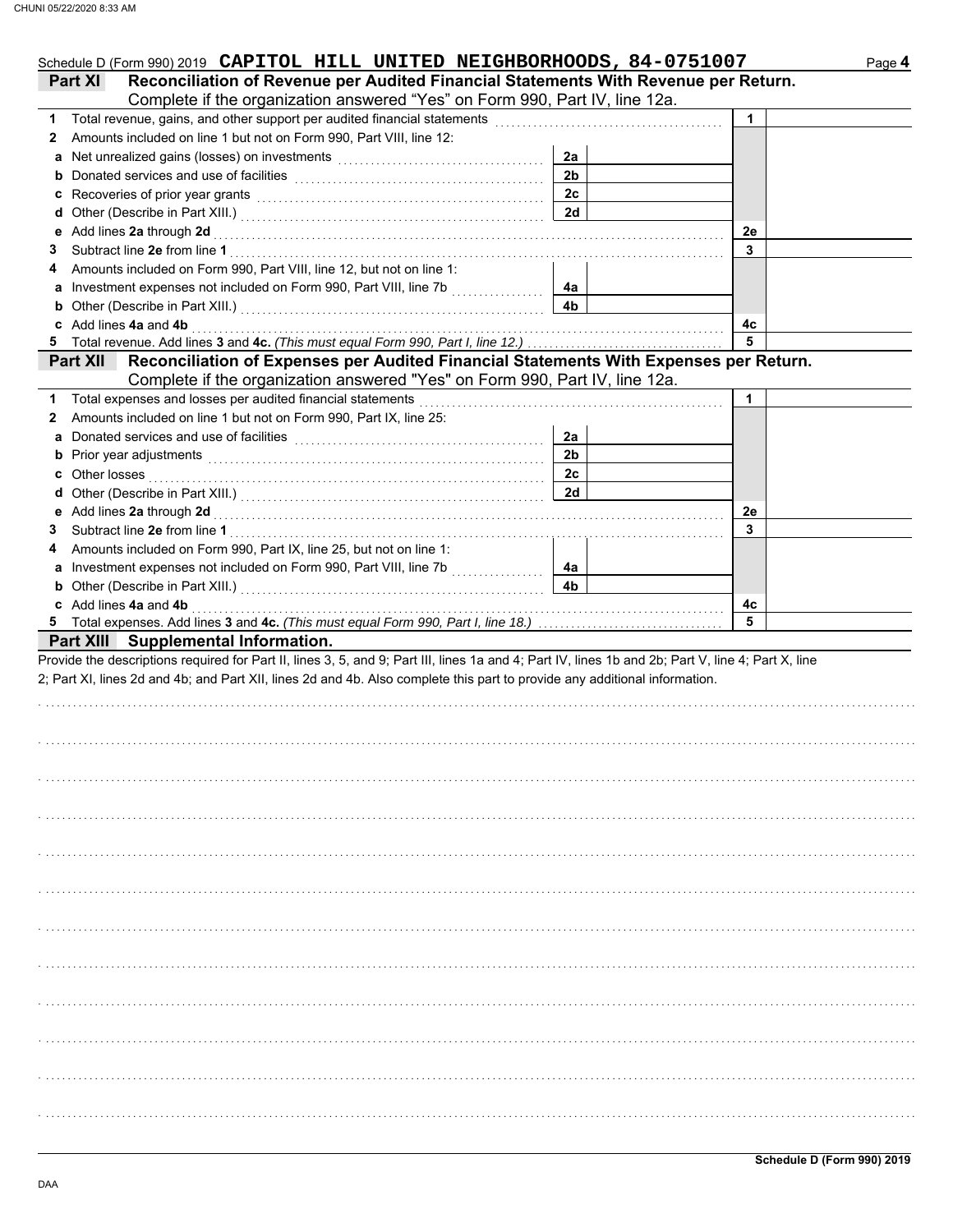| <b>Part XIII Supplemental Information (continued)</b> |
|-------------------------------------------------------|
|                                                       |
|                                                       |
|                                                       |
|                                                       |
|                                                       |
|                                                       |
|                                                       |
|                                                       |
|                                                       |
|                                                       |
|                                                       |
|                                                       |
|                                                       |
|                                                       |
|                                                       |
|                                                       |
|                                                       |
|                                                       |
|                                                       |
|                                                       |
|                                                       |
|                                                       |
|                                                       |
|                                                       |
|                                                       |
|                                                       |
|                                                       |
|                                                       |
|                                                       |

Schedule D (Form 990) 2019 CAPITOL HILL UNITED NEIGHBORHOODS, 84-0751007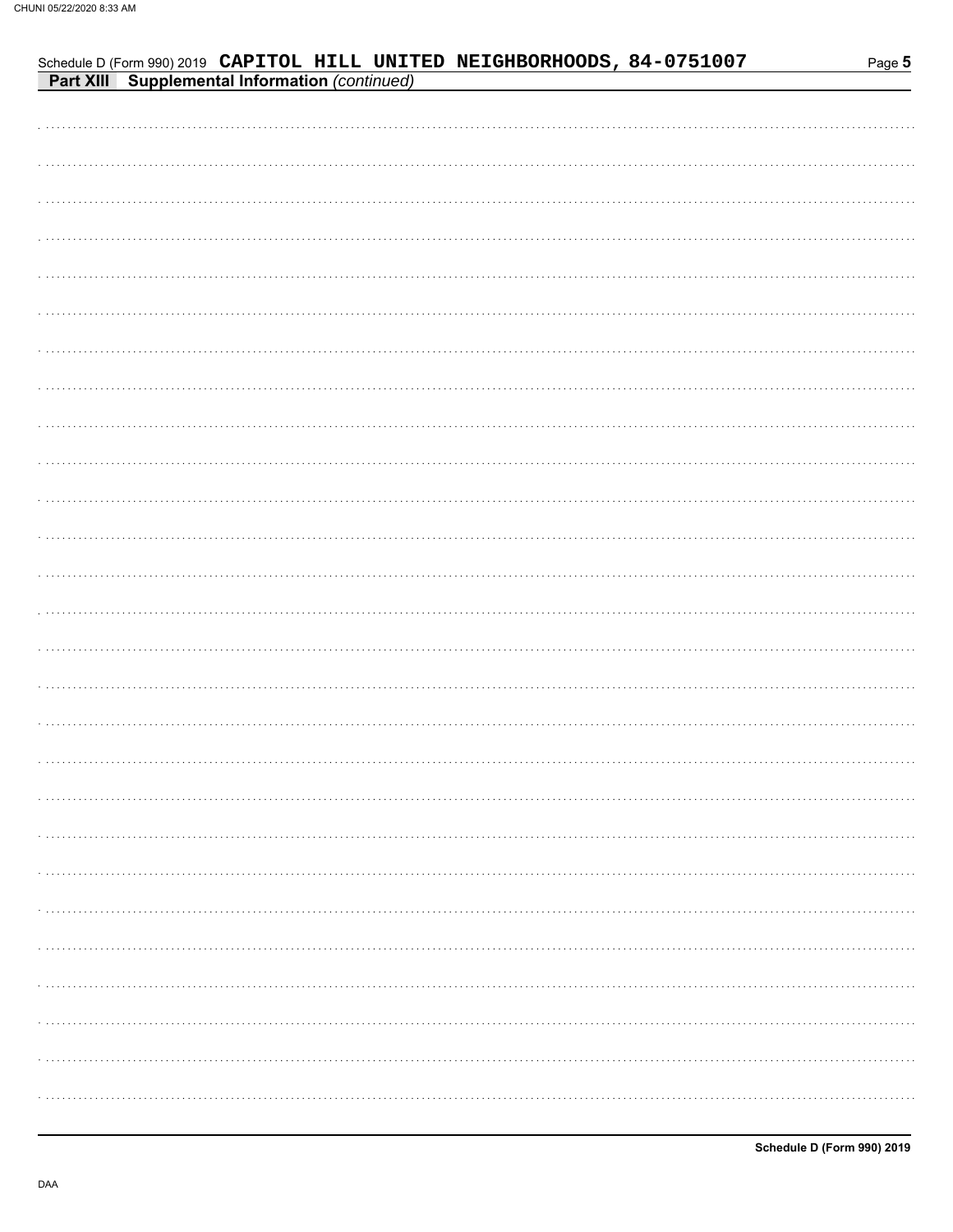| <b>SCHEDULE G</b><br><b>Supplemental Information Regarding Fundraising or Gaming Activities</b><br>Complete if the organization answered "Yes" on Form 990, Part IV, line 17, 18, or 19, or if the<br>(Form 990 or 990-EZ)                                                                                                                                                                                                             |                                    |                                                           | organization entered more than \$15,000 on Form 990-EZ, line 6a.       |                                                      | OMB No. 1545-0047                |
|----------------------------------------------------------------------------------------------------------------------------------------------------------------------------------------------------------------------------------------------------------------------------------------------------------------------------------------------------------------------------------------------------------------------------------------|------------------------------------|-----------------------------------------------------------|------------------------------------------------------------------------|------------------------------------------------------|----------------------------------|
| Department of the Treasury<br>Internal Revenue Service                                                                                                                                                                                                                                                                                                                                                                                 | Attach to Form 990 or Form 990-EZ. |                                                           | Go to www.irs.gov/Form990 for instructions and the latest information. |                                                      | <b>Open to Public</b>            |
| CAPITOL HILL UNITED NEIGHBORHOODS,<br>Name of the organization<br>INC.                                                                                                                                                                                                                                                                                                                                                                 |                                    |                                                           |                                                                        | <b>Employer identification number</b><br>84-0751007  | Inspection                       |
| Fundraising Activities. Complete if the organization answered "Yes" on Form 990, Part IV, line 17.<br>Part I<br>Form 990-EZ filers are not required to complete this part.                                                                                                                                                                                                                                                             |                                    |                                                           |                                                                        |                                                      |                                  |
| Indicate whether the organization raised funds through any of the following activities. Check all that apply.<br>1                                                                                                                                                                                                                                                                                                                     |                                    |                                                           |                                                                        |                                                      |                                  |
| Mail solicitations<br>a                                                                                                                                                                                                                                                                                                                                                                                                                | e                                  |                                                           | Solicitation of non-government grants                                  |                                                      |                                  |
| Internet and email solicitations<br>b                                                                                                                                                                                                                                                                                                                                                                                                  | f                                  |                                                           | Solicitation of government grants                                      |                                                      |                                  |
| Phone solicitations                                                                                                                                                                                                                                                                                                                                                                                                                    | Special fundraising events<br>g    |                                                           |                                                                        |                                                      |                                  |
| In-person solicitations<br>d                                                                                                                                                                                                                                                                                                                                                                                                           |                                    |                                                           |                                                                        |                                                      |                                  |
| 2a Did the organization have a written or oral agreement with any individual (including officers, directors, trustees,<br>or key employees listed in Form 990, Part VII) or entity in connection with professional fundraising services?<br>b If "Yes," list the 10 highest paid individuals or entities (fundraisers) pursuant to agreements under which the fundraiser is to be<br>compensated at least \$5,000 by the organization. |                                    |                                                           |                                                                        |                                                      | Yes<br>No                        |
|                                                                                                                                                                                                                                                                                                                                                                                                                                        |                                    | (iii) Did fund-                                           |                                                                        | (v) Amount paid to                                   | (vi) Amount paid to              |
| (i) Name and address of individual<br>or entity (fundraiser)                                                                                                                                                                                                                                                                                                                                                                           | (ii) Activity                      | raiser have<br>custody or<br>control of<br>contributions? | (iv) Gross receipts<br>from activity                                   | (or retained by)<br>fundraiser listed in<br>col. (i) | (or retained by)<br>organization |
|                                                                                                                                                                                                                                                                                                                                                                                                                                        |                                    | Yes No                                                    |                                                                        |                                                      |                                  |
| 1                                                                                                                                                                                                                                                                                                                                                                                                                                      |                                    |                                                           |                                                                        |                                                      |                                  |
| $\mathbf{2}$                                                                                                                                                                                                                                                                                                                                                                                                                           |                                    |                                                           |                                                                        |                                                      |                                  |
| 3                                                                                                                                                                                                                                                                                                                                                                                                                                      |                                    |                                                           |                                                                        |                                                      |                                  |
| 4                                                                                                                                                                                                                                                                                                                                                                                                                                      |                                    |                                                           |                                                                        |                                                      |                                  |
|                                                                                                                                                                                                                                                                                                                                                                                                                                        |                                    |                                                           |                                                                        |                                                      |                                  |
| 5                                                                                                                                                                                                                                                                                                                                                                                                                                      |                                    |                                                           |                                                                        |                                                      |                                  |
| 6                                                                                                                                                                                                                                                                                                                                                                                                                                      |                                    |                                                           |                                                                        |                                                      |                                  |
| 7                                                                                                                                                                                                                                                                                                                                                                                                                                      |                                    |                                                           |                                                                        |                                                      |                                  |
|                                                                                                                                                                                                                                                                                                                                                                                                                                        |                                    |                                                           |                                                                        |                                                      |                                  |
| 8                                                                                                                                                                                                                                                                                                                                                                                                                                      |                                    |                                                           |                                                                        |                                                      |                                  |
| 9                                                                                                                                                                                                                                                                                                                                                                                                                                      |                                    |                                                           |                                                                        |                                                      |                                  |
| 10                                                                                                                                                                                                                                                                                                                                                                                                                                     |                                    |                                                           |                                                                        |                                                      |                                  |
|                                                                                                                                                                                                                                                                                                                                                                                                                                        |                                    |                                                           |                                                                        |                                                      |                                  |
| Total<br>List all states in which the organization is registered or licensed to solicit contributions or has been notified it is exempt from<br>3<br>registration or licensing.                                                                                                                                                                                                                                                        |                                    |                                                           |                                                                        |                                                      |                                  |
|                                                                                                                                                                                                                                                                                                                                                                                                                                        |                                    |                                                           |                                                                        |                                                      |                                  |
|                                                                                                                                                                                                                                                                                                                                                                                                                                        |                                    |                                                           |                                                                        |                                                      |                                  |
|                                                                                                                                                                                                                                                                                                                                                                                                                                        |                                    |                                                           |                                                                        |                                                      |                                  |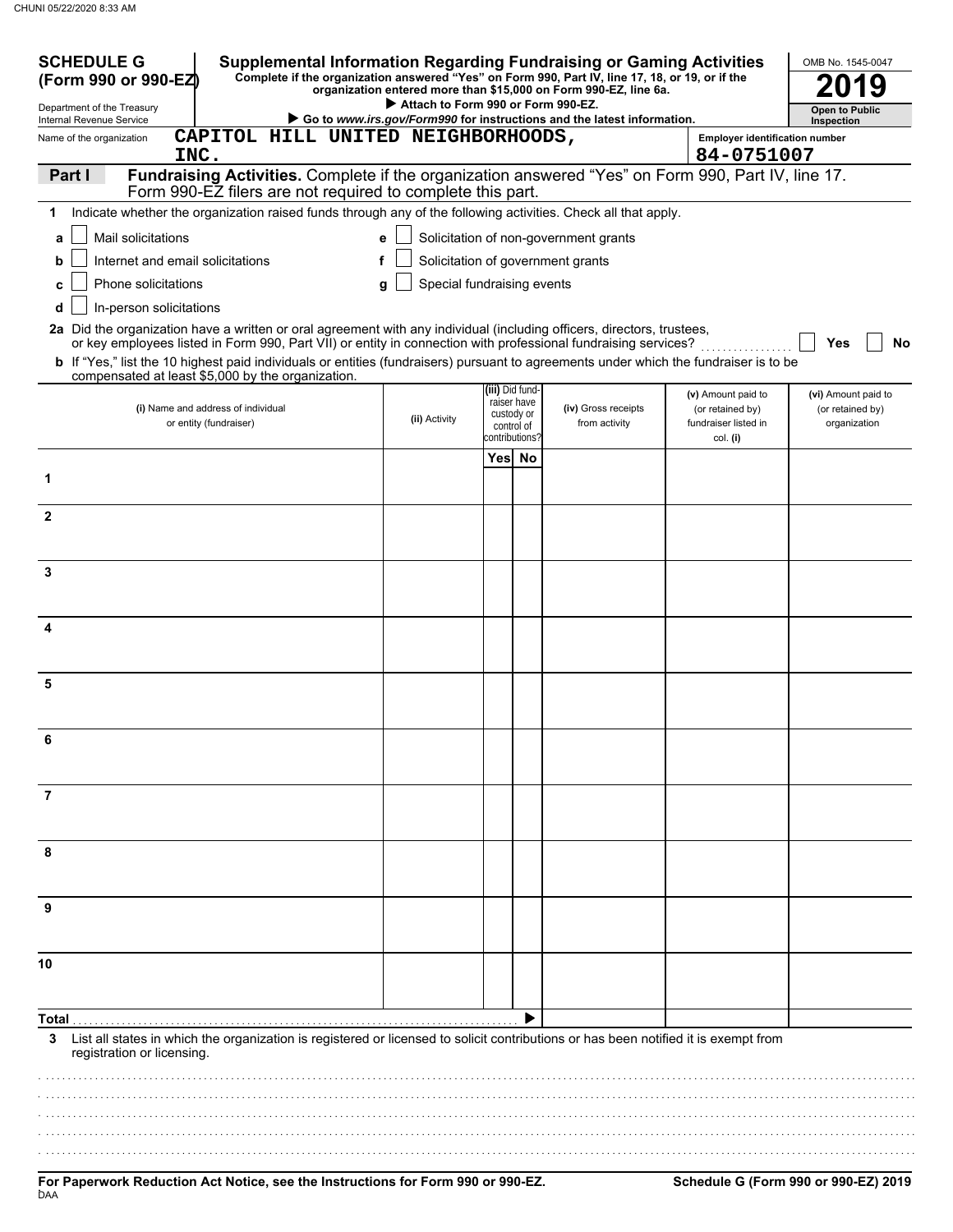|                          | Part II                                                                                     | Fundraising Events. Complete if the organization answered "Yes" on Form 990, Part IV, line 18, or reported more<br>than \$15,000 of fundraising event contributions and gross income on Form 990-EZ, lines 1 and 6b. List events with<br>gross receipts greater than \$5,000. |                                | Schedule G (Form 990 or 990-EZ) 2019 CAPITOL HILL UNITED NEIGHBORHOODS, 84-0751007 | Page 2                                                |
|--------------------------|---------------------------------------------------------------------------------------------|-------------------------------------------------------------------------------------------------------------------------------------------------------------------------------------------------------------------------------------------------------------------------------|--------------------------------|------------------------------------------------------------------------------------|-------------------------------------------------------|
|                          |                                                                                             | $(a)$ Event #1<br>50th Anniv Wine<br>(event type)                                                                                                                                                                                                                             | $(b)$ Event #2<br>(event type) | (c) Other events<br>None<br>(total number)                                         | (d) Total events<br>(add col. (a) through<br>col. (c) |
| Revenue                  | 1 Gross receipts                                                                            | 30,585                                                                                                                                                                                                                                                                        |                                |                                                                                    | 30,585                                                |
|                          | 2 Less: Contributions<br>3 Gross income (line 1 minus<br>line 2) $\ldots$ $\ldots$ $\ldots$ | 30,585                                                                                                                                                                                                                                                                        |                                |                                                                                    | 30,585                                                |
|                          | 4 Cash prizes                                                                               |                                                                                                                                                                                                                                                                               |                                |                                                                                    |                                                       |
|                          | 5 Noncash prizes                                                                            |                                                                                                                                                                                                                                                                               |                                |                                                                                    |                                                       |
|                          | 6 Rent/facility costs [11]                                                                  |                                                                                                                                                                                                                                                                               |                                |                                                                                    |                                                       |
| Direct Expenses          | 7 Food and beverages                                                                        |                                                                                                                                                                                                                                                                               |                                |                                                                                    |                                                       |
|                          | 8 Entertainment                                                                             |                                                                                                                                                                                                                                                                               |                                |                                                                                    |                                                       |
|                          | 9 Other direct expenses                                                                     | 7,964                                                                                                                                                                                                                                                                         |                                |                                                                                    | 7,964                                                 |
|                          | Part III                                                                                    | Gaming. Complete if the organization answered "Yes" on Form 990, Part IV, line 19, or reported more than<br>\$15,000 on Form 990-EZ, line 6a.                                                                                                                                 |                                |                                                                                    | $\frac{7,964}{22,621}$                                |
| Revenue                  |                                                                                             |                                                                                                                                                                                                                                                                               | (b) Pull tabs/instant          |                                                                                    |                                                       |
|                          |                                                                                             | (a) Bingo                                                                                                                                                                                                                                                                     | bingo/progressive bingo        | (c) Other gaming                                                                   | (d) Total gaming (add<br>col. (a) through col. (c))   |
|                          | 1 Gross revenue                                                                             |                                                                                                                                                                                                                                                                               |                                |                                                                                    |                                                       |
|                          | 2 Cash prizes<br>3 Noncash prizes                                                           |                                                                                                                                                                                                                                                                               |                                |                                                                                    |                                                       |
|                          | 4 Rent/facility costs                                                                       |                                                                                                                                                                                                                                                                               |                                |                                                                                    |                                                       |
|                          | 5 Other direct expenses                                                                     |                                                                                                                                                                                                                                                                               |                                |                                                                                    |                                                       |
|                          | 6 Volunteer labor                                                                           | %<br><b>Yes</b><br>No.                                                                                                                                                                                                                                                        | %<br>No                        | %<br><b>Yes</b><br>No                                                              |                                                       |
|                          |                                                                                             | 7 Direct expense summary. Add lines 2 through 5 in column (d)                                                                                                                                                                                                                 |                                |                                                                                    |                                                       |
|                          |                                                                                             |                                                                                                                                                                                                                                                                               |                                |                                                                                    |                                                       |
|                          | <b>b</b> If "No," explain:                                                                  | Enter the state(s) in which the organization conducts gaming activities:                                                                                                                                                                                                      |                                |                                                                                    | Yes<br>No                                             |
| 89<br>Direct Expens<br>9 | b If "Yes," explain:                                                                        |                                                                                                                                                                                                                                                                               |                                |                                                                                    | Yes<br>No                                             |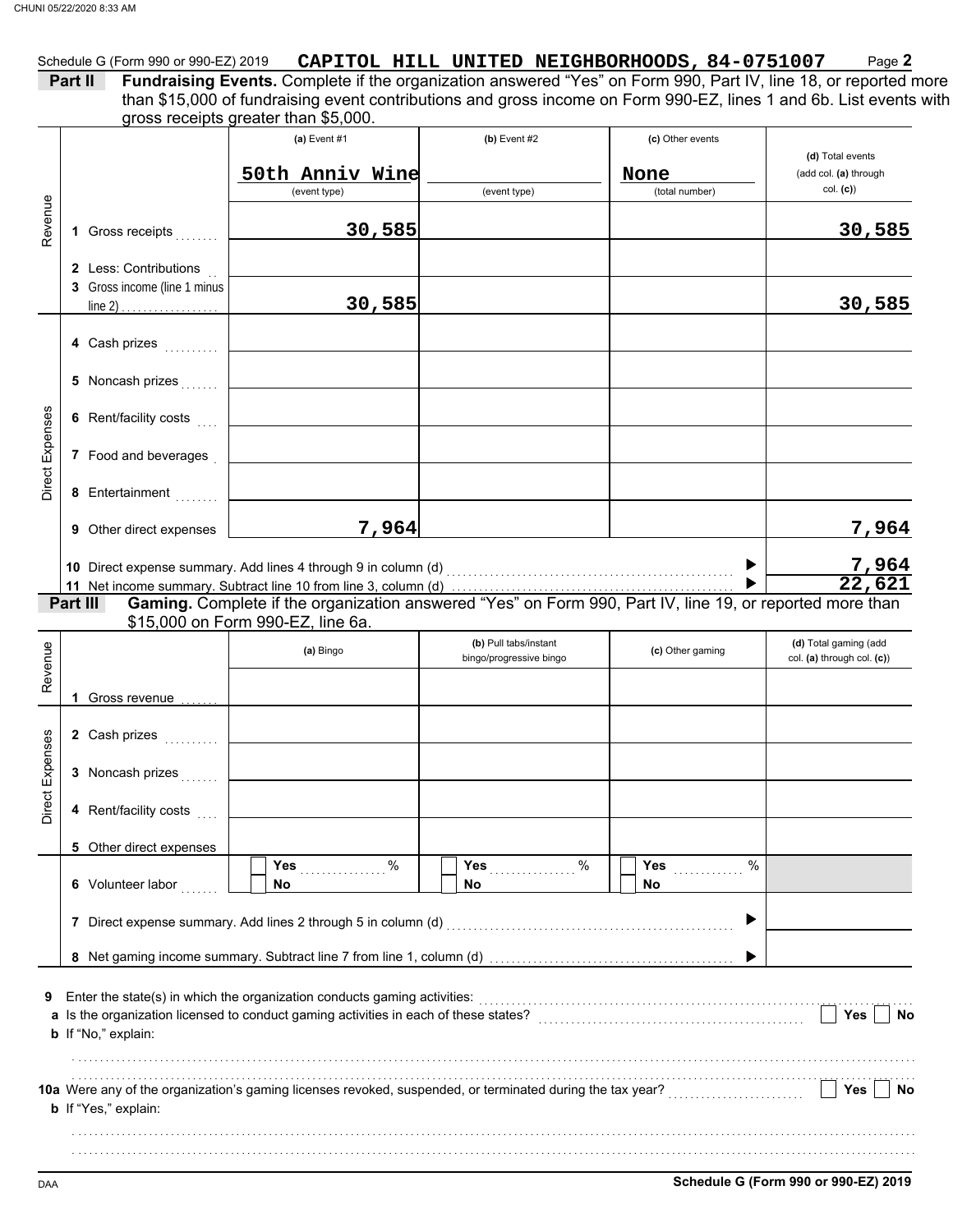|    | CAPITOL HILL UNITED NEIGHBORHOODS, 84-0751007<br>Schedule G (Form 990 or 990-EZ) 2019                                                                                                                                          |                 |            | Page 3 |               |
|----|--------------------------------------------------------------------------------------------------------------------------------------------------------------------------------------------------------------------------------|-----------------|------------|--------|---------------|
| 11 |                                                                                                                                                                                                                                |                 | Yes        |        | No            |
| 12 | Is the organization a grantor, beneficiary or trustee of a trust, or a member of a partnership or other entity                                                                                                                 |                 |            |        |               |
|    |                                                                                                                                                                                                                                |                 | <b>Yes</b> |        | No            |
| 13 | Indicate the percentage of gaming activity conducted in:                                                                                                                                                                       |                 |            |        |               |
| а  | The organization's facility <b>contained a contained a contained a contained a contained a contained a contained a</b>                                                                                                         | 13а             |            |        | %             |
| b  | An outside facility                                                                                                                                                                                                            | 13 <sub>b</sub> |            |        | $\frac{0}{0}$ |
| 14 | Enter the name and address of the person who prepares the organization's gaming/special events books and<br>records:                                                                                                           |                 |            |        |               |
|    |                                                                                                                                                                                                                                |                 |            |        |               |
|    |                                                                                                                                                                                                                                |                 |            |        |               |
|    |                                                                                                                                                                                                                                |                 |            |        |               |
|    | Address $\blacktriangleright$                                                                                                                                                                                                  |                 |            |        |               |
|    |                                                                                                                                                                                                                                |                 |            |        |               |
|    | <b>15a</b> Does the organization have a contract with a third party from whom the organization receives gaming                                                                                                                 |                 |            |        |               |
|    | revenue?                                                                                                                                                                                                                       |                 | Yes        |        | No            |
| b  | If "Yes," enter the amount of gaming revenue received by the organization ▶ [[[[[[[[[[[[[[[[[[[]]]]]]]]] and the                                                                                                               |                 |            |        |               |
|    | amount of gaming revenue retained by the third party ▶ \$                                                                                                                                                                      |                 |            |        |               |
| c  | If "Yes," enter name and address of the third party:                                                                                                                                                                           |                 |            |        |               |
|    |                                                                                                                                                                                                                                |                 |            |        |               |
|    |                                                                                                                                                                                                                                |                 |            |        |               |
|    | Address > production and the contract of the contract of the contract of the contract of the contract of the contract of the contract of the contract of the contract of the contract of the contract of the contract of the c |                 |            |        |               |
|    |                                                                                                                                                                                                                                |                 |            |        |               |
| 16 | Gaming manager information:                                                                                                                                                                                                    |                 |            |        |               |
|    |                                                                                                                                                                                                                                |                 |            |        |               |
|    |                                                                                                                                                                                                                                |                 |            |        |               |
|    |                                                                                                                                                                                                                                |                 |            |        |               |
|    |                                                                                                                                                                                                                                |                 |            |        |               |
|    |                                                                                                                                                                                                                                |                 |            |        |               |
|    |                                                                                                                                                                                                                                |                 |            |        |               |
|    | Director/officer<br>Employee<br>Independent contractor                                                                                                                                                                         |                 |            |        |               |
|    |                                                                                                                                                                                                                                |                 |            |        |               |
| 17 | Mandatory distributions:                                                                                                                                                                                                       |                 |            |        |               |
| a  | Is the organization required under state law to make charitable distributions from the gaming proceeds to                                                                                                                      |                 |            |        |               |
|    |                                                                                                                                                                                                                                |                 | Yes        |        | No            |
|    | Enter the amount of distributions required under state law to be distributed to other exempt organizations or                                                                                                                  |                 |            |        |               |
|    | spent in the organization's own exempt activities during the tax year $\blacktriangleright$<br>Supplemental Information. Provide the explanations required by Part I, line 2b, columns (iii) and (v); and<br><b>Part IV</b>    |                 |            |        |               |
|    | Part III, lines 9, 9b, 10b, 15b, 15c, 16, and 17b, as applicable. Also provide any additional information.                                                                                                                     |                 |            |        |               |
|    | See instructions.                                                                                                                                                                                                              |                 |            |        |               |
|    |                                                                                                                                                                                                                                |                 |            |        |               |
|    |                                                                                                                                                                                                                                |                 |            |        |               |
|    |                                                                                                                                                                                                                                |                 |            |        |               |
|    |                                                                                                                                                                                                                                |                 |            |        |               |
|    |                                                                                                                                                                                                                                |                 |            |        |               |
|    |                                                                                                                                                                                                                                |                 |            |        |               |
|    |                                                                                                                                                                                                                                |                 |            |        |               |
|    |                                                                                                                                                                                                                                |                 |            |        |               |
|    |                                                                                                                                                                                                                                |                 |            |        |               |
|    |                                                                                                                                                                                                                                |                 |            |        |               |
|    |                                                                                                                                                                                                                                |                 |            |        |               |
|    |                                                                                                                                                                                                                                |                 |            |        |               |
|    |                                                                                                                                                                                                                                |                 |            |        |               |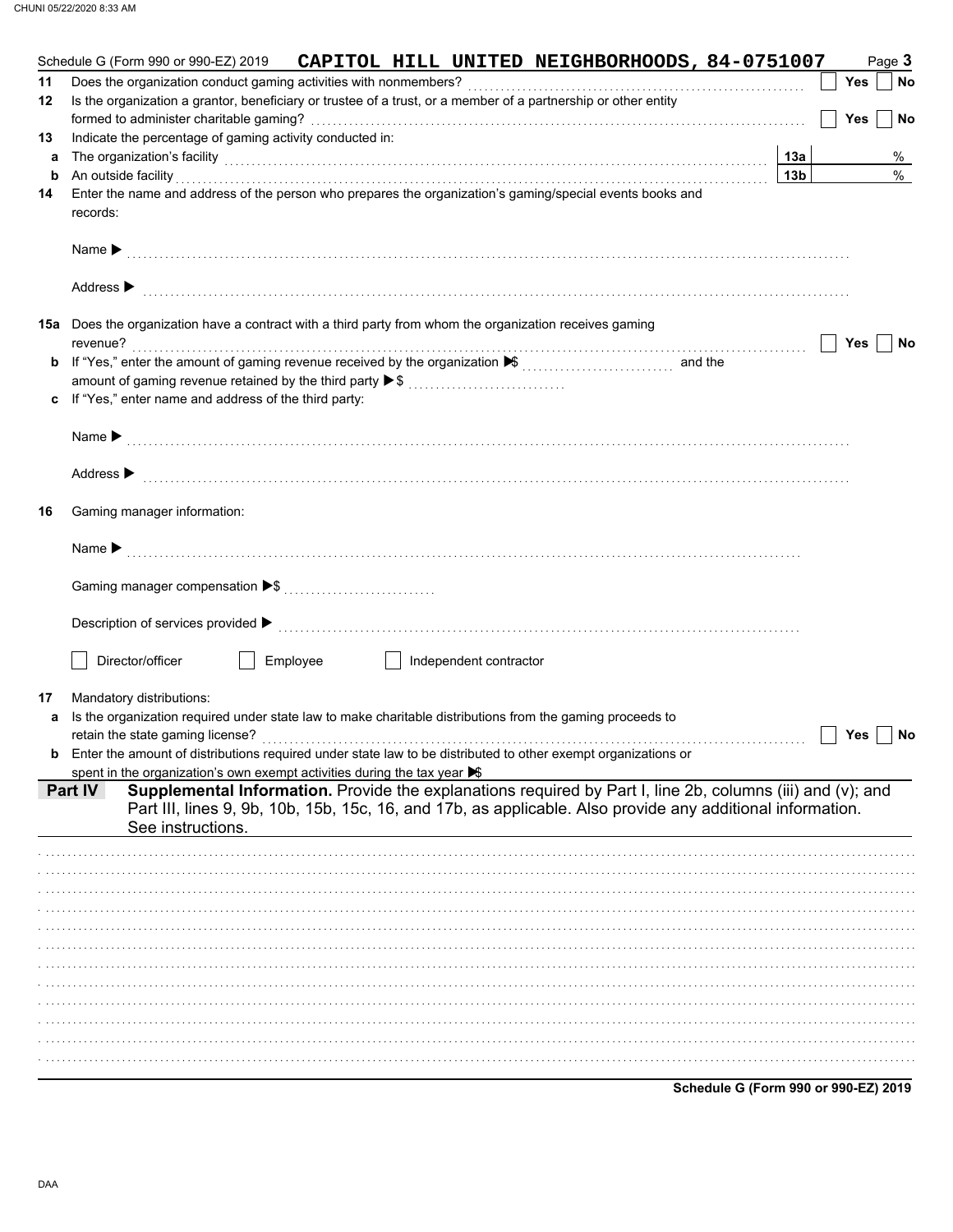| <b>SCHEDULE O</b>                                      | Supplemental Information to Form 990 or 990-EZ                                                                                         |                                       | OMB No. 1545-0047     |
|--------------------------------------------------------|----------------------------------------------------------------------------------------------------------------------------------------|---------------------------------------|-----------------------|
| (Form 990 or 990-EZ)                                   | Complete to provide information for responses to specific questions on<br>Form 990 or 990-EZ or to provide any additional information. |                                       | 2019                  |
| Department of the Treasury<br>Internal Revenue Service | Attach to Form 990 or 990-EZ.                                                                                                          |                                       | <b>Open to Public</b> |
| Name of the organization                               | Go to www.irs.gov/Form990 for the latest information.<br>CAPITOL HILL UNITED NEIGHBORHOODS,                                            | <b>Employer identification number</b> | <b>Inspection</b>     |
|                                                        | INC.                                                                                                                                   | 84-0751007                            |                       |
|                                                        | Form 990 - Organization's Mission                                                                                                      |                                       |                       |
|                                                        | The mission of CHUN is to bring people together to share in enhancing the                                                              |                                       |                       |
|                                                        | quality of life on Capitol Hill by: preserving the past, improving the                                                                 |                                       |                       |
|                                                        | present; and planning for the future of the greater Capitol Hill community                                                             |                                       |                       |
|                                                        |                                                                                                                                        |                                       |                       |
|                                                        | within the City and County of Denver.                                                                                                  |                                       |                       |
|                                                        |                                                                                                                                        |                                       |                       |
|                                                        | Form 990, Part I, Line 6                                                                                                               |                                       |                       |
|                                                        | The President of the board spends a considerable amount of his time                                                                    |                                       |                       |
|                                                        | volunteering for the organization. He estimates that he spends 25 hours per                                                            |                                       |                       |
|                                                        | week working at no cost, and valued his donated time at \$30,000 during                                                                |                                       |                       |
| 2019.                                                  |                                                                                                                                        |                                       |                       |
|                                                        |                                                                                                                                        |                                       |                       |
|                                                        | Form 990, Part III, Line 4a - First Accomplishment                                                                                     |                                       |                       |
|                                                        | Capitol Hill United Neighborhoods (CHUN) focused on its mission to bring                                                               |                                       |                       |
|                                                        |                                                                                                                                        |                                       |                       |
|                                                        | people together to share in enhancing the quality of life on Capitol Hill                                                              |                                       |                       |
|                                                        | by: preserving the past; improving the present; and planning for the future                                                            |                                       |                       |
|                                                        | of the greater Capitol Hill community within the City and County of Denver.                                                            |                                       |                       |
|                                                        | At our annual meeting to start the calendar year we presented the 2019                                                                 |                                       |                       |
|                                                        | Good Neighbor Awards that recognized nonprofit organizations, individuals,                                                             |                                       |                       |
|                                                        | and businesses for outstanding contributions to the greater Capitol Hill                                                               |                                       |                       |
|                                                        | community. The awards and award checks recognize outstanding volunteerism,                                                             |                                       |                       |
|                                                        | community development, historic preservation and promoting safe                                                                        |                                       |                       |
|                                                        | neighborhoods. We hosted a Town Hall with Legislators representing                                                                     |                                       |                       |
|                                                        | portions of CHUN's boundaries. The forum consisted of myriad issues                                                                    |                                       |                       |
|                                                        | including multi-modal transit, funding public education, addressing                                                                    |                                       |                       |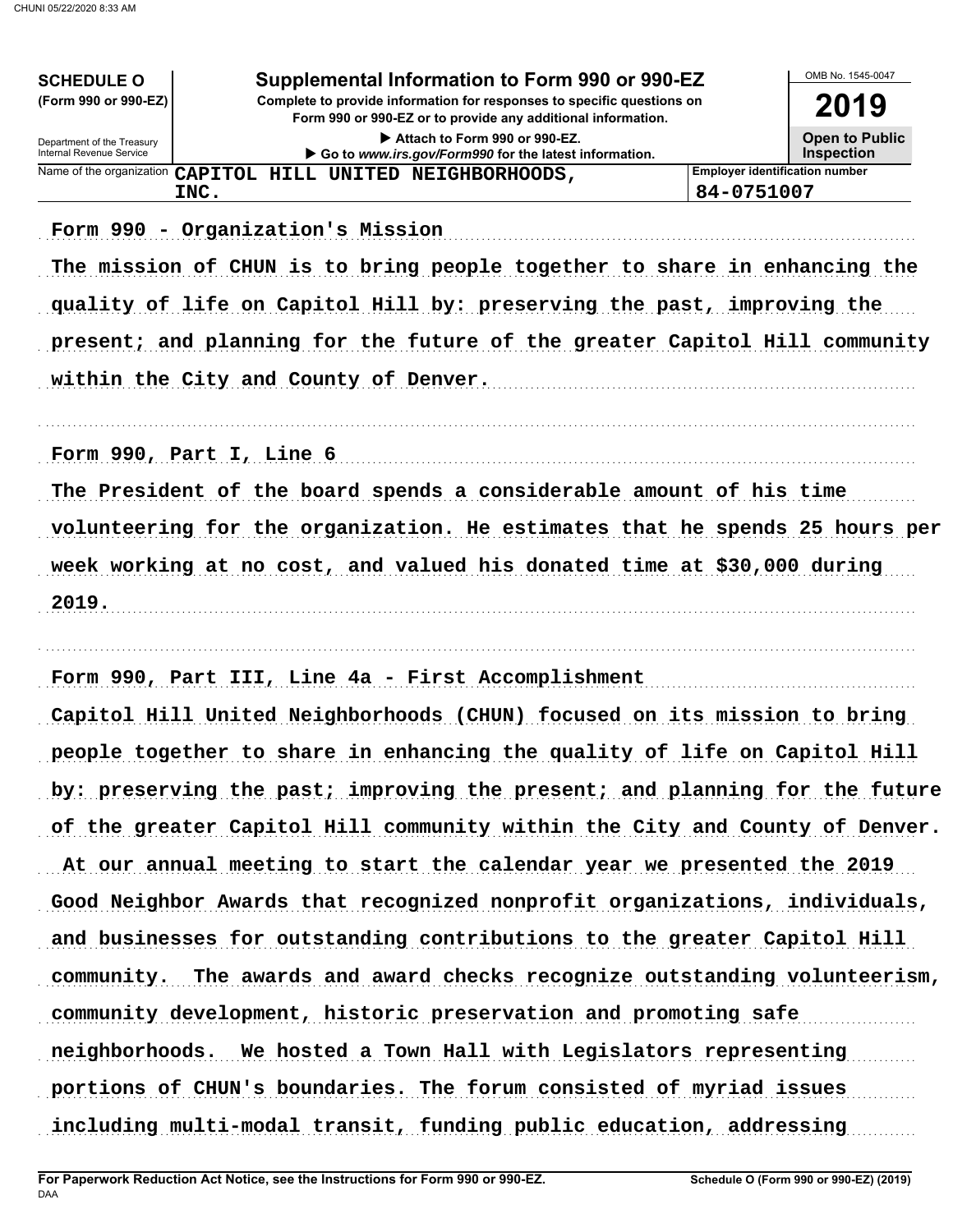| (2019)<br>Schedule O (Form 990 or 990-EZ)              | ⊾∩בּ⊂<br>auc,                         |
|--------------------------------------------------------|---------------------------------------|
| Name of the organization                               | <b>Emplover identification number</b> |
| TT T T<br>NETGHRORHOODS<br><b>INTTED</b><br>. סבר<br>. | .                                     |

affordable housing, recycling programs and other important issues. CHUN hosted a neighborhood Easter Egg Hunt and Brunch. CHUN joined and provided volunteers for a community cleanup in the City Park South neighborhood. We announced the formation of a Climate Crisis Committee. CHUN board members co-chair this committee. The formation of the committee recognizes the need for local neighborhoods to think globally and act locally. In partnership with the Dora Moore School PTSA, CHUN hosted an ice cream social for neighborhood parents seeking to Get the Scoop about neighborhood schools. CHUN partnered with Denver Public Library and hosted the Summer of Adventure Party in Cheesman Park where scores of neighborhood kids were able to register for the Library's summer reading program. CHUN organized Capitol Hill's I Am Denver: Storytelling Lab with the City and County of Denver. Several neighbors attended the lab session and six people recorded their stories. We hosted a Halloween Open House for neighborhood children. CHUN adopted a diversity statement and framework to be more inclusive and engaging across all lines of difference. At the CHUN 50th anniversary event we announced a new, community investment program, S.E.E.D. to encourage civic entrepreneurship and community engagement by providing financial support for projects that align with CHUN's mission and values. Two and a half years ago the organization grappled with systemic operational, financial, and cultural struggles. Today, the organization is no longer in debt, membership has increased by 300 percent, and community engagement is at an all-time high.

| Form 990, Part VI, Line 2 - Related Party Information Among Officers |              |
|----------------------------------------------------------------------|--------------|
| Stephen Polk                                                         | Sarah Wells  |
| Board Member                                                         | Board Member |

Page 1 of 2 Schedule O (Form 990 or 990-EZ) (2019)